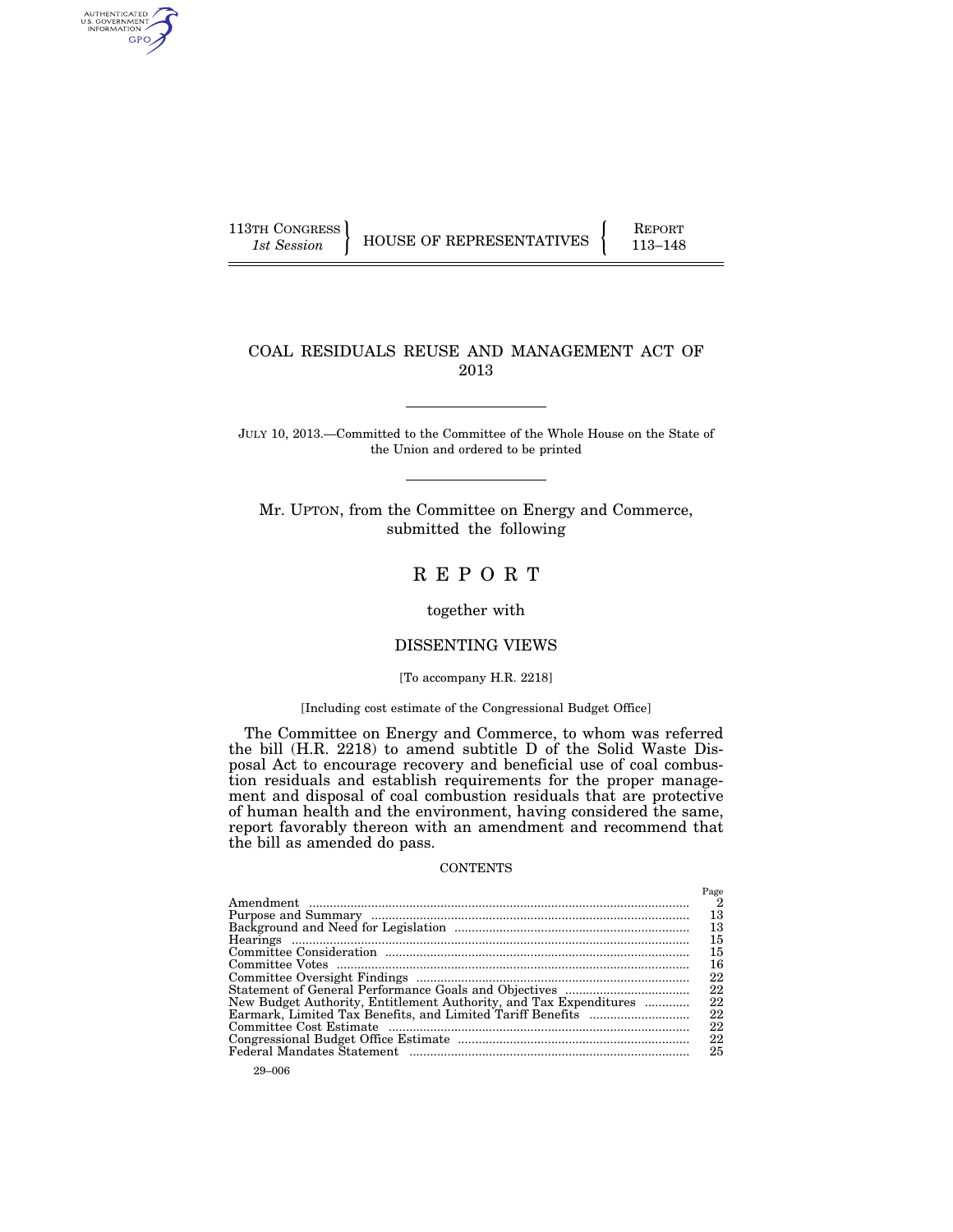| 25 |
|----|
| 25 |
| 25 |
| 25 |
| 25 |
|    |
|    |

#### AMENDMENT

#### The amendment is as follows:

# Strike all after the enacting clause and insert the following:

## **SECTION 1. SHORT TITLE AND TABLE OF CONTENTS.**

(a) SHORT TITLE.—This Act may be cited as the ''Coal Residuals Reuse and Management Act of 2013"

(b) TABLE OF CONTENTS.—The table of contents for this Act is as follows:

Sec. 1. Short title and table of contents.

Sec. 2. Management and disposal of coal combustion residuals. Sec. 3. 2000 regulatory determination.

Sec. 4. Technical assistance.

Sec. 5. Federal Power Act.

#### **SEC. 2. MANAGEMENT AND DISPOSAL OF COAL COMBUSTION RESIDUALS.**

(a) IN GENERAL.—Subtitle D of the Solid Waste Disposal Act (42 U.S.C. 6941 et seq.) is amended by adding at the end the following:

#### **''SEC. 4011. MANAGEMENT AND DISPOSAL OF COAL COMBUSTION RESIDUALS.**

''(a) STATE PERMIT PROGRAMS FOR COAL COMBUSTION RESIDUALS.—Each State may adopt, implement, and enforce a coal combustion residuals permit program if such State provides the notification required under subsection  $(b)(1)$ , and the certification required under subsection (b)(2).

''(b) STATE ACTIONS.— ''(1) NOTIFICATION.—Not later than 6 months after the date of enactment of this section (except as provided by the deadline identified under subsection  $(d)(3)(B)$ ), the Governor of each State shall notify the Administrator, in writing, whether such State will adopt and implement a coal combustion residuals permit program.<br>"(2) CERTIFICATION.

"(A) IN GENERAL.—Not later than 36 months after the date of enactment of this section (except as provided in subsection  $(f)(1)(A)$ ), in the case of a State that has notified the Administrator that it will implement a coal combustion residuals permit program, the head of the lead State implementing agency shall submit to the Administrator a certification that such coal combustion residuals permit program meets the requirements described in subsection (c).

"(B) CONTENTS.—A certification submitted under this paragraph shall include—

''(i) a letter identifying the lead State implementing agency, signed by the head of such agency;

''(ii) identification of any other State agencies involved with the implementation of the coal combustion residuals permit program;

"(iii) an explanation of how the State coal combustion residuals permit program meets the requirements of this section, including a description of the State's—

''(I) process to inspect or otherwise determine compliance with such permit program;

''(II) process to enforce the requirements of such permit program; ''(III) public participation process for the promulgation, amendment, or repeal of regulations for, and the issuance of permits

under, such permit program; ''(IV) statutes, regulations, or policies pertaining to public access to information, such as groundwater monitoring data; and

 $\mathcal{H}(V)$  statutes, regulations, or policies pertaining to structural integrity or dam safety that may be applied to structures through such permit program;

"(iv) a certification that the State has in effect, at the time of certification, statutes or regulations necessary to implement a coal combustion residuals permit program that meets the requirements described in subsection  $(c)$ ; and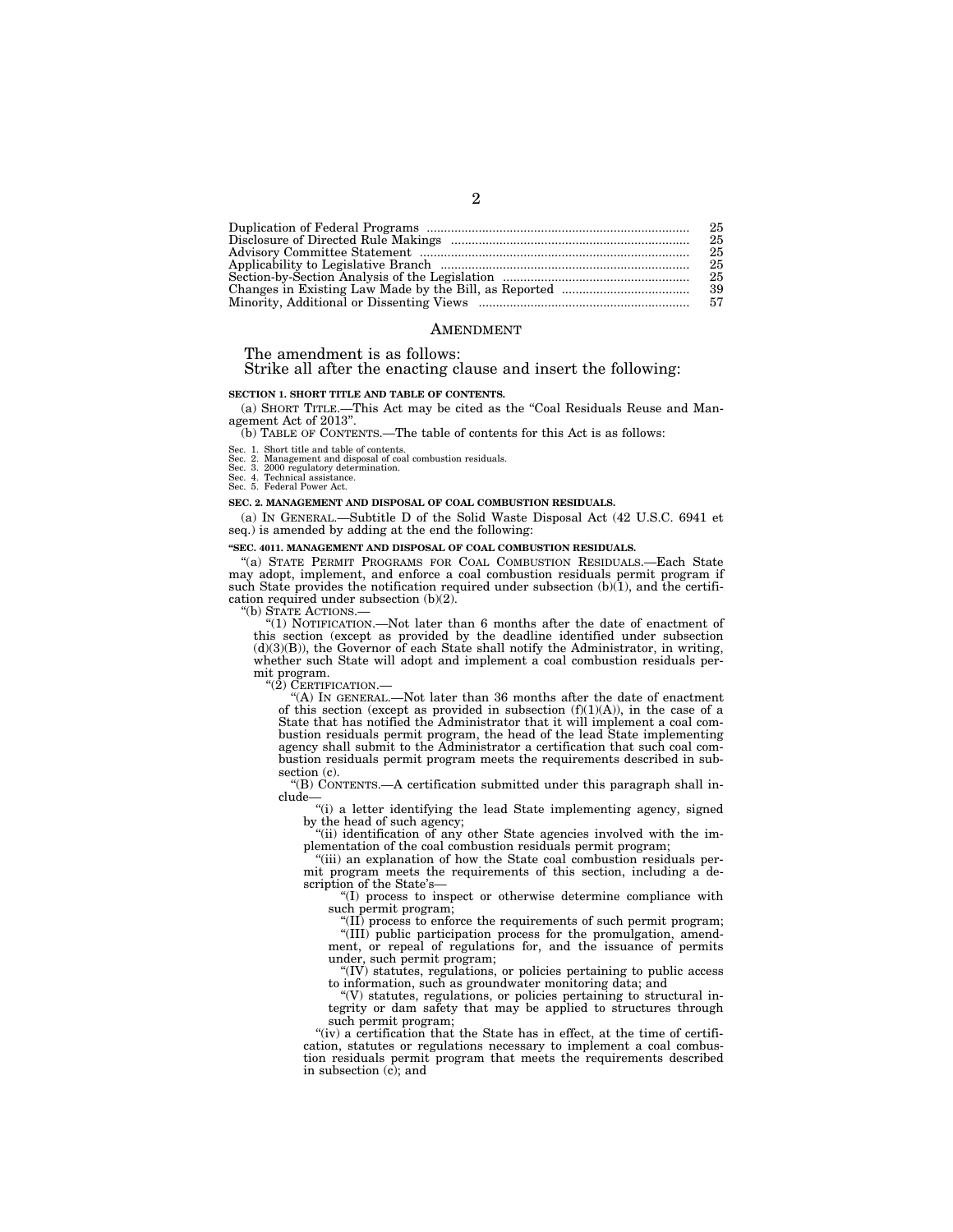$'(v)$  copies of State statutes and regulations described in clause (iv). ''(C) UPDATES.—A State may update the certification as needed to reflect changes to the coal combustion residuals permit program.

''(3) MAINTENANCE OF 4005(c) OR 3006 PROGRAM.—In order to adopt or implement a coal combustion residuals permit program under this section (including pursuant to subsection (f)), the State implementing agency shall maintain an approved permit program or other system of prior approval and conditions under section 4005(c) or an authorized program under section 3006.

''(c) REQUIREMENTS FOR A COAL COMBUSTION RESIDUALS PERMIT PROGRAM.—A coal combustion residuals permit program shall consist of the following:<br>"(1) GENERAL REQUIREMENTS.—

"(A) In GENERAL.—The implementing agency shall—

 $'$ (i) apply the subset of the revised criteria described in paragraph  $(2)$ to owners or operators of structures, including surface impoundments, that receive coal combustion residuals on or after the date of enactment of this section;

'(ii) with respect to structures that are receiving coal combustion residuals as of the date of enactment of this section, take the actions required under paragraph (3);

 $\degree$  "(iii) impose requirements for surface impoundments that do not meet certain criteria pursuant to paragraph (4); and

"(iv) require that closure of structures occur in accordance with paragraph (5).

''(B) STRUCTURAL INTEGRITY.—

''(i) ENGINEERING CERTIFICATION.—The implementing agency shall require that an independent registered professional engineer certify that—

''(I) the design of each structure that receives coal combustion residuals on or after the date of enactment of this section is in accordance with recognized and generally accepted good engineering practices for containment of the maximum volume of coal combustion residuals and liquids which can be impounded therein; and

''(II) the construction and maintenance of the structure will ensure structural stability.

"(ii) EMERGENCY ACTION PLAN.—The implementing agency shall require that the owner or operator of any structure that is a surface impoundment that receives coal combustion residuals on or after the date of enactment of this section and that is classified by the State as posing a high hazard potential pursuant to the guidelines published by the Federal Emergency Management Agency entitled 'Federal Guidelines Dam Safety: Hazard Potential Classification System for Dams' (FEMA Publication Number 333) prepare and maintain an emergency action plan that identifies responsible persons and actions to be taken in the event of a dam safety emergency.

'(iii) INSPECTION.-

''(I) IN GENERAL.—The implementing agency shall require that structures that are surface impoundments that receive coal combustion residuals on or after the date of enactment of this section be inspected not less than annually by an independent registered professional engineer to assure that the design, operation, and maintenance of the surface impoundment is in accordance with recognized and generally accepted good engineering practices for containment of the maximum volume of coal combustion residuals and liquids which can be impounded therein, so as to ensure dam stability.

"(II) POTENTIALLY HAZARDOUS CONDITIONS.—The implementing agency shall require that if an inspection under subclause (I), or a periodic evaluation under clause (iv), reveals a potentially hazardous condition, the owner or operator of the structure shall immediately take action to mitigate the potentially hazardous condition and notify appropriate State and local first responders.

"(iv) PERIODIC EVALUATION.—The implementing agency shall require that structures that are surface impoundments that receive coal combustion residuals on or after the date of enactment of this section be periodically evaluated for appearances of structural weakness.

''(v) DEFICIENCY.—

''(I) IN GENERAL.—If the head of the implementing agency determines that a structure is deficient with respect to the requirements in clause (i), (iii), or (iv), the head of the agency has the authority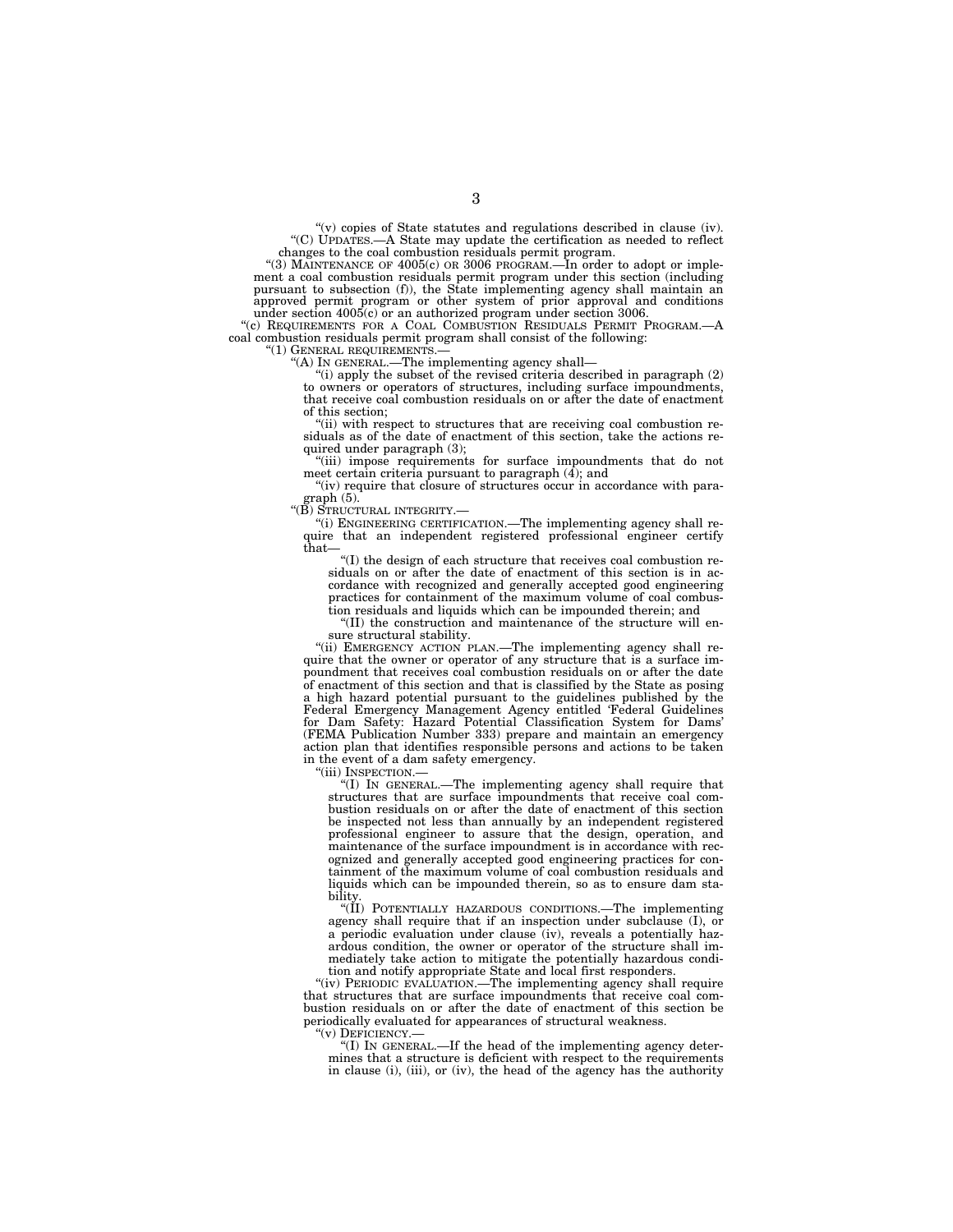to require action to correct the deficiency according to a schedule determined by the agency.

''(II) UNCORRECTED DEFICIENCIES.—If a deficiency is not corrected according to the schedule, the head of the implementing agency has the authority to require that the structure close in accordance with paragraph (5).

''(III) DAM SAFETY CONSULTATION.—In the case of a structure that is a surface impoundment, the head of the implementing agency shall, in making a determination under subclause (I), consult with appropriate State dam safety officials. ''(C) LOCATION.—The implementing agency shall require that structures

that first receive coal combustion residuals on or after the date of enact-ment of this section shall be constructed with a base located a minimum of 2 feet above the upper limit of the water table, unless it is demonstrated to the satisfaction of the implementing agency that—

''(i) the hydrogeologic characteristics of a structure and surrounding land would preclude such a requirement; and

''(ii) the function and integrity of the liner system will not be ad-versely impacted by contact with the water table.

''(D) WIND DISPERSAL.— ''(i) IN GENERAL.—The implementing agency shall require that owners or operators of structures that receive coal combustion residuals on or after the date of enactment of this section address wind dispersal of dust by requiring cover, or by wetting coal combustion residuals with water to a moisture content that prevents wind dispersal, facilitates compaction, and does not result in free liquids.

''(ii) ALTERNATIVE METHODS.—Subject to the review and approval by the implementing agency, owners or operators of structures that receive coal combustion residuals on or after the date of enactment of this section may propose alternative methods to address wind dispersal of dust that will provide comparable or more effective control of dust.

''(E) PERMITS.—The implementing agency shall require that owners or operators of structures that receive coal combustion residuals on or after the date of enactment of this section apply for and obtain permits incorporating the requirements of the coal combustion residuals permit program.

 $f(F)$  PUBLIC AVAILABILITY OF INFORMATION.—Except for information with respect to which disclosure is prohibited under section 1905 of title 18, United States Code, the implementing agency shall ensure that—

''(i) documents for permit determinations are made available for public review and comment under the public participation process described in subsection  $(b)(2)(B)(iii)(III)$  or in subsection  $(e)(6)$ , as applicable;

''(ii) final determinations on permit applications are made known to the public; and

''(iii) groundwater monitoring data collected under paragraph (2) is publicly available.

"(G) AGENCY AUTHORITY

''(i) IN GENERAL.—The implementing agency has the authority to—

''(I) obtain information necessary to determine whether the owner or operator of a structure is in compliance with the requirements of this subsection;

''(II) conduct or require monitoring and testing to ensure that structures are in compliance with the requirements of this subsection; and

''(III) enter, at reasonable times, any site or premise subject to the coal combustion residuals permit program for the purpose of inspecting structures and reviewing records relevant to the design, operation, and maintenance of structures.

''(ii) MONITORING AND TESTING.—If monitoring or testing is conducted under clause (i)(II) by or for the implementing agency, the implementing agency shall, if requested, provide to the owner or operator—

(I) a written description of the monitoring or testing completed; ''(II) at the time of sampling, a portion of each sample equal in

volume or weight to the portion retained by or for the implementing agency; and "(III) a copy of the results of any analysis of samples collected

by or for the implementing agency.

"(2) REVISED CRITERIA.—The subset of the revised criteria referred to in paragraph  $(1)(A)(i)$  are as follows: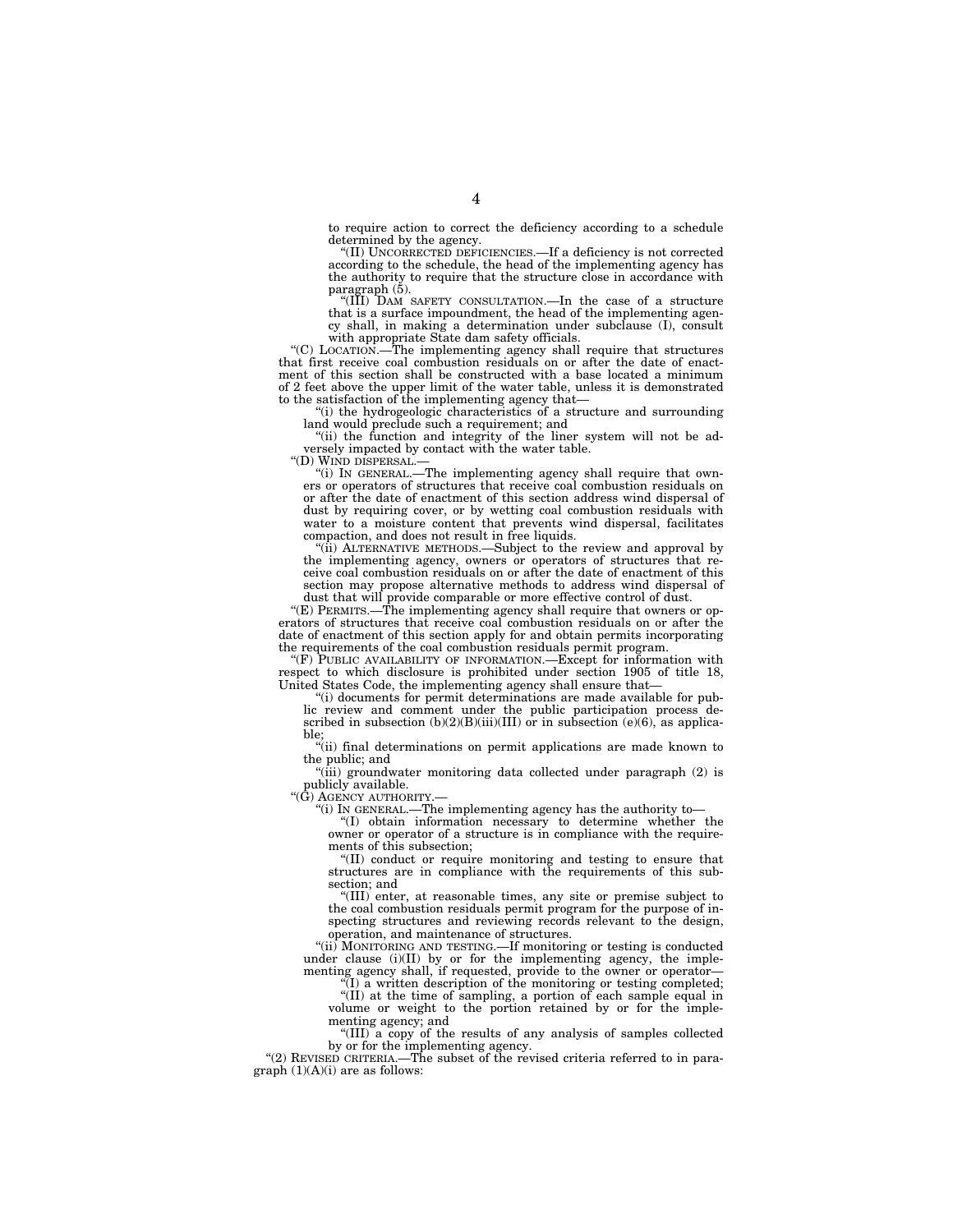''(A) DESIGN REQUIREMENTS.—For new structures, and lateral expansions of existing structures, that first receive coal combustion residuals on or after the date of enactment of this section, the revised criteria regarding design requirements described in section 258.40 of title 40, Code of Federal Regulations, except that the leachate collection system requirements described in section 258.40(a)(2) of title 40, Code of Federal Regulations, do not apply to structures that are surface impoundments.

'(B) GROUNDWATER MONITORING AND CORRECTIVE ACTION.—For all structures that receive coal combustion residuals on or after the date of enactment of this section, the revised criteria regarding groundwater monitoring and corrective action requirements described in subpart E of part 258 of title 40, Code of Federal Regulations, except that, for the purposes of this subparagraph, the revised criteria shall also include—

''(i) for the purposes of detection monitoring, the constituents boron, chloride, conductivity, fluoride, mercury, pH, sulfate, sulfide, and total dissolved solids; and

''(ii) for the purposes of assessment monitoring, establishing a groundwater protection standard, and assessment of corrective meas-ures, the constituents aluminum, boron, chloride, fluoride, iron, man-

ganese, molybdenum, pH, sulfate, and total dissolved solids. ''(C) CLOSURE.—For all structures that receive coal combustion residuals on or after the date of enactment of this section, in a manner consistent with paragraph (5), the revised criteria for closure described in subsections (a) through (c) and (h) through (j) of section 258.60 of title 40, Code of Federal Regulations.

''(D) POST-CLOSURE.—For all structures that receive coal combustion residuals on or after the date of enactment of this section, the revised criteria for post-closure care described in section 258.61 of title 40, Code of Federal Regulations, except for the requirement described in subsection (a)(4) of that section.

''(E) LOCATION RESTRICTIONS.—The revised criteria for location restrictions described in—

''(i) for new structures, and lateral expansions of existing structures, that first receive coal combustion residuals on or after the date of enactment of this section, sections 258.11 through 258.15 of title 40, Code of Federal Regulations; and

''(ii) for existing structures that receive coal combustion residuals on or after the date of enactment of this section, sections 258.11 and 258.15 of title 40, Code of Federal Regulations.

"(F) AIR QUALITY.—For all structures that receive coal combustion residuals on or after the date of enactment of this section, the revised criteria for air quality described in section 258.24 of title 40, Code of Federal Regulations.

''(G) FINANCIAL ASSURANCE.—For all structures that receive coal combustion residuals on or after the date of enactment of this section, the revised criteria for financial assurance described in subpart G of part 258 of title 40, Code of Federal Regulations.

''(H) SURFACE WATER.—For all structures that receive coal combustion residuals on or after the date of enactment of this section, the revised criteria for surface water described in section 258.27 of title 40, Code of Federal Regulations.

 $\tilde{f}(I)$  RECORDKEEPING.—For all structures that receive coal combustion residuals on or after the date of enactment of this section, the revised criteria for recordkeeping described in section 258.29 of title 40, Code of Federal Regulations.

 $\widetilde{f}(J)$  RUN-ON AND RUN-OFF CONTROL SYSTEMS FOR LAND-BASED UNITS.—For all landfills and other land-based units, other than surface impoundments, that receive coal combustion residuals on or after the date of enactment of this section, the revised criteria for run-on and run-off control systems described in section 258.26 of title 40, Code of Federal Regulations.

''(K) RUN-OFF CONTROL SYSTEMS FOR SURFACE IMPOUNDMENTS.—For all surface impoundments that receive coal combustion residuals on or after the date of enactment of this section, the revised criteria for run-off control systems described in section 258.26(a)(2) of title 40, Code of Federal Regulations.

''(3) PERMIT PROGRAM IMPLEMENTATION FOR EXISTING STRUCTURES.—

''(A) NOTIFICATION.—Not later than the date on which a State submits a certification under subsection (b)(2), not later than 30 months after the Administrator receives notice under subsection  $(e)(1)(A)$ , or not later than 36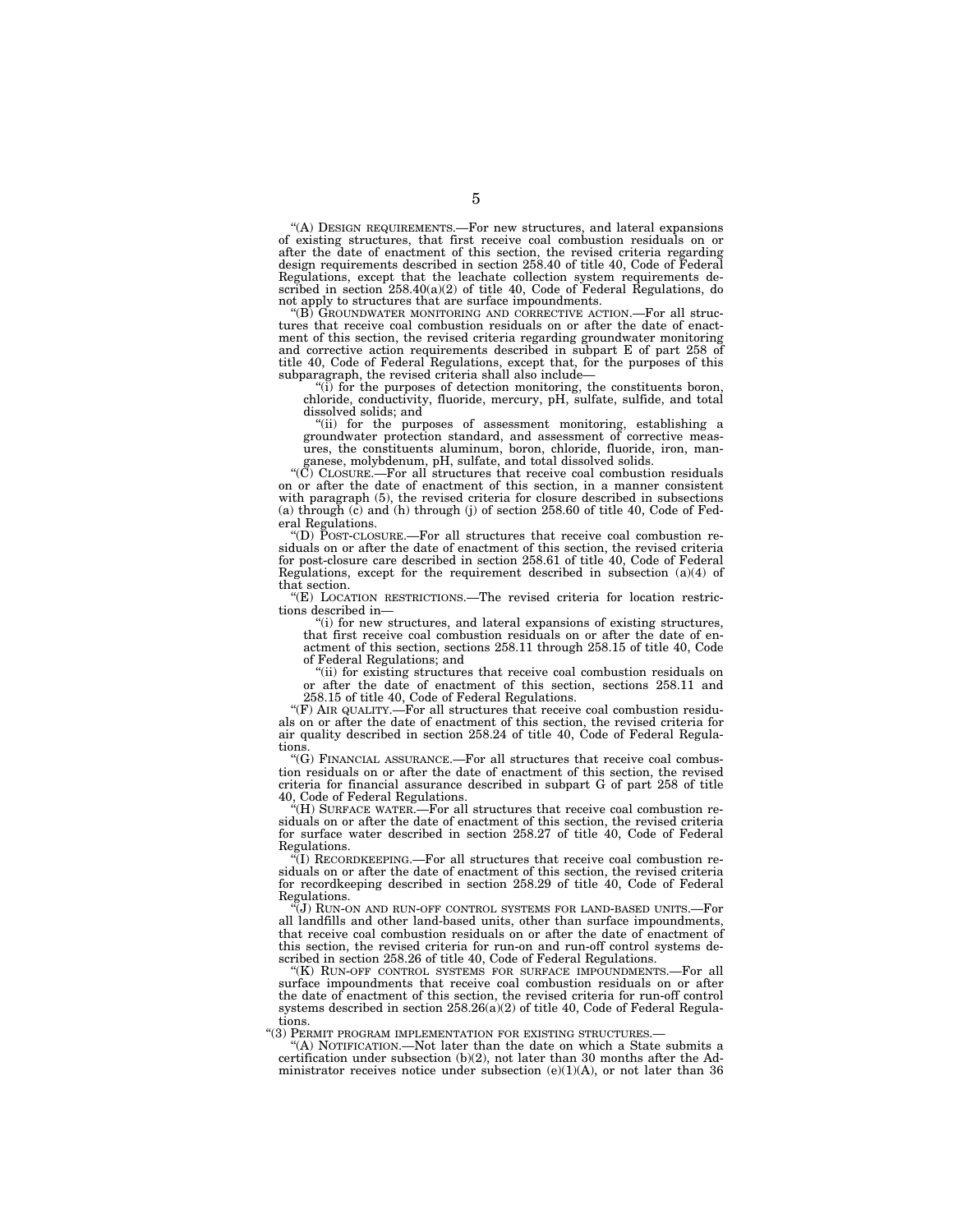months after the date of enactment of this section with respect to a coal combustion residuals permit program that is being implemented by the Administrator under subsection  $(e)(3)$ , as applicable, the implementing agency shall notify owners or operators of structures that are receiving coal combustion residuals as of the date of enactment of this section within the State of—

''(i) the obligation to apply for and obtain a permit under subparagraph (C); and

 $\hat{f}$ (ii) the requirements referred to in subparagraph  $(B)$ .

''(B) COMPLIANCE WITH CERTAIN REQUIREMENTS.—Not later than 12 months after the date on which a State submits a certification under subsection (b)(2), not later than 42 months after the Administrator receives notice under subsection  $(e)(1)(A)$ , or not later than 48 months after the date of enactment of this section with respect to a coal combustion residuals permit program that is being implemented by the Administrator under subsection (e)(3), as applicable, the implementing agency shall require owners or operators of structures that are receiving coal combustion residuals as of the date of enactment of this section to comply with—

"(i) the requirements under paragraphs  $(1)(B)(ii)$  and  $(iii)$ ,  $(1)(D)$ ,  $(2)(B), (2)(F), (2)(H), (2)(J),$  and  $(2)(K)$ ; and

''(ii) the groundwater recordkeeping requirement described in section 258.29(a)(5) of title 40, Code of Federal Regulations.

"(C) PERMITS.-

''(i) PERMIT DEADLINE.—Not later than 48 months after the date on which a State submits a certification under subsection (b)(2), not later than 78 months after the Administrator receives notice under subsection  $(e)(1)(A)$ , or not later than 84 months after the date of enactment of this section with respect to a coal combustion residuals permit program that is being implemented by the Administrator under subsection  $(e)(3)$ , as applicable, the implementing agency shall issue, with respect to a structure that is receiving coal combustion residuals as of the date of enactment of this section, a final permit incorporating the requirements of the coal combustion residuals permit program, or a final denial for an application submitted requesting such a permit.

"(ii) APPLICATION DEADLINE.—The implementing agency shall identify, in collaboration with the owner or operator of a structure described in clause (i), a reasonable deadline by which the owner or operator shall submit a permit application under such clause.

''(D) INTERIM OPERATION.—

''(i) PRIOR TO DEADLINES.—With respect to any period of time on or after the date of enactment of this section but prior to the applicable deadline in subparagraph (B), the owner or operator of a structure that is receiving coal combustion residuals as of the date of enactment of this section may continue to operate such structure until such applicable deadline under the applicable authority in effect.

''(ii) PRIOR TO PERMIT.—Unless the implementing agency determines that the structure should close pursuant to paragraph (5), if the owner or operator of a structure that is receiving coal combustion residuals as of the date of enactment of this section meets the requirements referred to in subparagraph (B) by the applicable deadline in such subparagraph, the owner or operator may operate the structure until such time as the implementing agency issues, under subparagraph (C), a final permit incorporating the requirements of the coal combustion residuals permit program, or a final denial for an application submitted requesting such a permit.

"(4) REQUIREMENTS FOR SURFACE IMPOUNDMENTS THAT DO NOT MEET CERTAIN CRITERIA.—

''(A) SURFACE IMPOUNDMENTS THAT REQUIRE ASSESSMENT OF CORRECTIVE MEASURES WITHIN 10 YEARS OF THE DATE OF ENACTMENT.

''(i) IN GENERAL.—In addition to the groundwater monitoring and corrective action requirements described in paragraph (2)(B), the implementing agency shall require a surface impoundment that receives coal combustion residuals on or after the date of enactment of this section to comply with the requirements in clause (ii) of this subparagraph and clauses  $(i)$  and  $(ii)$  of subparagraph  $(D)$  if the surface impoundment-''(I) does not—

''(aa) have a liner system described in section 258.40(b) of title 40, Code of Federal Regulations; and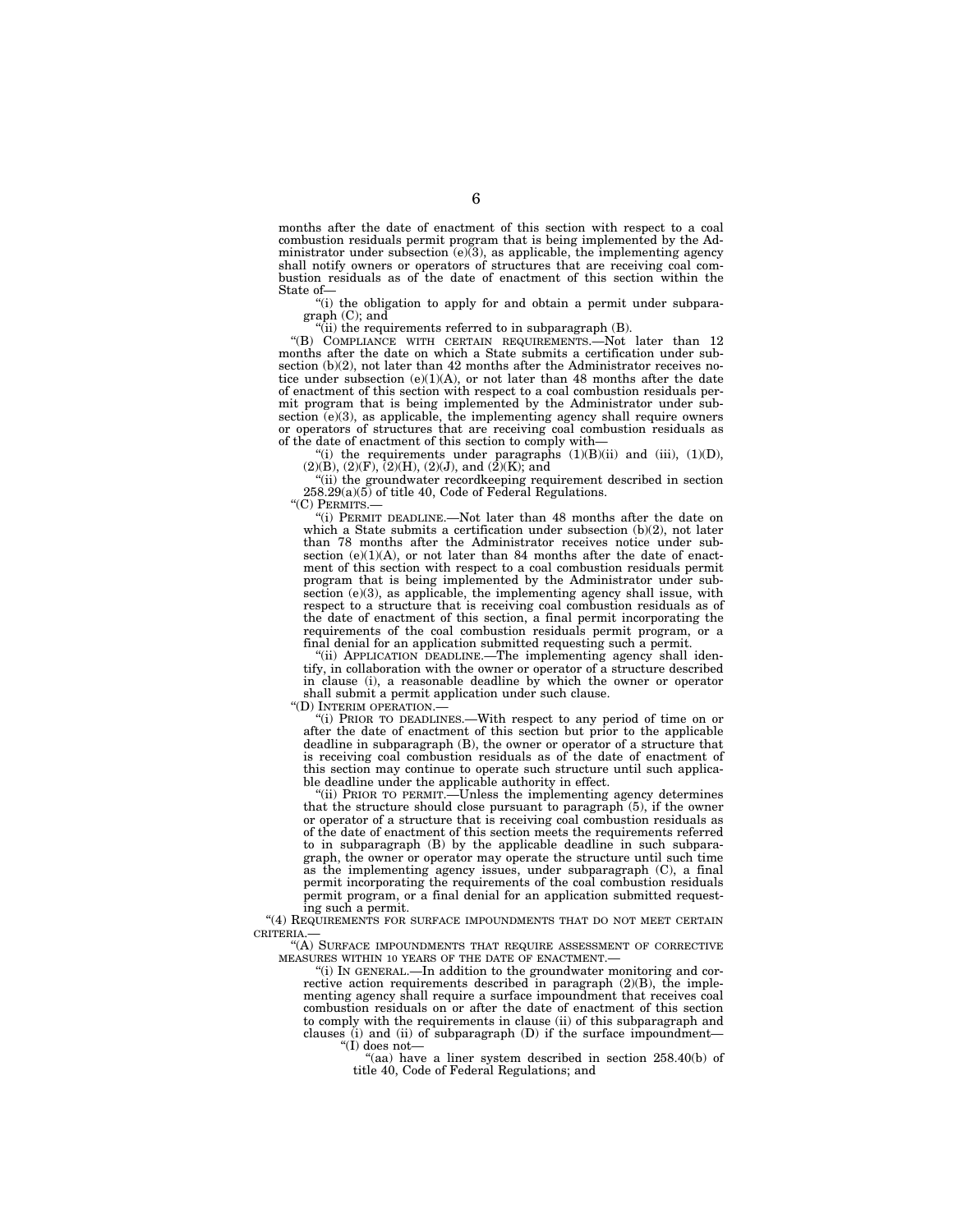"(bb) meet the design criteria described in section  $258.40(a)(1)$  of title 40, Code of Federal Regulations; and

''(II) within 10 years after the date of enactment of this section, is required under section 258.56(a) of title 40, Code of Federal Regulations, to undergo an assessment of corrective measures for any constituent covered under subpart E of part 258 of title 40, Code of Federal Regulations, or otherwise identified in paragraph (2)(B)(ii) of this subsection, for which assessment groundwater monitoring is required.

"(ii) DEADLINE TO MEET GROUNDWATER PROTECTION STANDARD.—Except as provided in subparagraph (C), the implementing agency shall require that the groundwater protection standard, for surface impoundments identified in clause (i) of this subparagraph, established by the implementing agency under section 258.55(h) or 258.55(i) of title 40, Code of Federal Regulations, for any constituent for which corrective measures are required shall be met—

''(I) as soon as practicable at the relevant point of compliance, as described in section 258.40(d) of title 40, Code of Federal Regulations; and

" $(II)$  not later than 10 years after the date of enactment of this section.

''(B) SURFACE IMPOUNDMENTS SUBJECT TO A STATE CORRECTIVE ACTION RE-QUIREMENT AS OF THE DATE OF ENACTMENT.—

 $\frac{d}{d}$ '(i) In GENERAL.—In addition to the groundwater monitoring and corrective action requirements described in paragraph (2)(B), the implementing agency shall require a surface impoundment that receives coal combustion residuals on or after the date of enactment of this section to comply with the requirements in clause (ii) of this subparagraph and clauses (i) and (ii) of subparagraph (D) if the surface impoundment— ''(I) does not—

"(aa) have a liner system described in section 258.40(b) of title 40, Code of Federal Regulations; and

''(bb) meet the design criteria described in section 258.40(a)(1) of title 40, Code of Federal Regulations; and

''(II) as of the date of enactment of this section, is subject to a State corrective action requirement.

"(ii) DEADLINE TO MEET GROUNDWATER PROTECTION STANDARD.cept as provided in subparagraph (C), the implementing agency shall require that the groundwater protection standard, for surface impoundments identified in clause (i) of this subparagraph, established by the implementing agency under section  $258.55(h)$  or  $258.55(i)$  of title 40, Code of Federal Regulations, for any constituent for which corrective measures are required shall be met—

''(I) as soon as practicable at the relevant point of compliance, as described in section 258.40(d) of title 40, Code of Federal Regulations; and

"(II) not later than 8 years after the date of enactment of this section.

''(C) EXTENSION OF DEADLINE.—

''(i) IN GENERAL.—Except as provided in clause (ii) of this subparagraph, the deadline for meeting a groundwater protection standard under subparagraph (A)(ii) or (B)(ii) may be extended by the implementing agency, after opportunity for public notice and comment under the public participation process described in subsection (b)(2)(B)(iii)(III), or in subsection (e)(6) based on—

''(I) the effectiveness of any interim measures implemented by the owner or operator of the facility under section  $258.58(a)(3)$  of title 40, Code of Federal Regulations;

''(II) the level of progress demonstrated in meeting the groundwater protection standard;

"(III) the potential for other adverse human health or environmental exposures attributable to the contamination from the surface impoundment undergoing corrective action; and

''(IV) the lack of available alternative management capacity for the coal combustion residuals and related materials managed in the impoundment at the facility at which the impoundment is located if the owner or operator has used best efforts, as necessary, to design, obtain any necessary permits, finance, construct, and render operational the alternative management capacity during the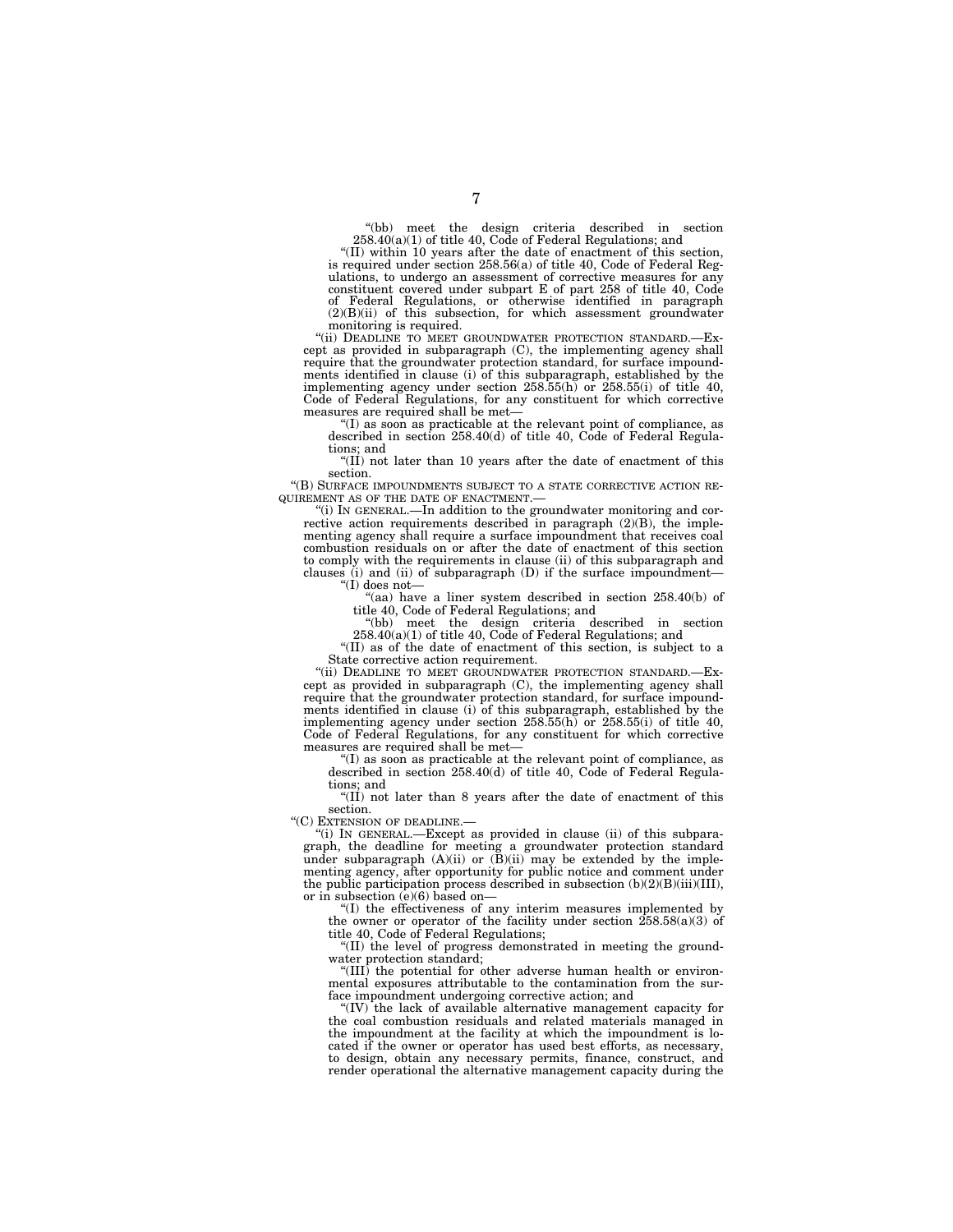time period for meeting a groundwater protection standard in subparagraph (A)(ii) or (B)(ii).<br>"(ii) EXCEPTION.—The deadline under subparagraph (A)(ii) or (B)(ii)

shall not be extended if there has been contamination of public or private drinking water systems attributable to a surface impoundment undergoing corrective action, unless the contamination has been addressed by providing a permanent replacement water system.<br>"(D) ADDITIONAL REQUIREMENTS.—

 $'$ (i) CLOSURE.—If the deadline under subparagraph (A)(ii), (B)(ii), or (C) is not satisfied, the surface impoundment shall cease receiving coal combustion residuals and initiate closure under paragraph (5).<br>
"(ii)  $\frac{W}{W}$ ENM MEASURES.

'(I) IN GENERAL.—Except as provided in subclause (II), not later than 90 days after the date on which the assessment of corrective measures is initiated, the owner or operator of a surface impoundment described in subparagraph (A) or (B) shall implement interim measures, as necessary, under the factors in section 258.58(a)(3) of title 40, Code of Federal Regulations.<br>
"(II) IMPOUNDMENTS SUBJECT TO STATE CORRECTIVE ACTION RE-

''(II) IMPOUNDMENTS SUBJECT TO STATE CORRECTIVE ACTION RE- QUIREMENT AS OF THE DATE OF ENACTMENT.—Subclause (I) shall only apply to surface impoundments subject to a State corrective action requirement as of the date of enactment of this section if the owner or operator has not implemented interim measures, as necessary, under the factors in section 258.58(a)(3) of title 40, Code of Federal Regulations.

''(E) SURFACE IMPOUNDMENTS THAT REQUIRE ASSESSMENT OF CORRECTIVE MEASURES MORE THAN 10 YEARS AFTER DATE OF ENACTMENT.

''(i) IN GENERAL.—In addition to the groundwater monitoring and corrective action requirements described in paragraph (2)(B), the implementing agency shall require a surface impoundment that receives coal combustion residuals on or after the date of enactment of this section to comply with the requirements in clause (ii) if the surface impoundment—

 $\mathrm{``(I)}$  does not—

''(aa) have a liner system described in section 258.40(b) of title 40, Code of Federal Regulations; and

''(bb) meet the design criteria described in section 258.40(a)(1) of title 40, Code of Federal Regulations; and

''(II) more than 10 years after the date of enactment of this section, is required under section 258.56(a) title 40, Code of Federal Regulations, to undergo an assessment of corrective measures for any constituent covered under subpart E of part 258 of title 40, Code of Federal Regulations, or otherwise identified in paragraph (2)(B)(ii) of this subsection, for which assessment groundwater monitoring is required.

''(ii) REQUIREMENTS.—

''(I) CLOSURE.—The surface impoundments identified in clause (i) shall cease receiving coal combustion residuals and initiate closure in accordance with paragraph (5) after alternative management capacity at the facility is available for the coal combustion residuals and related materials managed in the impoundment.

''(II) BEST EFFORTS.—The alternative management capacity shall be developed as soon as practicable with the owner or operator using best efforts to design, obtain necessary permits for, finance, construct, and render operational the alternative management capacity.

''(III) ALTERNATIVE CAPACITY MANAGEMENT PLAN.—The owner or operator shall, in collaboration with the implementing agency, prepare a written plan that describes the steps necessary to develop the alternative management capacity and includes a schedule for completion.

''(IV) PUBLIC PARTICIPATION.—The plan described in subclause (III) shall be subject to public notice and comment under the public participation process described in subsection  $(b)(2)(B)(iii)(III)$  or in subsection  $(e)(6)$ , as applicable.

 $(5)$  CLOSURE.

''(A) IN GENERAL.—If it is determined by the implementing agency that a structure should close because the requirements of a coal combustion residuals permit program are not being satisfied with respect to such struc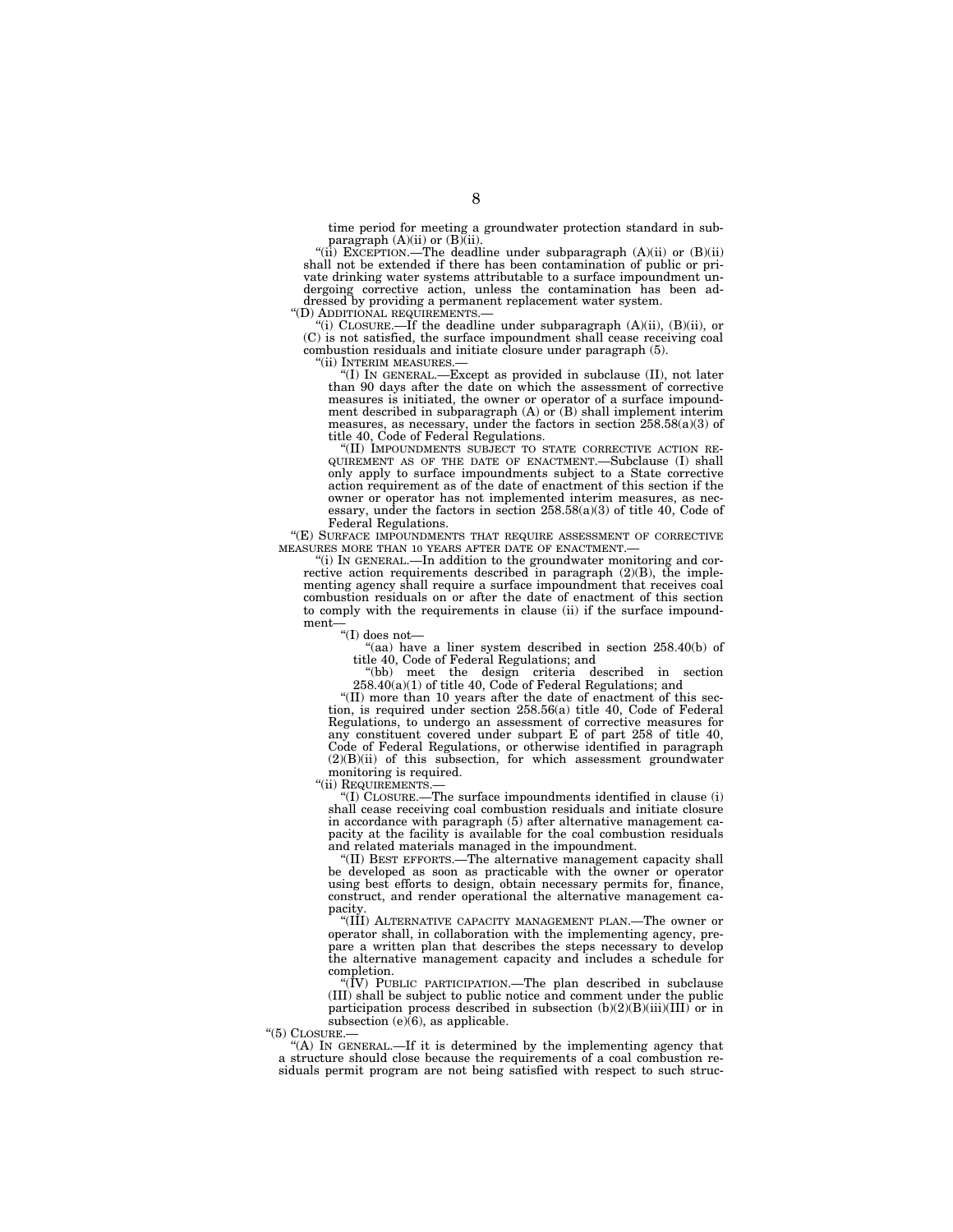ture, or if it is determined by the owner or operator that a structure should close, the time period and method for the closure of such structure shall be set forth in a closure plan that establishes a deadline for completion of closure as soon as practicable and that takes into account the nature and the site-specific characteristics of the structure to be closed.

''(B) SURFACE IMPOUNDMENT.—In the case of a surface impoundment, the closure plan under subparagraph (A) shall require, at a minimum, the removal of liquid and the stabilization of remaining waste, as necessary to support the final cover.

''(d) FEDERAL REVIEW OF STATE PERMIT PROGRAMS.—

''(1) IN GENERAL.—The Administrator shall provide to a State written notice and an opportunity to remedy deficiencies in accordance with paragraph (3) if at any time the State—

"(A) does not satisfy the notification requirement under subsection  $(b)(1)$ ; "(B) has not submitted a certification required under subsection  $(b)(2)$ ;

 $\mathcal{C}(C)$  does not satisfy the maintenance requirement under subsection  $(b)(3);$ 

''(D) is not implementing a coal combustion residuals permit program, with respect to which the State has submitted a certification under subsection  $(b)(2)$ , that meets the requirements described in subsection  $(c)$ ;

''(E) is not implementing a coal combustion residuals permit program, with respect to which the State has submitted a certification under subsection  $(b)(2)$ -

''(i) that is consistent with such certification; and

''(ii) for which the State continues to have in effect statutes or regulations necessary to implement such program; or

''(F) does not make available to the Administrator, within 90 days of a written request, specific information necessary for the Administrator to ascertain whether the State has satisfied the requirements described in subparagraphs (A) through (E).

" $(2)$  REQUEST.—If a request described in paragraph  $(1)(F)$  is proposed pursuant to a petition to the Administrator, the Administrator shall only make the request if the Administrator does not possess the information necessary to ascertain whether the State has satisfied the requirements described in subparagraphs (A) through (E) of such paragraph.

''(3) CONTENTS OF NOTICE; DEADLINE FOR RESPONSE.—A notice provided under paragraph (1) shall—

 $\hat{A}$ ) include findings of the Administrator detailing any applicable deficiencies described in subparagraphs (A) through (F) of paragraph (1); and ''(B) identify, in collaboration with the State, a reasonable deadline by

which the State shall remedy such applicable deficiencies, which shall be— "(i) in the case of a deficiency described in subparagraphs (A) through

(E) of paragraph (1), not earlier than 180 days after the date on which the State receives the notice; and

"(ii) in the case of a deficiency described in paragraph  $(1)(F)$ , not later than 90 days after the date on which the State receives the notice.

"(4) CRITERIA FOR DETERMINING DEFICIENCY OF STATE PERMIT PROGRAM.-In making a determination whether a State has failed to satisfy the requirements described in subparagraphs  $(A)$  through  $(E)$  of paragraph  $(1)$ , or a determination under subsection  $(e)(\tilde{1})(\tilde{B})$ , the Administrator shall consider, as appropriate

''(A) whether the State's statutes or regulations to implement a coal combustion residuals permit program are not sufficient to meet the requirements described in subsection (c) because of—

''(i) failure of the State to promulgate or enact new statutes or regulations when necessary; or

''(ii) action by a State legislature or court striking down or limiting such State statutes or regulations;

''(B) whether the operation of the State coal combustion residuals permit program fails to comply with the requirements of subsection (c) because of—

''(i) failure of the State to issue permits as required in subsection  $(c)(1)(E);$ 

''(ii) repeated issuance of permits by the State which do not meet the requirements of subsection (c);<br>"(iii) failure of the State to comply with the public participation re-

quirements of this section; or

"(iv) failure of the State to implement corrective action requirements as described in subsection  $(c)(2)(\bar{B})$ ; and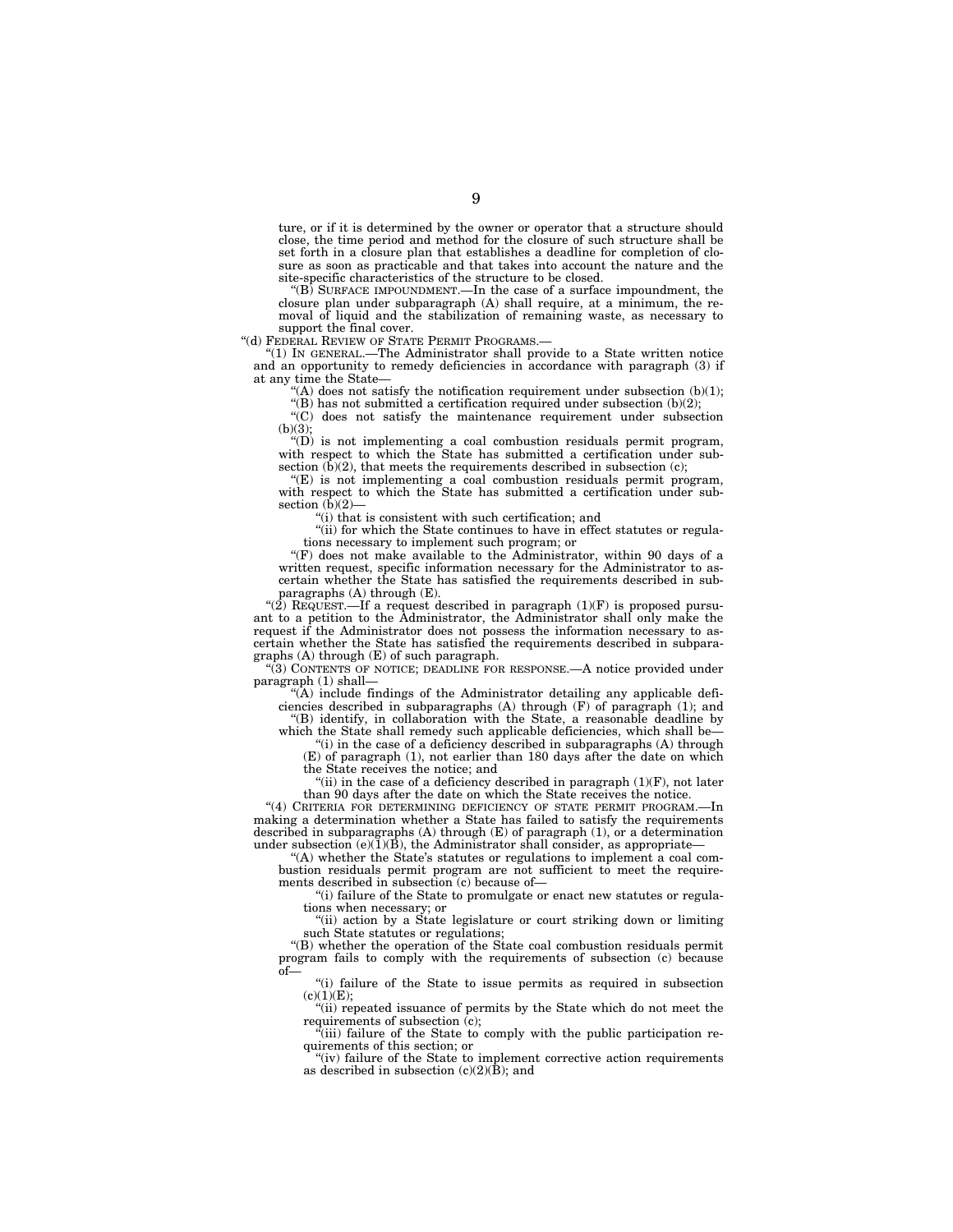''(C) whether the enforcement of a State coal combustion residuals permit program fails to comply with the requirements of this section because of  $f(i)$  failure to act on violations of permits, as identified by the State; or

''(ii) repeated failure by the State to inspect or otherwise determine compliance pursuant to the process identified in subsection  $(b)(2)(B)(iii)(I).$ 

''(e) IMPLEMENTATION BY ADMINISTRATOR.—

''(1) FEDERAL BACKSTOP AUTHORITY.—The Administrator shall implement a coal combustion residuals permit program for a State only if—

''(A) the Governor of the State notifies the Administrator under subsection (b)(1) that the State will not adopt and implement a permit program;

 $\sqrt[4]{(B)}$  the State has received a notice under subsection (d) and the Administrator determines, after providing a 30-day period for notice and public comment, that the State has failed, by the deadline identified in the notice under subsection (d)(3)(B), to remedy the deficiencies detailed in the notice under subsection  $(d)(3)(A)$ ; or

''(C) the State informs the Administrator, in writing, that such State will no longer implement such a permit program.

"(2) REVIEW.— $\hat{A}$  State may obtain a review of a determination by the Administrator under this subsection as if the determination was a final regulation for purposes of section 7006.

''(3) OTHER STRUCTURES.—For structures that receive coal combustion residuals on or after the date of enactment of this section located on property within the exterior boundaries of a State that the State does not have authority or jurisdiction to regulate, the Administrator shall implement a coal combustion residuals permit program only for those structures.

''(4) REQUIREMENTS.—If the Administrator implements a coal combustion residuals permit program for a State under paragraph (1) or (3), the permit program shall consist of the requirements described in subsection (c).

''(5) ENFORCEMENT.—

''(A) IN GENERAL.—If the Administrator implements a coal combustion residuals permit program for a State under paragraph (1)—

"(i) the authorities referred to in section  $4005(c)(2)(A)$  shall apply with respect to coal combustion residuals and structures for which the Administrator is implementing the coal combustion residuals permit program; and

''(ii) the Administrator may use those authorities to inspect, gather information, and enforce the requirements of this section in the State. ''(B) OTHER STRUCTURES.—If the Administrator implements a coal combustion residuals permit program under paragraph  $(3)$ -

"(i) the authorities referred to in section  $4005(c)(2)(A)$  shall apply with respect to coal combustion residuals and structures for which the Administrator is implementing the coal combustion residuals permit program; and

''(ii) the Administrator may use those authorities to inspect, gather information, and enforce the requirements of this section for the structures for which the Administrator is implementing the coal combustion residuals permit program.

''(6) PUBLIC PARTICIPATION PROCESS.—If the Administrator implements a coal combustion residuals permit program for a State under this subsection, the Administrator shall provide a 30-day period for the public participation process required in paragraphs  $(1)(F)(i)$ ,  $(4)(C)(i)$ , and  $(4)(E)(ii)(IV)^{\dagger}$  of subsection  $(c)$ .

''(f) STATE CONTROL AFTER IMPLEMENTATION BY ADMINISTRATOR.—

''(1) STATE CONTROL.—

''(A) NEW ADOPTION, OR RESUMPTION OF, AND IMPLEMENTATION BY STATE.—For a State for which the Administrator is implementing a coal combustion residuals permit program under subsection (e)(1)(A), or subsection  $(e)(1)(C)$ , the State may adopt and implement such a permit program by—

''(i) notifying the Administrator that the State will adopt and implement such a permit program;

''(ii) not later than 6 months after the date of such notification, submitting to the Administrator a certification under subsection (b)(2); and "(iii) receiving from the Administrator-

''(I) a determination, after providing a 30-day period for notice and public comment, that the State coal combustion residuals per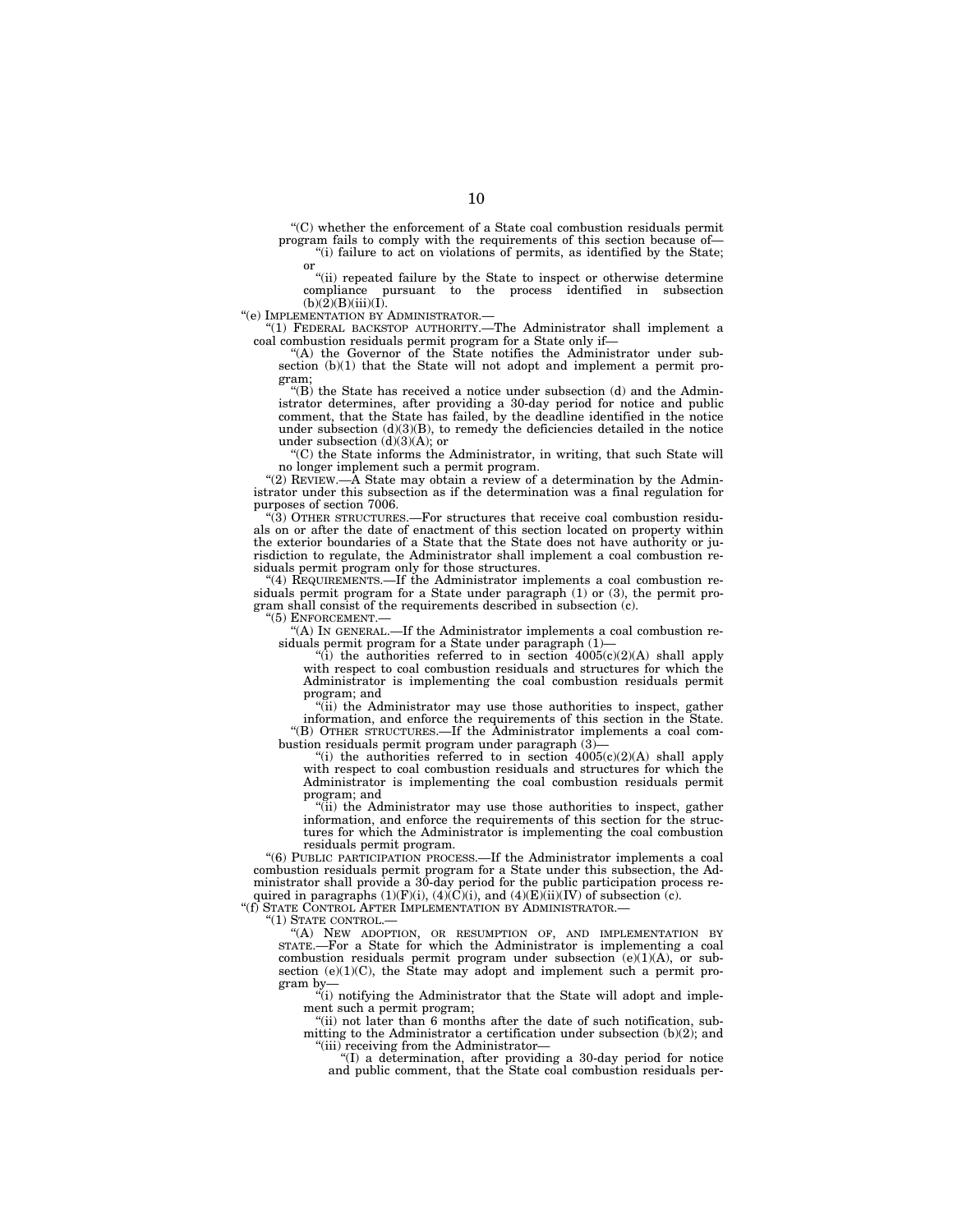mit program meets the requirements described in subsection (c); and

''(II) a timeline for transition of control of the coal combustion residuals permit program.

''(B) REMEDYING DEFICIENT PERMIT PROGRAM.—For a State for which the Administrator is implementing a coal combustion residuals permit program under subsection (e)(1)(B), the State may adopt and implement such a permit program by—

"(i) remedying only the deficiencies detailed in the notice pursuant to subsection  $(d)(3)(A)$ ; and

"(ii) receiving from the Administrator-

''(I) a determination, after providing a 30-day period for notice and public comment, that the deficiencies detailed in such notice

have been remedied; and<br>"(II) a timeline for transition of control of the coal combustion residuals permit program.<br>"(2) REVIEW OF DETERMINATION —

''(2) REVIEW OF DETERMINATION.— ''(A) DETERMINATION REQUIRED.—The Administrator shall make a deter-mination under paragraph (1) not later than 90 days after the date on which the State submits a certification under paragraph (1)(A)(ii), or notifies the Administrator that the deficiencies have been remedied pursuant to paragraph (1)(B)(i), as applicable.

''(B) REVIEW.—A State may obtain a review of a determination by the Administrator under paragraph (1) as if such determination was a final regulation for purposes of section 7006.

''(3) IMPLEMENTATION DURING TRANSITION.—

(A) EFFECT ON ACTIONS AND ORDERS.—Program requirements of, and actions taken or orders issued pursuant to, a coal combustion residuals permit program shall remain in effect if—

 $\langle \tilde{u} \rangle$  a State takes control of its coal combustion residuals permit program from the Administrator under paragraph (1); or

''(ii) the Administrator takes control of a coal combustion residuals permit program from a State under subsection (e).

''(B) CHANGE IN REQUIREMENTS.—Subparagraph (A) shall apply to such program requirements, actions, and orders until such time as—

''(i) the implementing agency changes the requirements of the coal combustion residuals permit program with respect to the basis for the action or order; or

''(ii) the State or the Administrator, whichever took the action or issued the order, certifies the completion of a corrective action that is the subject of the action or order.

"(4) SINGLE PERMIT PROGRAM.—If a State adopts and implements a coal combustion residuals permit program under this subsection, the Administrator shall cease to implement the permit program implemented under subsection  $(e)(1)$  for such State.

" $(g)$  EFFECT ON DETERMINATION UNDER 4005(c) OR 3006.—The Administrator shall not consider the implementation of a coal combustion residuals permit program by the Administrator under subsection (e) in making a determination of approval for a permit program or other system of prior approval and conditions under section 4005(c) or of authorization for a program under section 3006.

"(h) AUTHORITY.

''(1) STATE AUTHORITY.—Nothing in this section shall preclude or deny any right of any State to adopt or enforce any regulation or requirement respecting coal combustion residuals that is more stringent or broader in scope than a regulation or requirement under this section.

''(2) AUTHORITY OF THE ADMINISTRATOR.—

 $*(A)$  IN GENERAL.—Except as provided in subsections (d) and (e) and section 6005, the Administrator shall, with respect to the regulation of coal combustion residuals, defer to the States pursuant to this section.

''(B) IMMINENT HAZARD.—Nothing in this section shall be construed as affecting the authority of the Administrator under section 7003 with respect to coal combustion residuals.

''(C) ENFORCEMENT ASSISTANCE ONLY UPON REQUEST.—Upon request from the head of a lead State agency that is implementing a coal combustion residuals permit program, the Administrator may provide to such State agency only the enforcement assistance requested.

''(D) CONCURRENT ENFORCEMENT.—Except as provided in subparagraph (C), the Administrator shall not have concurrent enforcement authority when a State is implementing a coal combustion residuals permit program,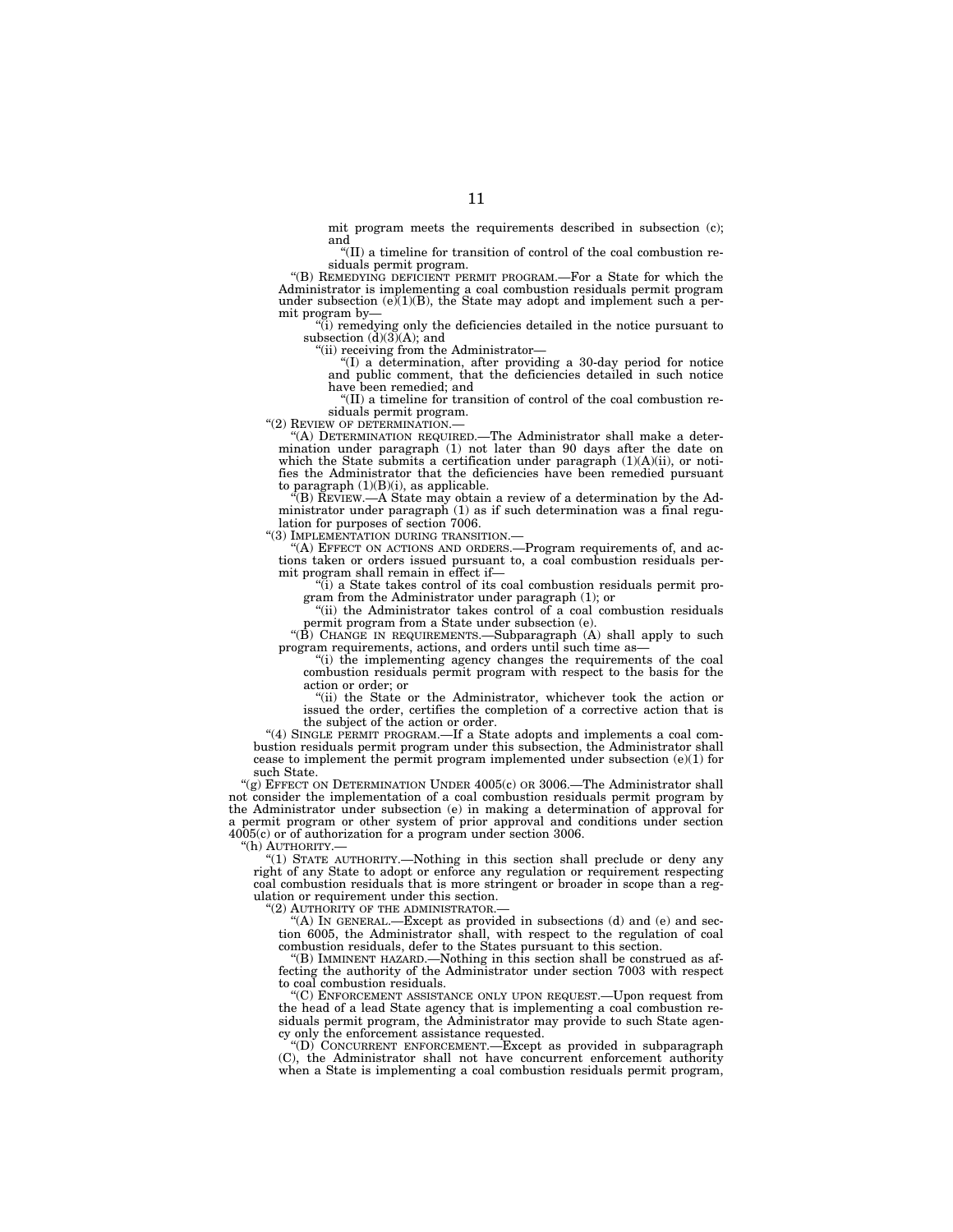including during any period of interim operation described in subsection

(c)(3)(D). ''(E) OTHER AUTHORITY.—The Administrator shall not have authority to finalize the proposed rule published at pages 35128 through 35264 of vol-ume 75 of the Federal Register (June 21, 2010).

''(F) OTHER RESPONSE AUTHORITY.—Nothing in this section shall be con-strued as affecting the authority of the Administrator under the Comprehensive Environmental Response, Compensation, and Liability Act of 1980 (42 U.S.C. 9601 et seq.) with respect to coal combustion residuals.

''(3) CITIZEN SUITS.—Nothing in this section shall be construed to affect the authority of a person to commence a civil action in accordance with section 7002.

''(i) MINE RECLAMATION ACTIVITIES.—A coal combustion residuals permit program implemented by the Administrator under subsection (e) shall not apply to the utilization, placement, and storage of coal combustion residuals at surface mining and reclamation operations.

''(j) DEFINITIONS.—In this section:

''(1) COAL COMBUSTION RESIDUALS.—The term 'coal combustion residuals' means—

"(A) the solid wastes listed in section  $3001(b)(3)(A)(i)$ , including recoverable materials from such wastes;

''(B) coal combustion wastes that are co-managed with wastes produced in conjunction with the combustion of coal, provided that such wastes are not segregated and disposed of separately from the coal combustion wastes and comprise a relatively small proportion of the total wastes being disposed in the structure;

''(C) fluidized bed combustion wastes;

''(D) wastes from the co-burning of coal with non-hazardous secondary materials, provided that coal makes up at least 50 percent of the total fuel burned; and

 $(E)$  wastes from the co-burning of coal with materials described in subparagraph (A) that are recovered from monofills.

" $(2)$  COAL COMBUSTION RESIDUALS PERMIT PROGRAM.—The term 'coal combustion residuals permit program' means all of the authorities, activities, and procedures that comprise the system of prior approval and conditions implemented by or for a State to regulate the management and disposal of coal combustion residuals.

''(3) CODE OF FEDERAL REGULATIONS.—The term 'Code of Federal Regulations' means the Code of Federal Regulations (as in effect on the date of enactment of this section) or any successor regulations.

"(4) IMPLEMENTING AGENCY.—The term 'implementing agency' means the agency responsible for implementing a coal combustion residuals permit program for a State, which shall either be the lead State implementing agency identified under subsection  $(b)(2)(B)(i)$  or the Administrator pursuant to subsection (e).

''(5) PERMIT; PRIOR APPROVAL AND CONDITIONS.—Except as provided in subsections (b)(3) and (g), the terms 'permit' and 'prior approval and conditions' mean any authorization, license, or equivalent control document that incorporates the requirements of subsection (c).

"(6) REVISED CRITERIA.—The term 'revised criteria' means the criteria promulgated for municipal solid waste landfill units under section 4004(a) and under section  $1008(a)(3)$ , as revised under section  $4010(c)$ .

''(7) STRUCTURE.—

''(A) IN GENERAL.—Except as provided in subparagraph (B), the term 'structure' means a landfill, surface impoundment, or other land-based unit which receives, or is intended to receive, coal combustion residuals.

''(B) DE MINIMIS RECEIPT.—The term 'structure' does not include any land-based unit that receives only de minimis quantities of coal combustion residuals if the presence of coal combustion residuals is incidental to the material managed in the unit.'

(b) CONFORMING AMENDMENT.—The table of contents contained in section 1001 of the Solid Waste Disposal Act is amended by inserting after the item relating to section 4010 the following:

''Sec. 4011. Management and disposal of coal combustion residuals.''.

#### **SEC. 3. 2000 REGULATORY DETERMINATION.**

Nothing in this Act, or the amendments made by this Act, shall be construed to alter in any manner the Environmental Protection Agency's regulatory determination entitled ''Notice of Regulatory Determination on Wastes From the Combustion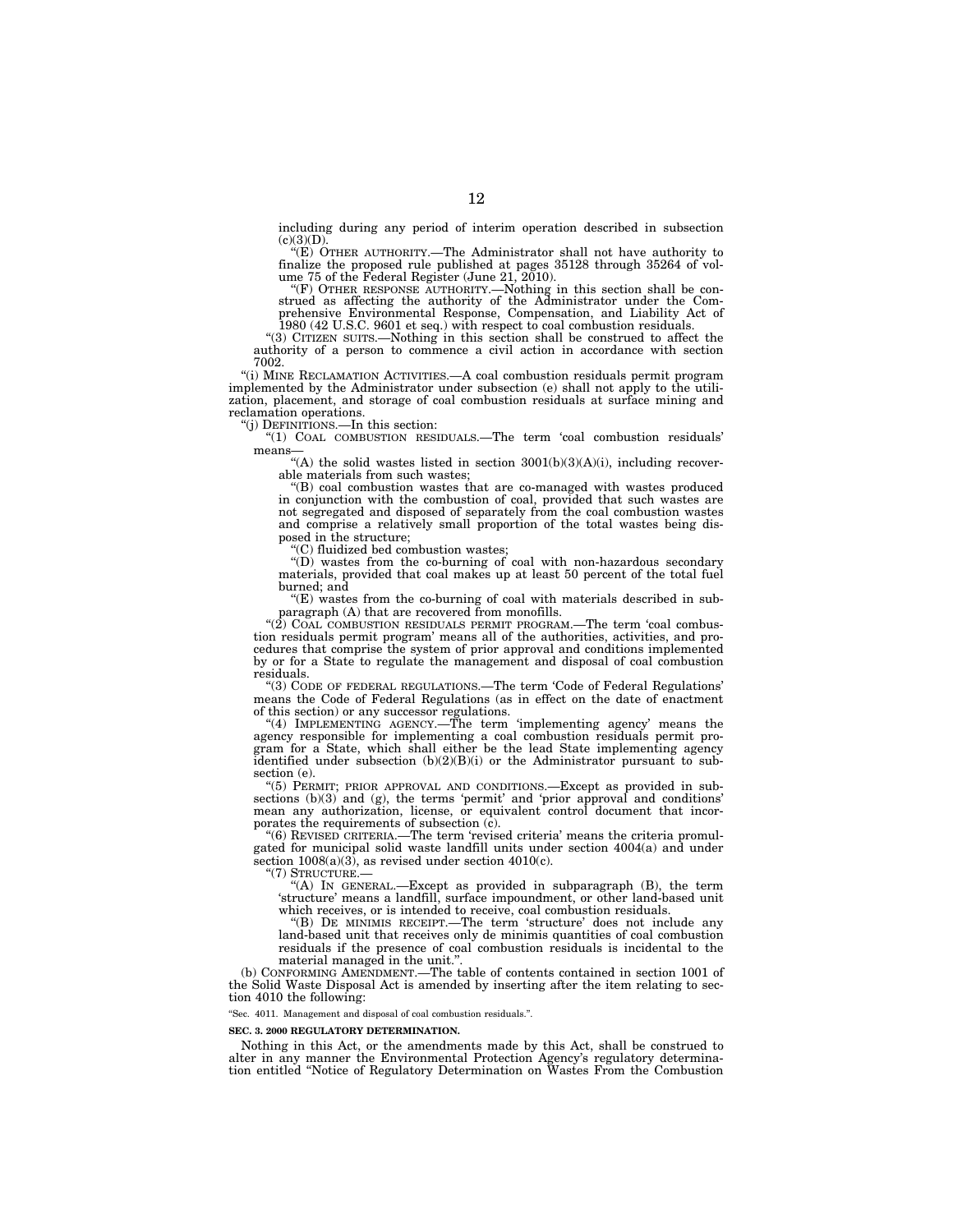of Fossil Fuels'', published at 65 Fed. Reg. 32214 (May 22, 2000), that the fossil fuel combustion wastes addressed in that determination do not warrant regulation under subtitle C of the Solid Waste Disposal Act (42 U.S.C. 6921 et seq.).

#### **SEC. 4. TECHNICAL ASSISTANCE.**

Nothing in this Act, or the amendments made by this Act, shall be construed to affect the authority of a State to request, or the Administrator of the Environmental Protection Agency to provide, technical assistance under the Solid Waste Disposal Act (42 U.S.C. 6901 et seq.).

#### **SEC. 5. FEDERAL POWER ACT.**

Nothing in this Act, or the amendments made by this Act, shall be construed to affect the obligations of an owner or operator of a structure (as defined in section 4011 of the Solid Waste Disposal Act, as added by this Act) under section  $215(b)(1)$ of the Federal Power Act  $(16$  U.S.C. 824 $o(b)(1)$ ).

# PURPOSE AND SUMMARY

The legislation is a new approach to establishing a permit program under the Solid Waste Disposal Act (commonly referred to as the Resource Conservation and Recovery Act or RCRA). It establishes, in statute, a Federal standard of protection that consists of minimum requirements that will ensure protection of human health and the environment. The purpose of the legislation is to establish the minimum requirements for the proper management and disposal of materials generated by the combustion of coal that will be implemented through State-based permit programs. The minimum requirements in H.R. 2218 utilize the framework and Federal requirements of the existing municipal solid waste landfill management program in addition to other protective, minimum Federal requirements for the management and disposal of coal combustion residuals. The bill allows State permit programs to be more stringent than the minimum requirements outlined in the bill. The legislation also is intended to encourage recovery and beneficial use of coal combustion residuals.

#### BACKGROUND AND NEED FOR LEGISLATION

#### EPA PROPOSED RULE

On June 21, 2010, the Environmental Protection Agency (EPA) promulgated a proposed rule to regulate coal combustion residuals (75 FR 35128) (the ''Proposed Rule''). In the Proposed Rule, EPA set out three regulatory options for management of coal combustion residuals. One proposal would create an enforceable permit program for coal combustion residuals under Subtitle C of RCRA. The other two proposals would impose self-implementing requirements under Subtitle D of RCRA. The second proposal, under Subtitle D, would require the automatic phase out of surface impoundments regardless of whether the surface impoundments were structurally sound or resulting in a release of pollutants to the environment. A third alternative also would regulate coal combustion residuals under Subtitle D, but would not require such a phase out of surface impoundments.

Many stakeholders believe that EPA's proposal to regulate combustion residuals under Subtitle C of RCRA (under which EPA regulates hazardous waste) placed an unwarranted stigma on coal combustion residuals and threatened their beneficial re-use. Furthermore, to regulate coal combustion residuals under Subtitle C of RCRA, EPA would have to reverse the regulatory determinations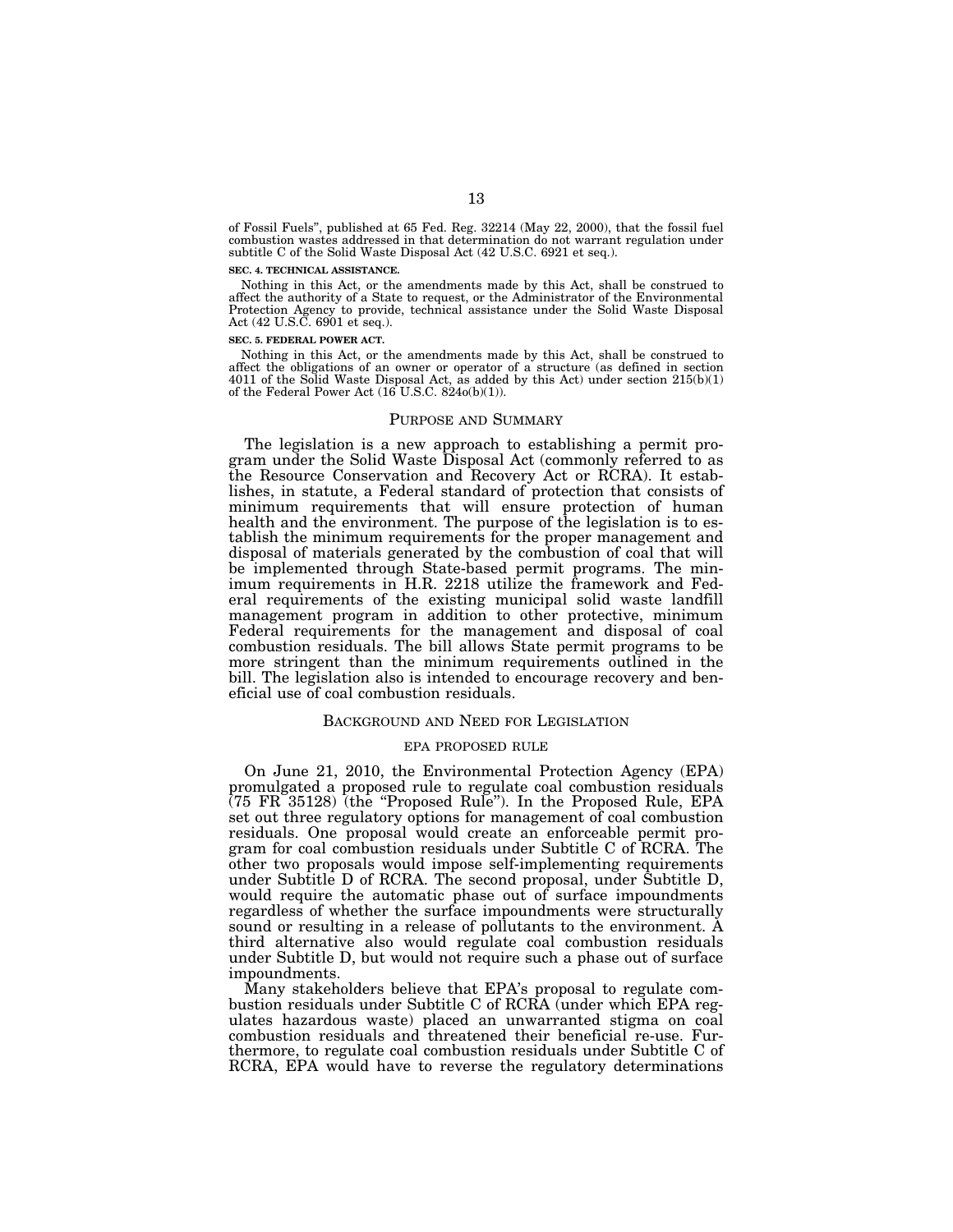made under the Bevill Amendment.<sup>1</sup> And it is not clear that EPA could legally reverse the regulatory determinations in that manner.

Concern also was raised regarding EPA's other proposals; specifically, that the new regulations under Subtitle D of RCRA would lead to the closure of structurally-sound surface impoundments not posing a pollution risk, a significant loss of jobs, and higher energy costs.

## BENEFICIAL USE

Coal combustion residuals are a valuable constituent in a variety of products and applications. The Proposed Rule and the suggestion that coal combustion residuals be regulated as a hazardous waste created significant uncertainty regarding beneficial reuse of coal combustion residuals. Companies engaged in the beneficial use of coal combustion residuals have testified before the Committee that EPA's proposal to regulate disposed CCRs as hazardous waste has created a stigma in the beneficial use marketplace, causing contractors, engineers and architects who use or specify the use of coal combustion residuals in various products, such as concrete and wall board, and in various applications, such as road base, to reduce their demand for coal combustion residuals that are beneficially used, and also causing utilities in some cases to restrict their supply of coal combustion residuals for beneficial use. H.R. 2218 makes clear that disposed coal combustion residuals are not to be regulated as hazardous waste which should remove the stigma that has been negatively impacting the beneficial use marketplace. The Committee intends to promote the environmental and economic benefits of a robust beneficial use market because beneficial use conserves natural resources, improves the durability and strength of manufactured products and structures, reduces greenhouse gas emissions, lessens the need for waste disposal units, and provides significant domestic economic benefits.

## LITIGATION

On April 5, 2012, several environmental groups filed a lawsuit in the United States District Court for the District of Columbia seeking to compel EPA to issue a final rule to regulate coal combustion residuals. Several other stakeholders have since joined the litigation including two companies that beneficially reuse coal combustion residuals. The environmental plaintiffs requested that the Court order EPA to complete the rulemaking for coal combustion residuals within six months. EPA notified the Court that because of the complexity of the rule and because the Agency received almost 450,000 comments on the Proposed Rule, the Agency needs more time than six months to promulgate a legally defensible rule. It is the Committee's expectation that H.R. 2218 would provide a legislative solution and resolve the pending litigation.

<sup>&</sup>lt;sup>1</sup>In 1980, the "Bevill Amendment" precluded EPA from listing coal ash (and other large volume, low toxicity wastes) as hazardous waste until it had conducted a study and made a report<br>to Congress regarding the characteristics and management of these materials, to determine<br>whether regulation under subtitle C wa 1993 and in 2000, pursuant to the Bevill Amendment, EPA has found that subtitle C regulation of coal ash is not warranted. In the 2000 regulatory determination EPA said that federal regulation under subtitle D would be appropriate.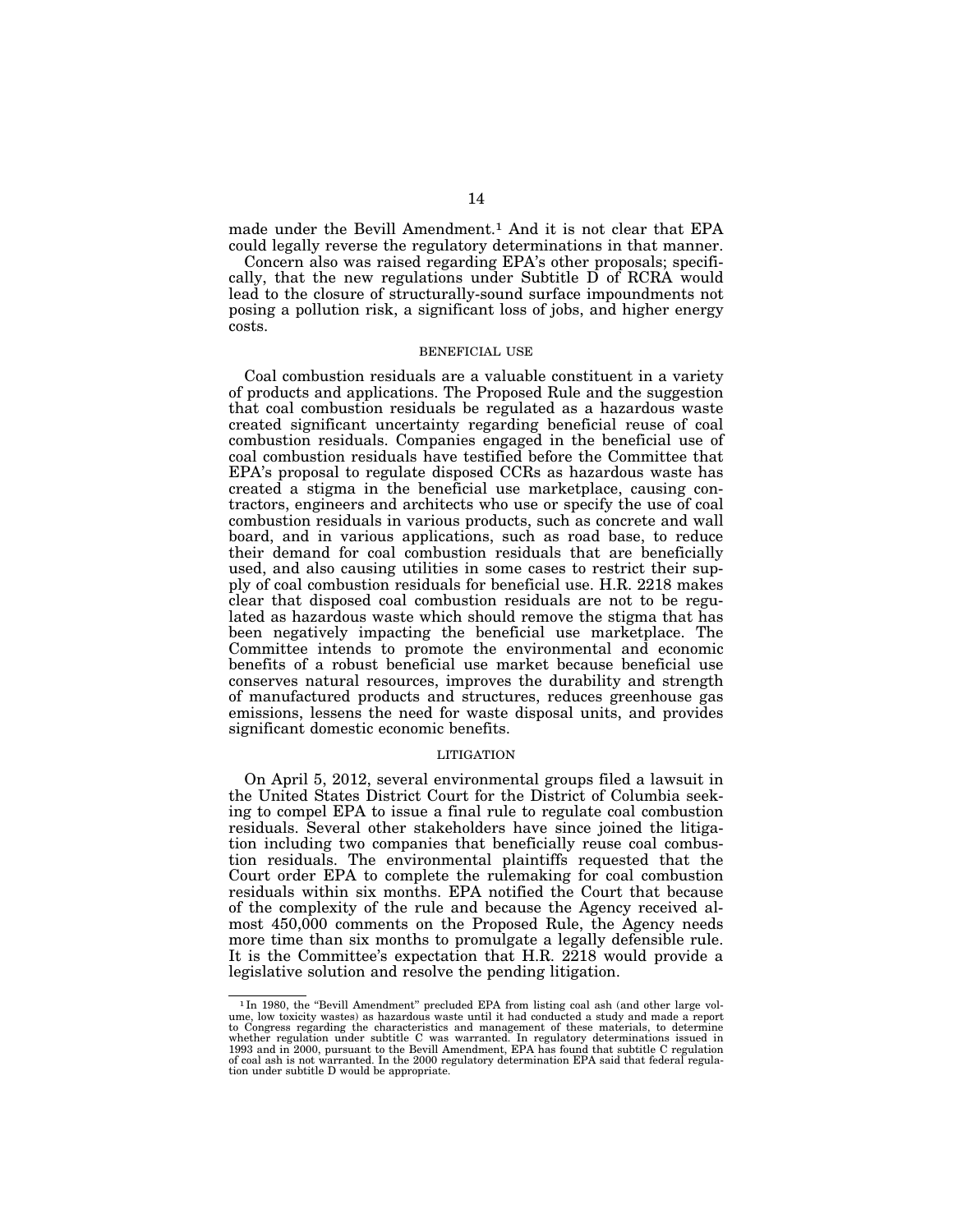# BACKGROUND

H.R. 2218 is similar to H.R. 2273, which passed the House during the 112th Congress on October 14, 2011, and was introduced in the Senate as S. 1751 by Senators Hoeven and Conrad. The text of H.R. 2273 was included as an amendment to H.R. 4348, the ''Surface Transportation Extension Act of 2012, Part II.'' Senators Hoeven and Baucus introduced a revised version, S. 3512, on August 2, 2012. S. 3512 had 24 original cosponsors, twelve Democrats and twelve Republicans. The text of S. 3512 was included in H.R. 3409, which passed the House on September 21 2012. The Subcommittee on Environment and the Economy held a hearing on a Discussion Draft, the "Coal Ash Recycling and Oversight Act of 2013,'' which was the same text as S. 3512. H.R. 2218 is the product of additional bi-partisan, bi-cameral, and inter-branch discussions regarding the management and disposal of coal combustion residuals.

## **HEARINGS**

On April 11, 2013, the Subcommittee on Environment and the Economy held a hearing on a ''Discussion Draft, the Coal Ash Recycling and Oversight Act of 2013.'' The Subcommittee received testimony from:

• Mathy Stanislaus, Assistant Administrator of the Office of Solid Waste and Emergency Response, United States Environmental Protection Agency;

• Robert J. Martineau, Jr., Commissioner, Tennessee Department of Environment and Conservation;

• Stephen A. Cobb, P.E., Chief, Governmental Hazardous Waste Branch Land Division, Alabama Department of Environmental Management;

• Susan Parker Bodine, Partner, Barnes & Thornburg LLP;

• Lisa Evans, Senior Administrative Counsel, Earthjustice; and,

• Jack Spadaro, Mine Safety & Health and Environmental Consultant.

# COMMITTEE CONSIDERATION

On June 3, 2013, Representative David McKinley introduced H.R. 2218, the "Coal Residuals Reuse and Management Act of 2013.'' On June 5 and 6, 2013, the Subcommittee on Environment and the Economy met in open markup session and by voice vote forwarded the bill, without amendment, to the full Committee for consideration. During the subcommittee markup no amendments were offered.

On June 18 and 19, 2013, the full Committee on Energy and Commerce met in open markup session and considered H.R. 2218. During the markup, six amendments were offered and one, offered by Mr. Shimkus, was adopted by voice vote. On June 19, 2013, the Committee ordered H.R. 2218 favorably reported to the House, as amended, by a record vote of 31 ayes and 16 nays.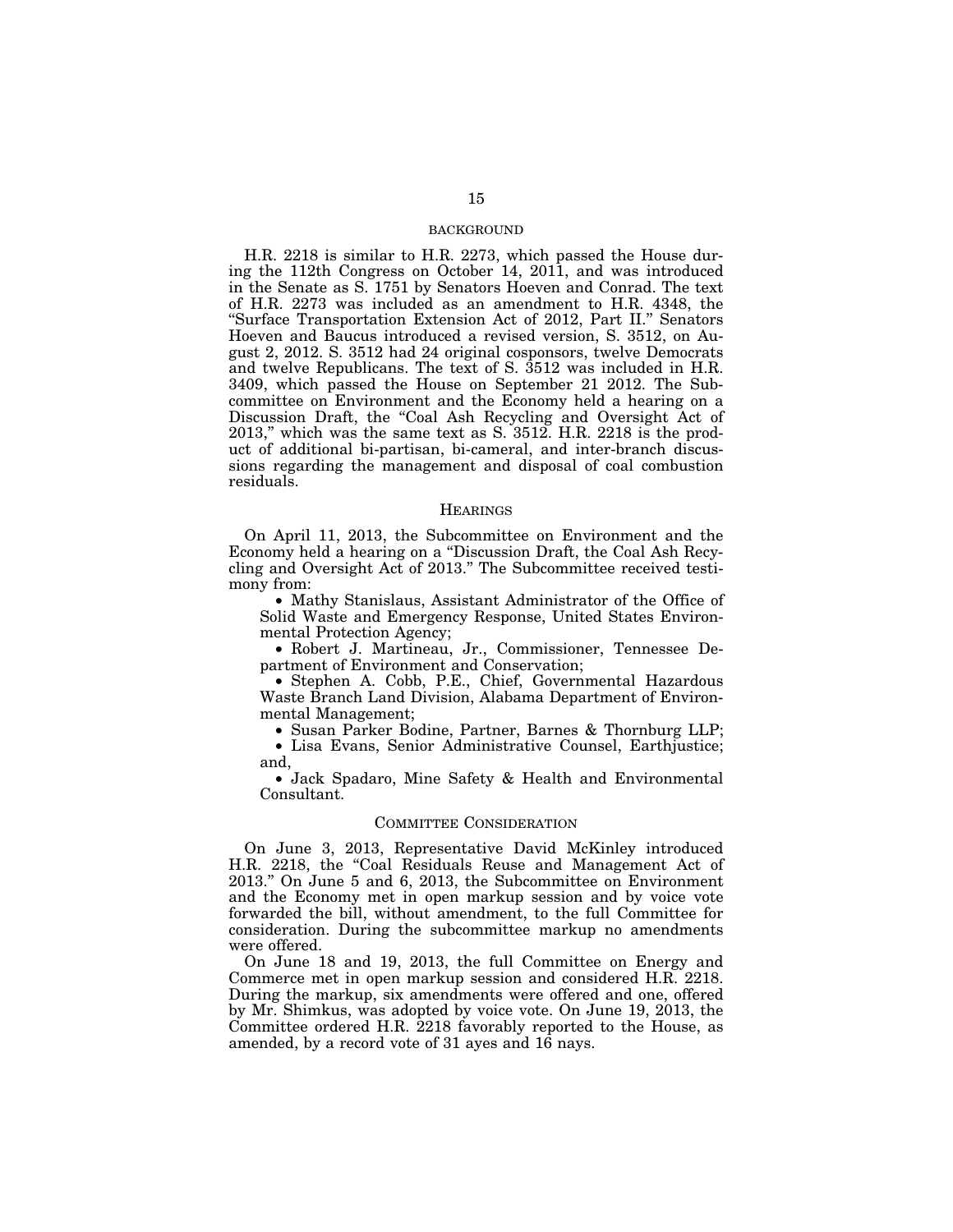# COMMITTEE VOTES

Clause 3(b) of rule XIII of the Rules of the House of Representatives requires the Committee to list the recorded votes on the motion to report legislation and amendments thereto. There were five record votes taken in connection with ordering H.R. 2218 reported. A motion by the Chair to order H.R. 2218 reported to the House, as amended, was agreed to by a recorded vote of 31 ayes and 16 nays. The following reflects the recorded votes taken during the Committee consideration: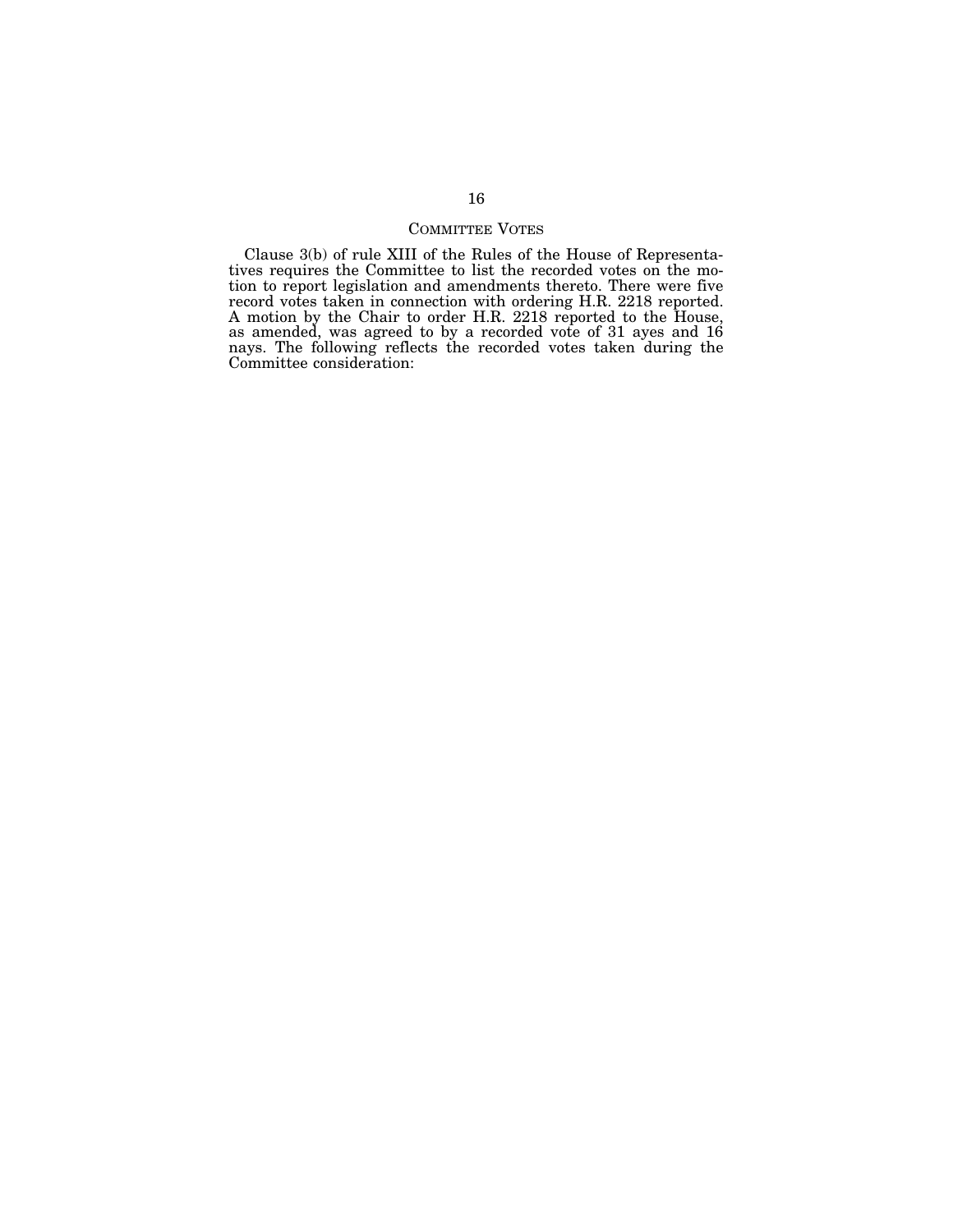# **COMMITTEE ON ENERGY AND COMMERCE - 113TH CONGRESS ROLL CALL VOTE # 15**

**BILL: H.R. 2218, the "Coal Residuals Reuse and Management Act of 2013"** 

**AMENDMENT:** An amendment offered by Mr. Green, No. 2, to require an implementing agency and structures to meet requirements as necessary to protect human health and the environment.

**DISPOSITION:** NOT AGREED TO, by a roll call vote of 19 yeas and 25 nays.

| <b>REPRESENTATIVE</b> | <b>YEAS</b> | <b>NAYS</b>               | PRESENT REPRESENTATIVE | <b>YEAS</b> | <b>NAYS</b> | PRESENT |
|-----------------------|-------------|---------------------------|------------------------|-------------|-------------|---------|
| Mr. Upton             |             | X                         | Mr. Waxman             | Х           |             |         |
| Mr. Hall              |             | X                         | Mr. Dingell            | X           |             |         |
| Mr. Barton            |             |                           | Mr. Markey             |             |             |         |
| Mr. Whitfield         |             | X                         | Mr. Pallone            |             |             |         |
| Mr. Shimkus           |             | X                         | Mr. Rush               | X           |             |         |
| Mr. Pitts             |             | X                         | Ms. Eshoo              | X           |             |         |
| Mr. Walden            |             | X                         | Mr. Engel              | X           |             |         |
| Mr. Terry             |             | $\boldsymbol{\mathsf{x}}$ | Mr. Green              | X           |             |         |
| Mr. Rogers            |             | X                         | Ms. DeGette            |             |             |         |
| Mr. Murphy            |             | X                         | Mrs. Capps             | X           |             |         |
| Mr. Burgess           |             |                           | Mr. Doyle              | X           |             |         |
| Mrs. Blackburn        |             |                           | Ms. Schakowsky         | X           |             |         |
| Mr. Gingrey           |             | $\mathbf x$               | Mr. Matheson           | $\mathbf x$ |             |         |
| Mr. Scalise           |             | X                         | Mr. Butterfield        | х           |             |         |
| Mr. Latta             |             | $\bf{X}$                  | Mr. Barrow             | x           |             |         |
| Mrs. McMorris Rodgers |             |                           | Ms. Matsui             | X           |             |         |
| Mr. Harper            |             | X                         | Ms. Christensen        | X           |             |         |
| Mr. Lance             |             | X                         | Ms. Castor             | X           |             |         |
| Mr. Cassidy           |             | X                         | Mr. Sarbanes           | X           |             |         |
| Mr. Guthrie           |             | X                         | Mr. McNerney           | $\mathbf x$ |             |         |
| Mr. Olson             |             | $\bf{X}$                  | Mr. Braley             | X           |             |         |
| Mr. McKinley          |             | X                         | Mr. Welch              |             |             |         |
| Mr. Gardner           |             |                           | Mr. Lujan              |             |             |         |
| Mr. Pompeo            |             | $\bf{X}$                  | Mr. Tonko              | X           |             |         |
| Mr. Kinzinger         |             | X                         |                        |             |             |         |
| Mr. Griffith          |             | х                         |                        |             |             |         |
| Mr. Bilirakis         |             | X                         |                        |             |             |         |
| Mr. Johnson           |             | X                         |                        |             |             |         |
| Mr. Long              |             | X                         |                        |             |             |         |
| Mrs. Ellmers          |             | X                         |                        |             |             |         |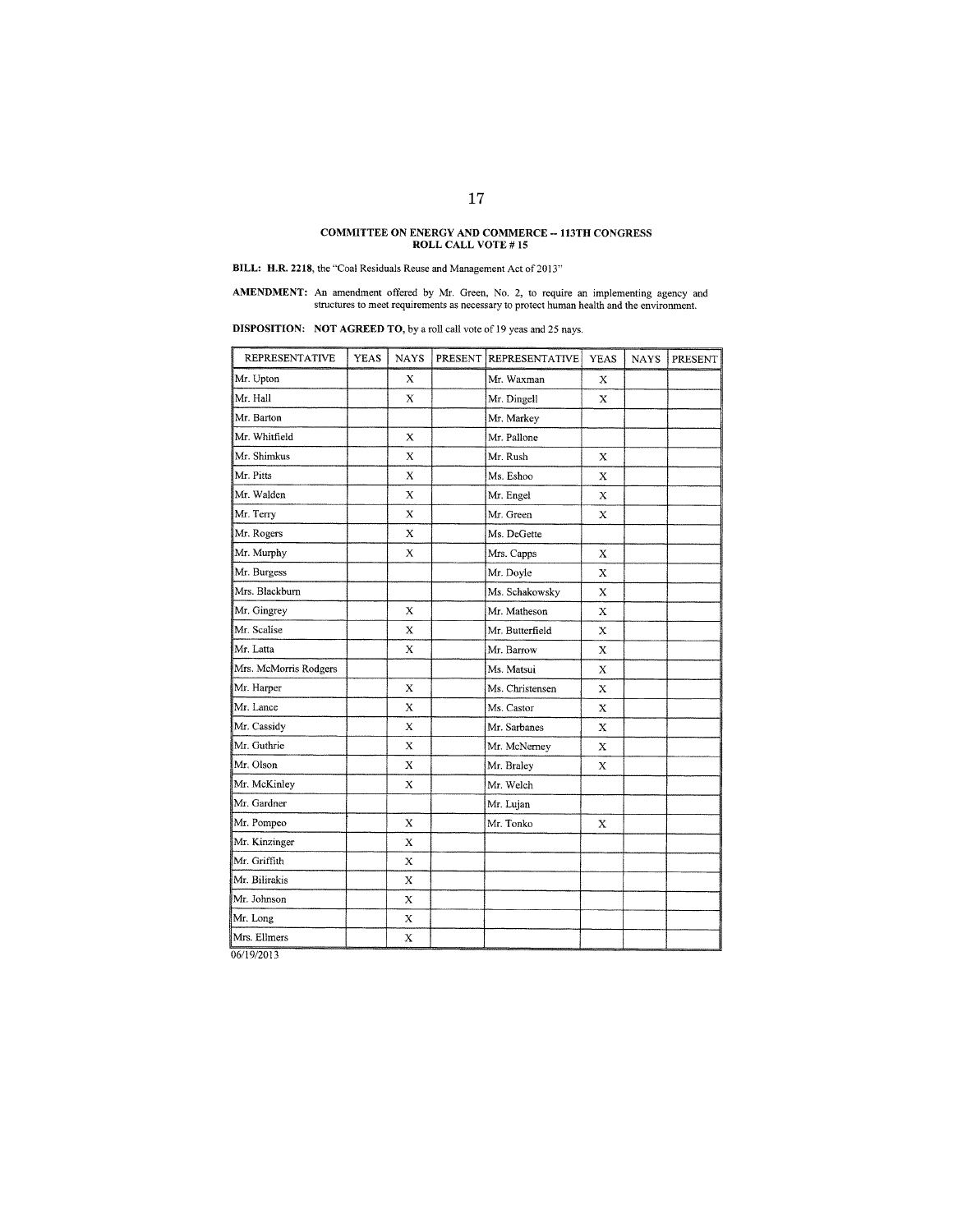# COMMITTEE ON ENERGY AND COMMERCE -- 1 13TH CONGRESS ROLL CALL VOTE # 16

BILL: H.R. 2218, the "Coal Residuals Reuse and Management Act of 2013"

**AMENDMENT:** An amendment offered by Mr. Rush, No. 3, to provide that if the Administrator determines that a structure is in violation of a State coal combustion residuals permit program, and the State has not taken approp structure, the Administrator may inspect such structure and enforce the requirements of such permit program with respect to such stmcture.

DISPOSITION: NOT AGREED TO, by a roll call votc of 19 yeas and 24 nays.

| <b>REPRESENTATIVE</b> | <b>YEAS</b> | <b>NAYS</b> | PRESENT | <b>REPRESENTATIVE</b> | <b>YEAS</b> | <b>NAYS</b> | <b>PRESENT</b> |
|-----------------------|-------------|-------------|---------|-----------------------|-------------|-------------|----------------|
| Mr. Upton             |             | X           |         | Mr. Waxman            | X           |             |                |
| Mr. Hall              |             | X           |         | Mr. Dingell           | X           |             |                |
| Mr. Barton            |             | X           |         | Mr. Markey            |             |             |                |
| Mr. Whitfield         |             |             |         | Mr. Pallone           |             |             |                |
| Mr. Shimkus           |             | X           |         | Mr. Rush              | X           |             |                |
| Mr. Pitts             |             | X           |         | Ms. Eshoo             | X           |             |                |
| Mr. Walden            |             | $\mathbf x$ |         | Mr. Engel             | X           |             |                |
| Mr. Terry             |             | $\mathbf x$ |         | Mr. Green             |             |             |                |
| Mr. Rogers            |             | X           |         | Ms. DeGette           | X           |             |                |
| Mr. Murphy            |             | $\mathbf x$ |         | Mrs. Capps            | X           |             |                |
| Mr. Burgess           |             |             |         | Mr. Doyle             | X           |             |                |
| Mrs. Blackburn        |             |             |         | Ms. Schakowsky        | X           |             |                |
| Mr. Gingrey           |             |             |         | Mr. Matheson          | X           |             |                |
| Mr. Scalise           |             | X           |         | Mr. Butterfield       | X           |             |                |
| Mr. Latta             |             | X           |         | Mr. Barrow            | X           |             |                |
| Mrs. McMorris Rodgers |             |             |         | Ms. Matsui            | X           |             |                |
| Mr. Harper            |             | X           |         | Ms. Christensen       | $\mathbf X$ |             |                |
| Mr. Lance             |             | X           |         | Ms. Castor            | $\mathbf x$ |             |                |
| Mr. Cassidy           |             | X           |         | Mr. Sarbanes          | X           |             |                |
| Mr. Guthrie           |             | X           |         | Mr. McNerney          | X           |             |                |
| Mr. Olson             |             | $\mathbf x$ |         | Mr. Braley            | X           |             |                |
| Mr. McKinley          |             | х           |         | Mr. Welch             |             |             |                |
| Mr. Gardner           |             |             |         | Mr. Lujan             |             |             |                |
| Mr. Pompeo            |             | X           |         | Mr. Tonko             | x           |             |                |
| Mr. Kinzinger         |             | Х           |         |                       |             |             |                |
| Mr. Griffith          |             | X           |         |                       |             |             |                |
| Mr. Bilirakis         |             | X           |         |                       |             |             |                |
| Mr. Johnson           |             | X           |         |                       |             |             |                |
| Mr. Long              |             | $\bf{X}$    |         |                       |             |             |                |
| Mrs. Ellmers          |             | $\mathbf x$ |         |                       |             |             |                |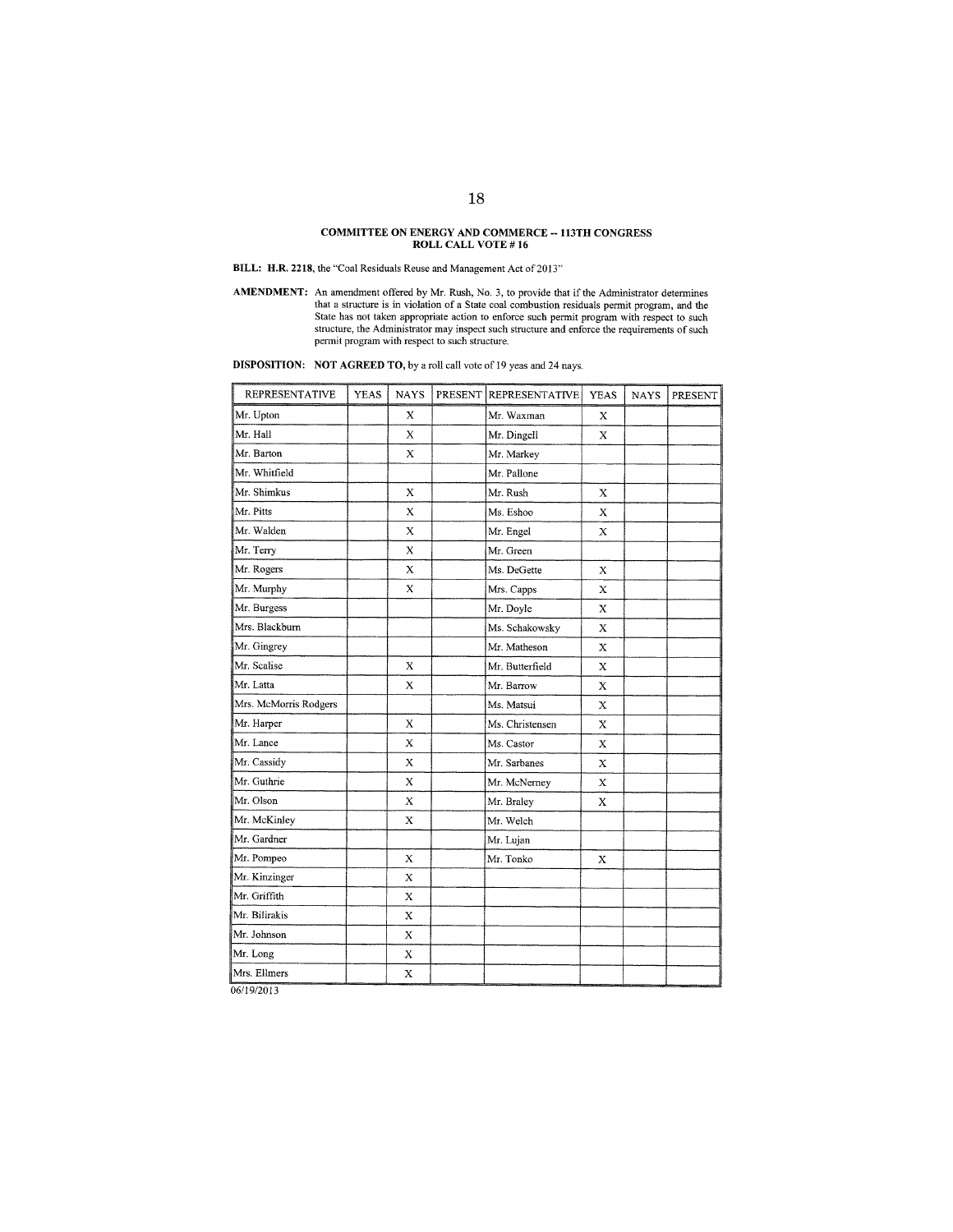# **COMMITTEE ON ENERGY AND COMMERCE -- 113TH CONGRESS ROLL CALL VOTE # 17**

**BILL: H.R. 2218, the "Coal Residuals Reuse and Management Act of 2013"** 

**AMENDMENT:** An amendment offered by Mr. Waxman, No. 4, to provide that the implementing agency shall require that all wet disposal structures meet criteria for design, construction, operation, and maintenance sufficient t

**DISPOSITION:** NOT AGREED TO, by a roll call vote of 19 yeas and 28 nays.

| <b>REPRESENTATIVE</b> | <b>YEAS</b> | <b>NAYS</b> | PRESENT | <b>REPRESENTATIVE</b> | <b>YEAS</b> | <b>NAYS</b> | PRESENT |
|-----------------------|-------------|-------------|---------|-----------------------|-------------|-------------|---------|
| Mr. Upton             |             | X           |         | Mr. Waxman            | х           |             |         |
| Mr. Hall              |             | $\mathbf X$ |         | Mr. Dingell           | X           |             |         |
| Mr. Barton            |             | X           |         | Mr. Markey            |             |             |         |
| Mr. Whitfield         |             | X           |         | Mr. Pallone           |             |             |         |
| Mr. Shimkus           |             | X           |         | Mr. Rush              |             |             |         |
| Mr. Pitts             |             | X           |         | Ms. Eshoo             | х           |             |         |
| Mr. Walden            |             | $\bf{X}$    |         | Mr. Engel             | x           |             |         |
| Mr. Terry             |             | $\mathbf x$ |         | Mr. Green             | X           |             |         |
| Mr. Rogers            |             | X           |         | Ms. DeGette           | X           |             |         |
| Mr. Murphy            |             | $\bf{x}$    |         | Mrs. Capps            | X           |             |         |
| Mr. Burgess           |             |             |         | Mr. Doyle             | X           |             |         |
| Mrs. Blackburn        |             |             |         | Ms. Schakowsky        | X           |             |         |
| Mr. Gingrey           |             |             |         | Mr. Matheson          | X           |             |         |
| Mr. Scalise           |             | X           |         | Mr. Butterfield       | X           |             |         |
| Mr. Latta             |             | $\mathbf x$ |         | Mr. Barrow            |             | X           |         |
| Mrs. McMorris Rodgers |             | X           |         | Ms. Matsui            | X           |             |         |
| Mr. Harper            |             | $\mathbf X$ |         | Ms. Christensen       | X           |             |         |
| Mr. Lance             |             | $\bf{x}$    |         | Ms. Castor            | X           |             |         |
| Mr. Cassidy           |             | X           |         | Mr. Sarbanes          | X           |             |         |
| Mr. Guthrie           |             | X           |         | Mr. McNerney          | X           |             |         |
| Mr. Olson             |             | X           |         | Mr. Braley            | X           |             |         |
| Mr. McKinley          |             | X           |         | Mr. Welch             |             |             |         |
| Mr. Gardner           |             | $\bf{X}$    |         | Mr. Lujan             | Х           |             |         |
| Mr. Pompeo            |             | х           |         | Mr. Tonko             | $\mathbf X$ |             |         |
| Mr. Kinzinger         |             | $\bar{x}$   |         |                       |             |             |         |
| Mr. Griffith          |             | Х           |         |                       |             |             |         |
| Mr. Bilirakis         |             | $\mathbf X$ |         |                       |             |             |         |
| Mr. Johnson           |             | $\bf{X}$    |         |                       |             |             |         |
| Mr. Long              |             | X           |         |                       |             |             |         |
| Mrs. Ellmers          |             | X           |         |                       |             |             |         |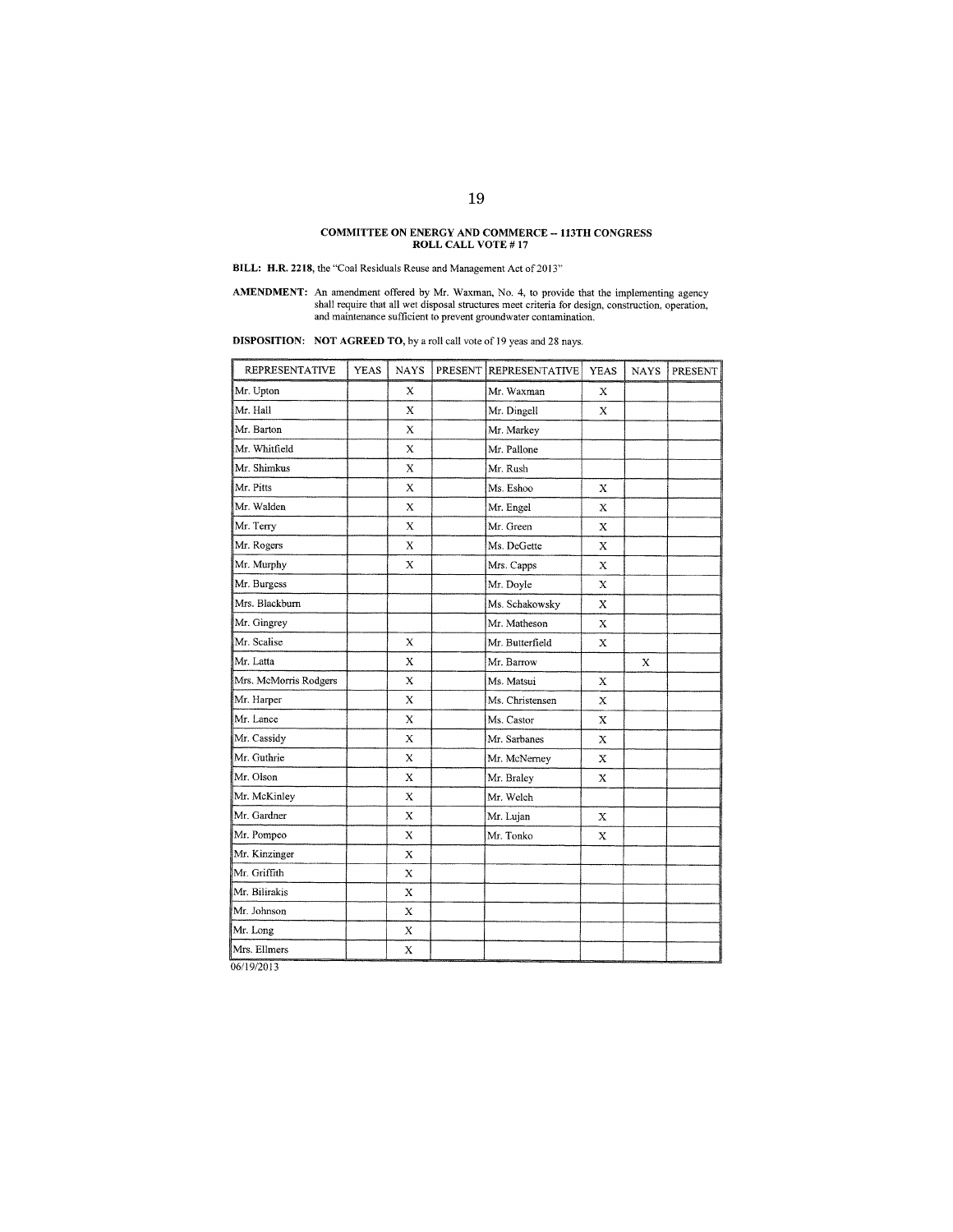# COMMITTEE ON ENERGY AND COMMERCE -- 113TH CONGRESS **ROLL** CALL VOTE # **18**

BILL: H.R. 2218, the "Coal Residuals Reuse and Management Act of 2013"

**AMENDMENT:** An amendment offered by Ms. Christensen, No. 5, to provide that implementing agency shall ensure that the coal combustion residuals permit program does not adversely impact vulnerable populations and to define

DISPOSITION: NOT AGREED TO, by a roll call vote of 21 yeas and 27 nays.

| <b>REPRESENTATIVE</b> | <b>YEAS</b> | <b>NAYS</b> | PRESENT | <b>REPRESENTATIVE</b> | <b>YEAS</b> | <b>NAYS</b> | PRESENT |
|-----------------------|-------------|-------------|---------|-----------------------|-------------|-------------|---------|
| Mr. Upton             |             | X           |         | Mr. Waxman            | Х           |             |         |
| Mr. Hall              |             | X           |         | Mr. Dingell           | X           |             |         |
| Mr. Barton            |             | X           |         | Mr. Markey            |             |             |         |
| Mr. Whitfield         |             | $\mathbf x$ |         | Mr. Pallone           |             |             |         |
| Mr. Shimkus           |             | X           |         | Mr. Rush              |             |             |         |
| Mr. Pitts             |             | X           |         | Ms. Eshoo             | X           |             |         |
| Mr. Walden            |             | X           |         | Mr. Engel             | X           |             |         |
| Mr. Terry             |             | $\bar{X}$   |         | Mr. Green             | X           |             |         |
| Mr. Rogers            |             | $\bf x$     |         | Ms. DeGette           | Х           |             |         |
| Mr. Murphy            |             | х           |         | Mrs. Capps            | X           |             |         |
| Mr. Burgess           |             |             |         | Mr. Doyle             | X           |             |         |
| Mrs. Blackburn        |             |             |         | Ms. Schakowsky        | X           |             |         |
| Mr. Gingrey           |             | X           |         | Mr. Matheson          | X           |             |         |
| Mr. Scalise           |             | X           |         | Mr. Butterfield       | X           |             |         |
| Mr. Latta             |             | X           |         | Mr. Barrow            | X           |             |         |
| Mrs. McMorris Rodgers |             | X           |         | Ms. Matsui            | Х           |             |         |
| Mr. Harper            |             | $\bf{X}$    |         | Ms. Christensen       | X           |             |         |
| Mr. Lance             |             | X           |         | Ms. Castor            | X           |             |         |
| Mr. Cassidy           |             | X           |         | Mr. Sarbanes          | X           |             |         |
| Mr. Guthrie           |             | $\mathbf x$ |         | Mr. McNerney          | X           |             |         |
| Mr. Olson             |             |             |         | Mr. Braley            | X           |             |         |
| Mr. McKinley          |             | X           |         | Mr. Welch             | X           |             |         |
| Mr. Gardner           |             | X           |         | Mr. Lujan             | X           |             |         |
| Mr. Pompeo            |             | X           |         | Mr. Tonko             | X           |             |         |
| Mr. Kinzinger         |             | $\mathbf x$ |         |                       |             |             |         |
| Mr. Griffith          |             | X           |         |                       |             |             |         |
| Mr. Bilirakis         |             | X           |         |                       |             |             |         |
| Mr. Johnson           |             | $\bar{x}$   |         |                       |             |             |         |
| Mr. Long              |             | X           |         |                       |             |             |         |
| Mrs. Ellmers          |             | $\bf{X}$    |         |                       |             |             |         |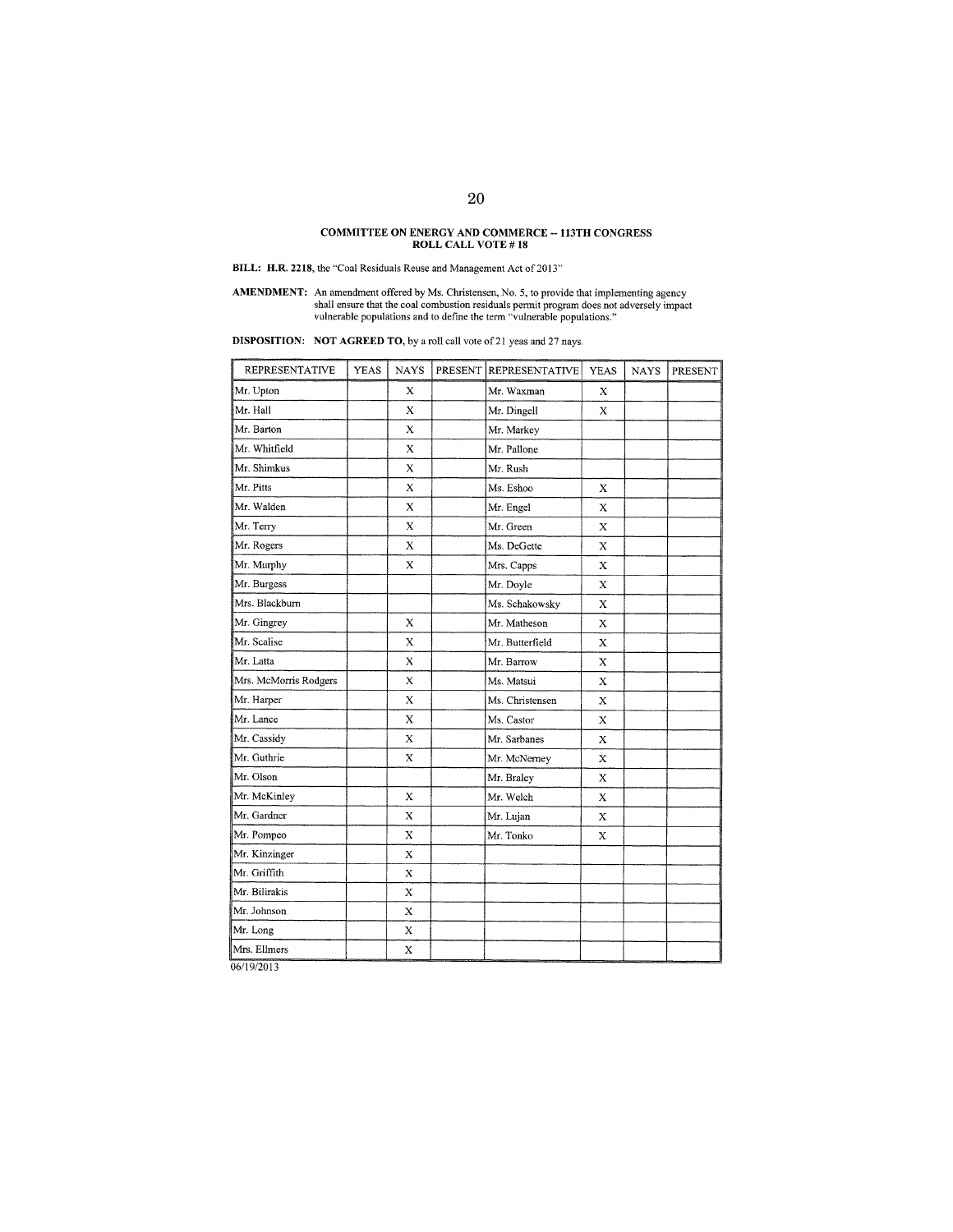# **COMMITTEE ON ENERGY AND COMMERCE -- 113TR CONGRESS ROLL CALL VOTE # 19**

**BILL: H.R. 2218**, the "Coal Residuals Reuse and Management Act of 2013"

**AMENDMENT:** A motion by Mr. Upton to order H.R. 2218 favorably reported to the House, as amended. (Final Passage)

**DISPOSITION:** AGREED TO, by a roll call vote of 31 yeas and 16 nays.

| <b>REPRESENTATIVE</b> | <b>YEAS</b> | <b>NAYS</b> | PRESENT | <b>REPRESENTATIVE</b> | <b>YEAS</b> | <b>NAYS</b>  | PRESENT |
|-----------------------|-------------|-------------|---------|-----------------------|-------------|--------------|---------|
| Mr. Upton             | $\mathbf x$ |             |         | Mr. Waxman            |             | X            |         |
| Mr. Hall              | $\mathbf X$ |             |         | Mr. Dingell           |             | $\mathbf x$  |         |
| Mr. Barton            | $\mathbf x$ |             |         | Mr. Markey            |             |              |         |
| Mr. Whitfield         | X           |             |         | Mr. Pallone           |             |              |         |
| Mr. Shimkus           | $\mathbf X$ |             |         | Mr. Rush              |             |              |         |
| Mr. Pitts             | $\mathbf x$ |             |         | Ms. Eshoo             |             | X            |         |
| Mr. Walden            | $\mathbf X$ |             |         | Mr. Engel             |             | X            |         |
| Mr. Terry             | X           |             |         | Mr. Green             | X           |              |         |
| Mr. Rogers            | X           |             |         | Ms. DeGette           |             | X            |         |
| Mr. Murphy            | $\mathbf x$ |             |         | Mrs. Capps            |             | $\mathbf{x}$ |         |
| Mr. Burgess           |             |             |         | Mr. Doyle             | X           |              |         |
| Mrs. Blackburn        |             |             |         | Ms. Schakowsky        |             | X            |         |
| Mr. Gingrey           | X           |             |         | Mr. Matheson          | X           |              |         |
| Mr. Scalise           | х           |             |         | Mr. Butterfield       |             | Х            |         |
| Mr. Latta             | $\mathbf x$ |             |         | Mr. Barrow            | X           |              |         |
| Mrs. McMorris Rodgers | X           |             |         | Ms. Matsui            |             | X            |         |
| Mr. Harper            | $\mathbf X$ |             |         | Ms. Christensen       |             |              |         |
| Mr. Lance             | $\mathbf x$ |             |         | Ms. Castor            |             | X            |         |
| Mr. Cassidy           | $\mathbf x$ |             |         | Mr. Sarbanes          |             | X            |         |
| Mr. Guthrie           | $\mathbf x$ |             |         | Mr. McNerney          |             | X            |         |
| Mr. Olson             |             |             |         | Mr. Braley            |             | X            |         |
| Mr. McKinley          | X           |             |         | Mr. Welch             |             | X            |         |
| Mr. Gardner           | X           |             |         | Mr. Lujan             |             | X            |         |
| Mr. Pompeo            | X           |             |         | Mr. Tonko             |             | X            |         |
| Mr. Kinzinger         | X           |             |         |                       |             |              |         |
| Mr. Griffith          | X           |             |         |                       |             |              |         |
| Mr. Bilirakis         | X           |             |         |                       |             |              |         |
| Mr. Johnson           | X           |             |         |                       |             |              |         |
| Mr. Long              | х           |             |         |                       |             |              |         |
| Mrs. Ellmers          | $\bf{X}$    |             |         |                       |             |              |         |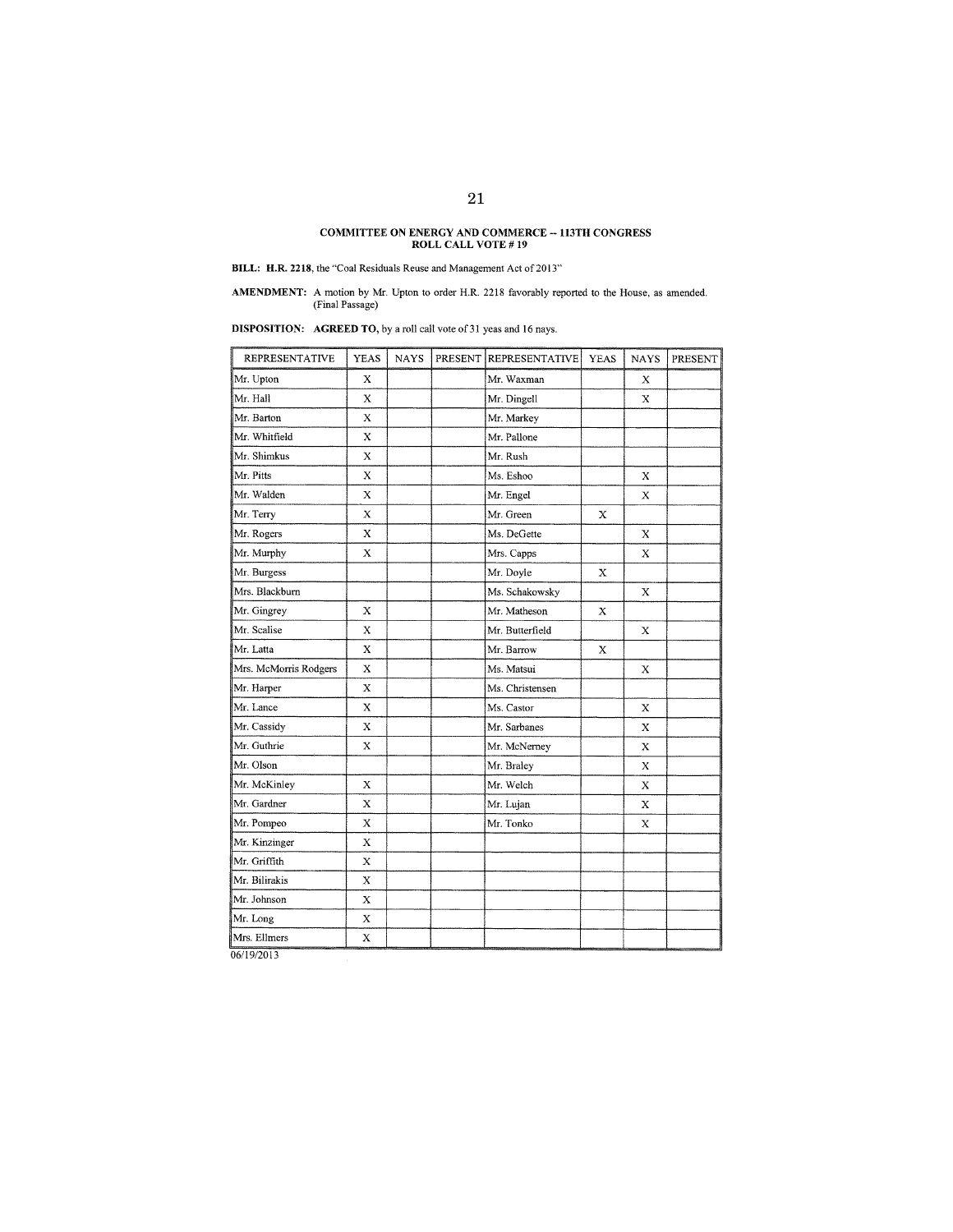## COMMITTEE OVERSIGHT FINDINGS

Pursuant to clause  $3(c)(1)$  of rule XIII of the Rules of the House of Representatives, the Committee held a legislative hearing on April 11, 2013, and made findings that are reflected in this report.

## STATEMENT OF GENERAL PERFORMANCE GOALS AND OBJECTIVES

The goal and objective of H.R. 2218 is to create a State-based regulatory program for coal combustion residuals under Subtitle D of the Solid Waste Disposal Act.

## NEW BUDGET AUTHORITY, ENTITLEMENT AUTHORITY, AND TAX EXPENDITURES

In compliance with clause  $3(c)(2)$  of rule XIII of the Rules of the House of Representatives, the Committee finds that H.R. 2218, the "Coal Ash Recycling and Oversight Act of 2013," would result in no new or increased budget authority, entitlement authority, or tax expenditures or revenues.

# EARMARK, LIMITED TAX BENEFITS, AND LIMITED TARIFF BENEFITS

In compliance with clause  $3(c)(2)$  of rule XIII of the Rules of the House of Representatives, the Committee finds that H.R. 2218, the "Coal Ash Recycling and Oversight Act of 2013," contains no earmarks, limited tax benefits, or limited tariff benefits.

# COMMITTEE COST ESTIMATE

The Committee adopts as its own the cost estimate prepared by the Director of the Congressional Budget Office pursuant to section 402 of the Congressional Budget Act of 1974.

## CONGRESSIONAL BUDGET OFFICE ESTIMATE

Pursuant to clause 3(c)(3) of rule XIII of the Rules of the House of Representatives, the following is the cost estimate provided by the Congressional Budget Office pursuant to section 402 of the Congressional Budget Act of 1974:

### JUNE 28, 2013.

Hon. FRED UPTON,

*Chairman, Committee on Energy and Commerce, House of Representatives, Washington, DC.* 

DEAR MR. CHAIRMAN: The Congressional Budget Office has prepared the enclosed cost estimate for H.R. 2218, the Coal Residuals Reuse and Management Act of 2013.

If you wish further details on this estimate, we will be pleased to provide them. The CBO staff contact is Susanne S. Mehlman.

Sincerely,

## DOUGLAS W. ELMENDORF.

Enclosure.

# *H.R. 2218—Coal Residuals Reuse and Management Act of 2013*

Summary: H.R. 2218 would provide for the management and disposal of coal combustion residuals (CCR) under subtitle D of the Solid Waste Disposal Act, also known as the Resource Conservation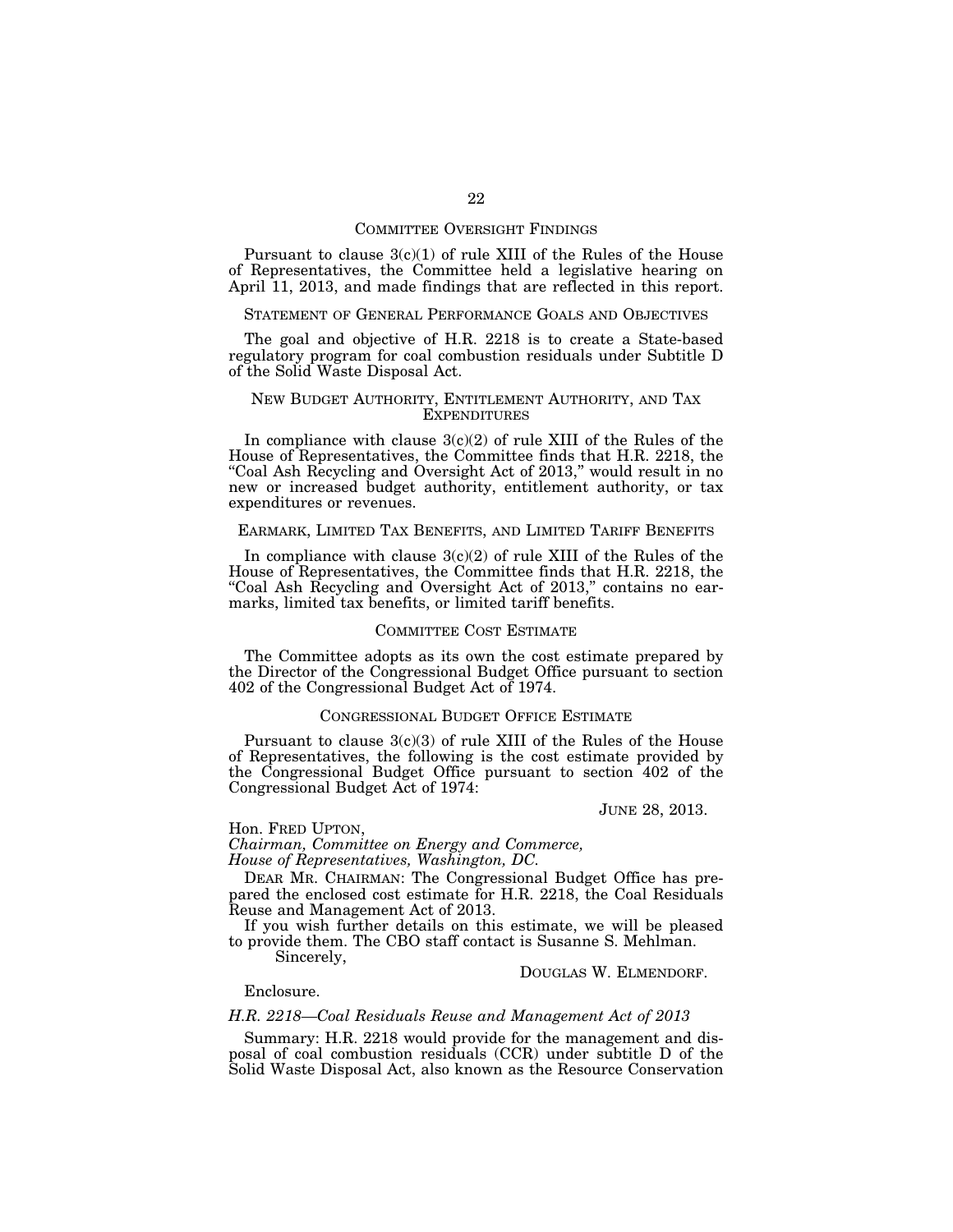and Recovery Act (RCRA). (CCR consists of inorganic residues that remain after pulverized coal is burned.) Consistent with subtitle D of RCRA, this legislation would allow states to create and enforce their own CCR permit programs while providing the Environmental Protection Agency (EPA) with limited authority to review states' permit programs. However, H.R. 2218 would enable EPA to directly regulate CCR in states that fail to set up their own programs or in states where the permit program is determined to be

CBO estimates that implementing this legislation would cost  $$2$ million over the 2014–2018 period, subject to the availability of appropriated funds. Enacting H.R. 2218 would not affect direct spending or revenues; therefore, pay-as-you-go procedures do not apply.

H.R. 2218 would impose intergovernmental mandates as defined in the Unfunded Mandates Reform Act (UMRA) by expanding an existing preemption of state laws that regulate greenhouse gases from motor vehicles and by requiring states to notify EPA whether they will adopt and implement a permit program for CCR. The bill also would impose an intergovernmental and private-sector mandate on owners and operators of structures that receive CCR by establishing minimum federal requirements for the management and disposal of CCR. Based on information from EPA, a small number of public entities would be required to comply with the federal standards, and CBO estimates that the cost for those entities to comply would fall below UMRA's annual threshold for intergovernmental mandates (\$75 million in 2013, adjusted annually for inflation). However, given the number of private-sector entities that would need to take corrective action and the costs to comply, CBO estimates that the cost of the mandates would probably exceed the annual threshold established in UMRA for private-sector mandates (\$150 million in 2013, adjusted annually for inflation).

Estimated cost to the Federal Government: CBO estimates that implementing H.R. 2218 would cost EPA \$2 million over the next five years. The costs of this legislation fall within budget function 300 (natural resources and environment).

Basis of estimate: For this estimate, CBO assumes that H.R. 2218 will be enacted by the beginning of fiscal year 2014 and that the necessary amounts will be made available from appropriated funds.

# *Certification of State CCR Permit Programs and CCR Permitting on Tribal Lands*

Based on information from EPA and other industry experts, CBO expects that all states with coal-fired power plants (that is, 45) states and Puerto Rico) would probably elect to operate their own programs to manage disposal of the waste material. Under this legislation, states would have six months after the bill's enactment to notify EPA of their intentions to adopt and implement their own CCR permit program; then, within three years of the bill's enactment, the state agencies responsible for implementing the permit programs would be required to submit certifications of the state programs to EPA.

In addition, this legislation would require EPA to implement a CCR permit program on tribal lands. Because this legislation would not provide EPA with the authority to substantially review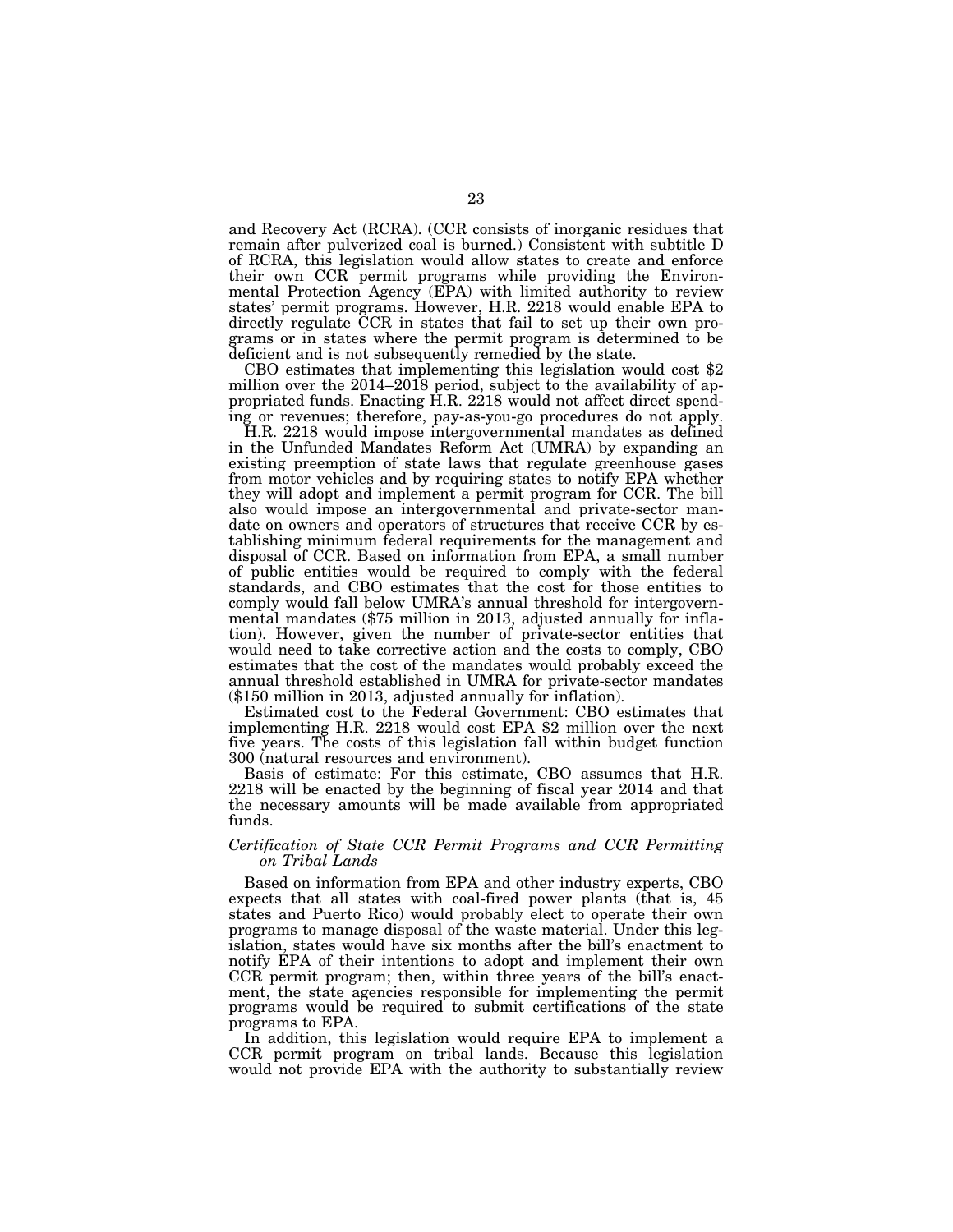certifications and because there are only three coal-generating stations located on tribal lands that would require permits, CBO estimates that EPA's workload for this activity over the 2014–2018 period would not be significant.

Based on information from EPA, CBO estimates that, over the 2014–2018 period, EPA would incur costs of about \$200,000 to \$300,000 annually to support the initial certification process.

# *Review of existing State CCR Permit Programs*

H.R. 2218 would provide EPA with the authority to evaluate whether a state's CCR permit program is being implemented consistent with the minimum program specifications established under the bill. Consequently, EPA's costs to implement the legislation could increase beginning in 2018—after state programs are certified and operational—to the extent that EPA would need to review certain state CCR permit programs for deficiencies. According to EPA and other industry experts, such reviews could be initiated by a petition for government action from an environmental group or other interested parties.

While it is not likely that EPA would immediately review the CCR permit programs for all states, some reviews of programs in states with high coal consumption would probably be initiated beginning in 2018. Based on information from EPA, CBO estimates that reviewing a state program would cost, on average, about \$165,000 and would generally take less than one year to complete. Thus, assuming that EPA would initiate reviews of several state CCR permit programs beginning in 2018, CBO estimates that work would cost \$1 million to \$2 million in 2016. (Additional reviews and EPA costs could occur after 2018.)

Pay-As-You-Go considerations: None.

Intergovernmental and private-sector impact: H.R. 2218 would impose intergovernmental mandates as defined in UMRA by expanding an existing preemption of state laws that regulate greenhouse gases from motor vehicles and by requiring states to tell EPA whether they will adopt and implement a permit program for CCR. Although the preemption would limit the application of state law, CBO estimates that it would impose no duty on state governments that would result in additional spending. CBO estimates that the cost, if any, of the notification requirement would be small. If states chose to adopt and implement a CCR program, any costs they incurred would result from participation in a voluntary federal program and not from the requirements of an intergovernmental mandate.

By establishing minimum federal requirements for the management and disposal of CCR, the bill would impose an intergovernmental and private-sector mandate on owners and operators of structures that receive CCR. Based on information from EPA, a small number of public entities would be required to comply with the federal standards, and CBO estimates that the cost for those entities to comply would fall below UMRA's annual threshold for intergovernmental mandates (\$75 million in 2013, adjusted annually for inflation).

The cost of the mandate on the private sector would depend on the number of entities that would need to take corrective action. Based on information from EPA and industry sources, CBO esti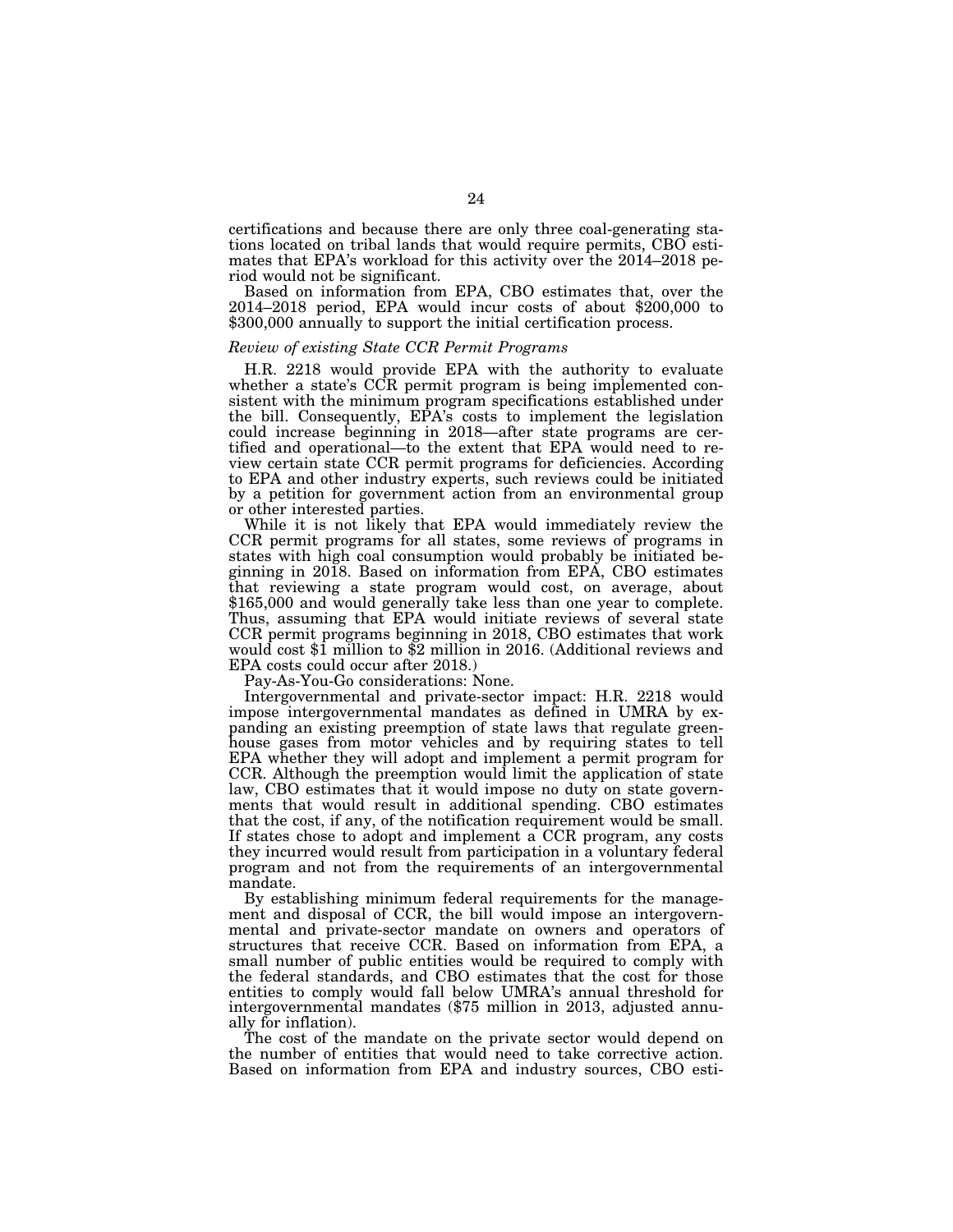mates that those costs would amount to \$150 million or more annually. Consequently, the cost of the mandates would probably exceed the annual threshold established in UMRA for private-sector mandates (\$150 million in 2013, adjusted annually for inflation).

Estimate prepared by: Federal Costs: Susanne S. Mehlman and Susan Willie; Impact on State, Local, and Tribal Governments: Melissa Merrell; Impact on the Private Sector: Amy Petz.

Estimate approved by: Theresa Gullo, Deputy Assistant Director for Budget Analysis.

## FEDERAL MANDATES STATEMENT

The Committee adopts as its own the estimate of Federal mandates prepared by the Director of the Congressional Budget Office pursuant to section 423 of the Unfunded Mandates Reform Act.

## DUPLICATION OF FEDERAL PROGRAMS

No provision of H.R. 2218 establishes or reauthorizes a program of the Federal Government known to be duplicative of another Federal program, a program that was included in any report from the Government Accountability Office to Congress pursuant to section 21 of Public Law 111–139, or a program related to a program identified in the most recent Catalog of Federal Domestic Assistance.

## DISCLOSURE OF DIRECTED RULE MAKINGS

The Committee estimates that enacting H.R. 2218 does not specifically direct to be completed specific rule making within the meaning of 5 U.S.C. 551.

## ADVISORY COMMITTEE STATEMENT

No advisory committees within the meaning of section 5(b) of the Federal Advisory Committee Act were created by this legislation.

# APPLICABILITY TO LEGISLATIVE BRANCH

The Committee finds that the legislation does not relate to the terms and conditions of employment or access to public services or accommodations within the meaning of section 102(b)(3) of the Congressional Accountability Act.

# SECTION-BY-SECTION ANALYSIS OF THE LEGISLATION

# *Section 1. Short title and table of contents*

This section provides the short title of ''Coal Residuals Reuse and Management Act of 2013'' and identifies the sections of the bill as follows: Section 1, Short Title and Table of Contents; Section 2, Management and Disposal of Coal Combustion Residuals; Section 3, 2000 Regulatory Determination; Section 4, Technical Assistance, and Section 5, Federal Power Act.

# *Section 2. Management and disposal of coal combustion residuals*

Section 2 amends Subtitle D of the Solid Waste Disposal Act (42 U.S.C. 6941 et seq.) by adding a new section, section 4011, Management and Disposal of Coal Combustion Residuals.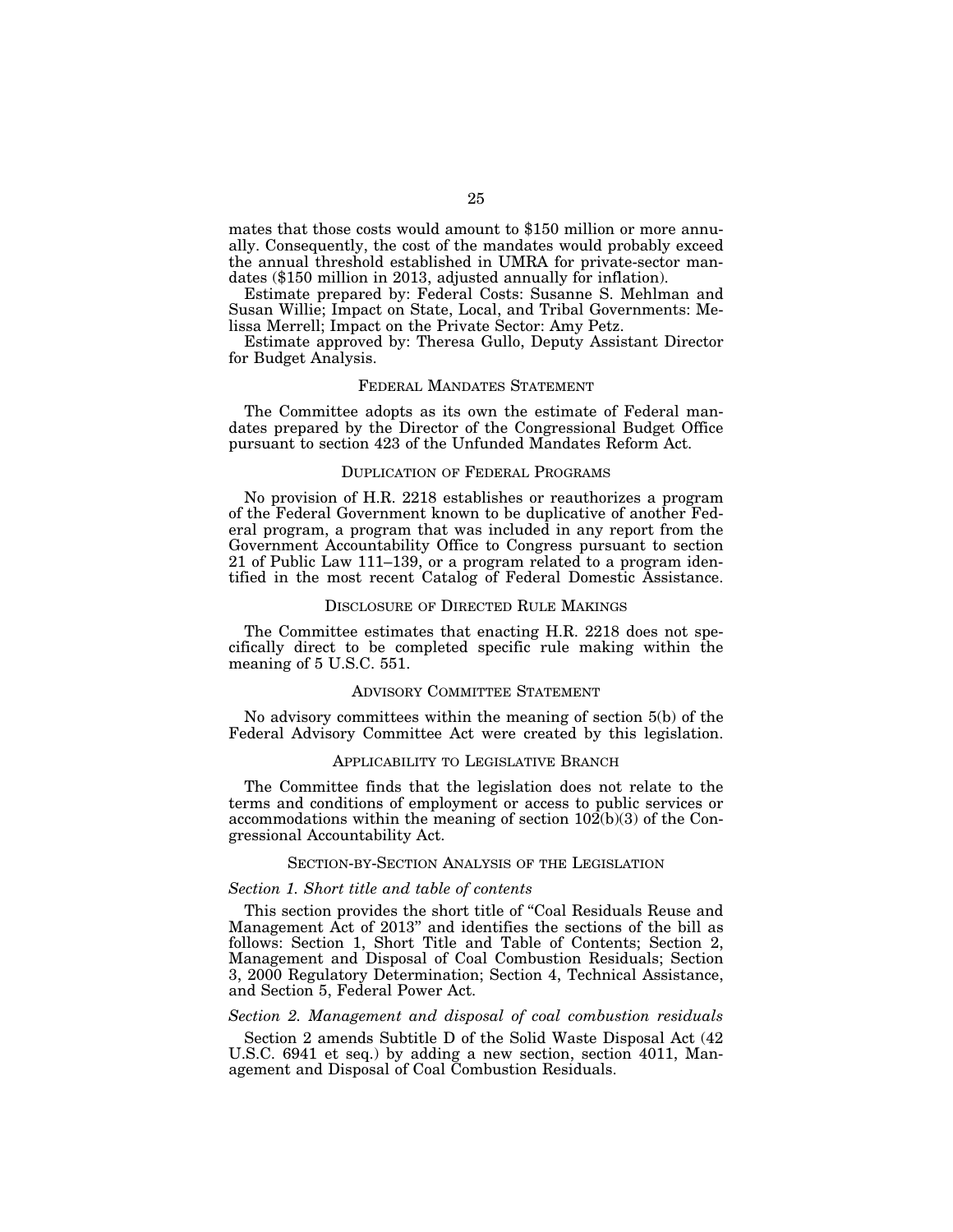Subsection (a) of new section 4011 permits States to choose whether to adopt and implement a coal combustion residuals (CCRs) permit program. It is the intent of the Committee that such a permit program be adopted and implemented in every State that generates, stores, disposes of, or uses CCRs. The Committee believes that States are best situated to create a permit program, and the Committee intends to provide States flexibility regarding their individual permit programs while ensuring that States have the necessary authorities and procedures, including staffing and technical capabilities, to allow them to implement a permit program that meets the minimum requirements set out in this bill.

Subsection (b) of new section 4011 sets out certain requirements a State must comply with to adopt and implement a permit program. Paragraph (b)(1) requires a State that intends to adopt and implement a coal combustion residuals permit program to notify the Administrator of the EPA that it intends to do so within six months of enactment.

Paragraph (b)(2) of new section 4011 requires States that intend to adopt and implement a permit program to certify to EPA, within 36 months of enactment, that the permit program meets the specifications set out in this section. The certification must identify the lead State agency responsible for implementing the permit program and any other State agencies involved. The certification also must contain a narrative explanation of how the State permit program will meet the specifications, a description of the State's process to inspect and enforce the permit program, the public participation process for promulgation of regulations and issuance of permits, and a description of the State statutes, regulations, or policies regarding: public access to information and structural integrity or dam safety. Paragraph (b)(2) further requires that each State that intends to implement a permit program provide a legal certification that it has fully effective statutes or regulations necessary to carry out the permit program. The Committee expects that States will have the appropriate statutes or regulations in effect at the time of the certification and will provide copies of the statutes and regulations to the Administrator. The Committee intends that States will promulgate statutes and regulations necessary to implement a coal combustion residuals permit program. The Committee acknowledges that a State may need to update the certification as necessary to reflect changes to the permit program. The Committee also acknowledges that, consistent with the State Implementation Rule for the Part 258 municipal solid waste landfill permit program (40 CFR Part 239), a legal certification may be signed by either the State Attorney General or independent legal counsel designated by the State.

Paragraph (b)(3) of new section 4011 provides that, in order to adopt or implement a permit program, the State must maintain an approved program for municipal solid waste under section 4005(c) or an authorized hazardous waste program under section 3006 of the Solid Waste Disposal Act. It is the view of the Committee that States with an approved program under section 4005(c) or an authorized program under section 3006 of the Solid Waste Disposal Act already have adequately demonstrated to the Administrator that they are capable of administering such permit programs and that EPA approval prior to the start of implementation is not nec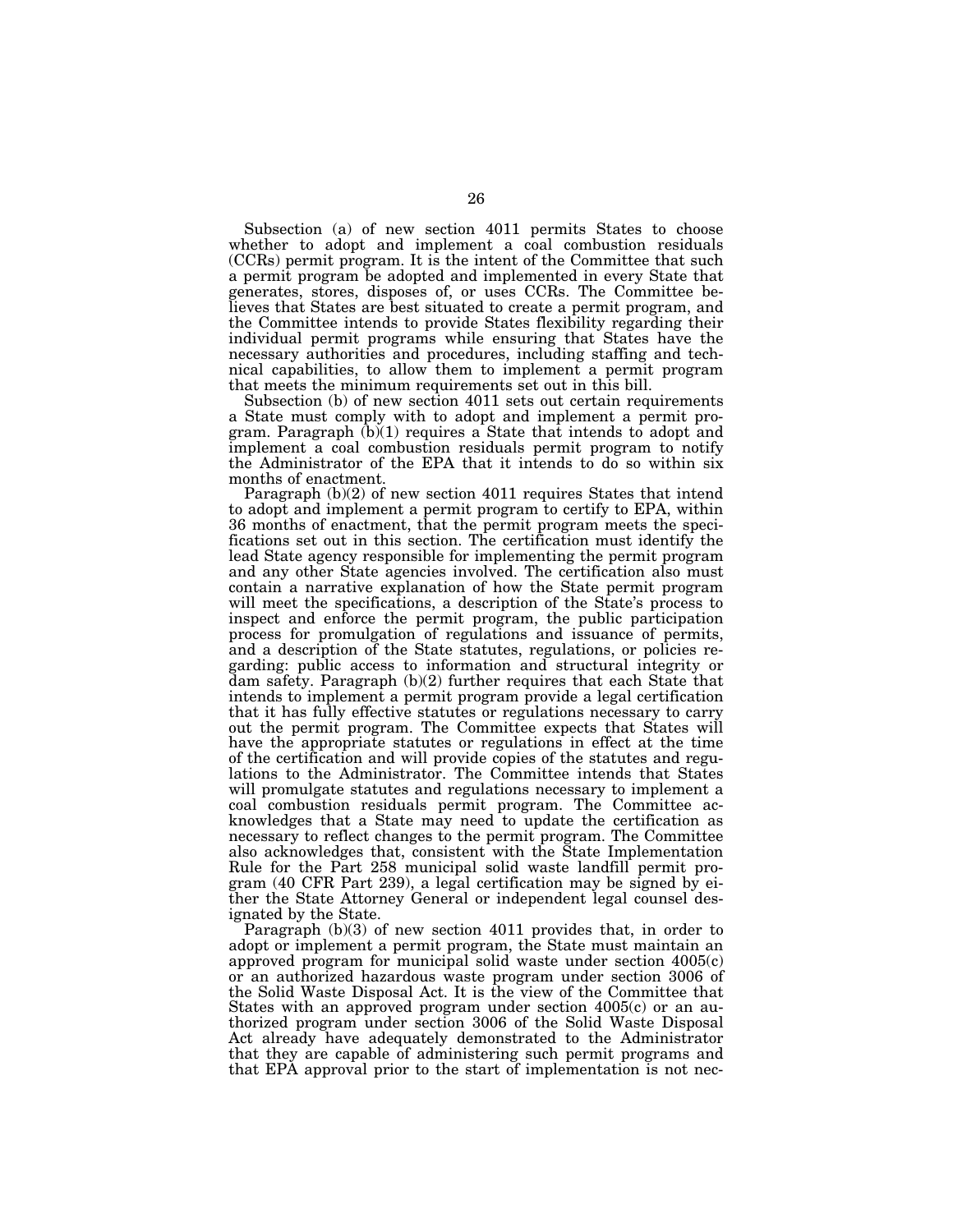essary. Upon submission of its certification, the Committee intends that a State immediately may commence or continue the implementation of a permit program. States that already are implementing a permit program may continue to operate the program while the State completes the certification process.

Subsection (c) of new section 4011 lays out the requirements for a coal combustion residuals permit program. The Committee intends that the requirements in subsection (c) are minimum national criteria to ensure protection of human health and the environment, and they comprise a Federal standard of protection for the regulation of coal combustion residuals. The Committee believes that permit programs that incorporate the minimum requirements in the bill will be protective of human health and the environment. Paragraph  $(c)(1)$  describes the specifications for a permit program as follows.

Paragraph  $(c)(1)$  of new section 4011 requires that specific provisions of the revised criteria set out in paragraph (c)(2) be applied to owners or operators of structures, including surface impoundments, that receive coal combustion residuals. Paragraph (c)(1) also requires that structures that receive coal combustion residuals as of the date of enactment take actions required under paragraph (c)(3), imposes requirements for surface impoundments that do not meet the criteria in paragraph  $(c)(4)$ , and requires that closure of structures occur in accordance with paragraph  $(c)(5)$ .

Subparagraph  $(c)(1)(B)$  of new section 4011 requires structural stability assessments for all structures used for the storage and disposal of coal combustion residuals. This subparagraph requires that permit programs have an independent, registered, professional engineer certify that the design of each structure is in accordance with recognized and generally accepted good engineering practices for containment of the maximum volume of coal combustion residuals and liquids that can be impounded therein. An independent, registered, professional engineer also must certify that the construction and maintenance will ensure structural stability.

The Committee intends that ''recognized and generally accepted good engineering practices'' be defined in the same manner as EPA defined the term in the Proposed Rule as ''engineering, operation, or maintenance activities based on established codes, standards, published technical reports or recommended practices or a similar document.'' EPA further explained that ''recognized and generally accepted good engineering practices detail generally approved ways to perform specific engineering, inspection or mechanical integrity activities.'' The Committee intends that the term ''independent'' also has the meaning attributed to it by EPA in the Proposed Rule and means a registered professional engineer who is not an employee of the owner or operator of a structure. This subparagraph requires that the construction and maintenance of structures ensure dam stability and requires that the owner or operator of a structure prepare an emergency action plan for a structure that is classified by the implementing agency as ''high hazard'' pursuant to the guidelines published by the Federal Emergency Management Agency (FEMA). This subparagraph also requires that surface impoundments that receive CCRs after enactment be inspected at least annually by an independent registered professional engineer to ensure that they remain able to contain the maximum volume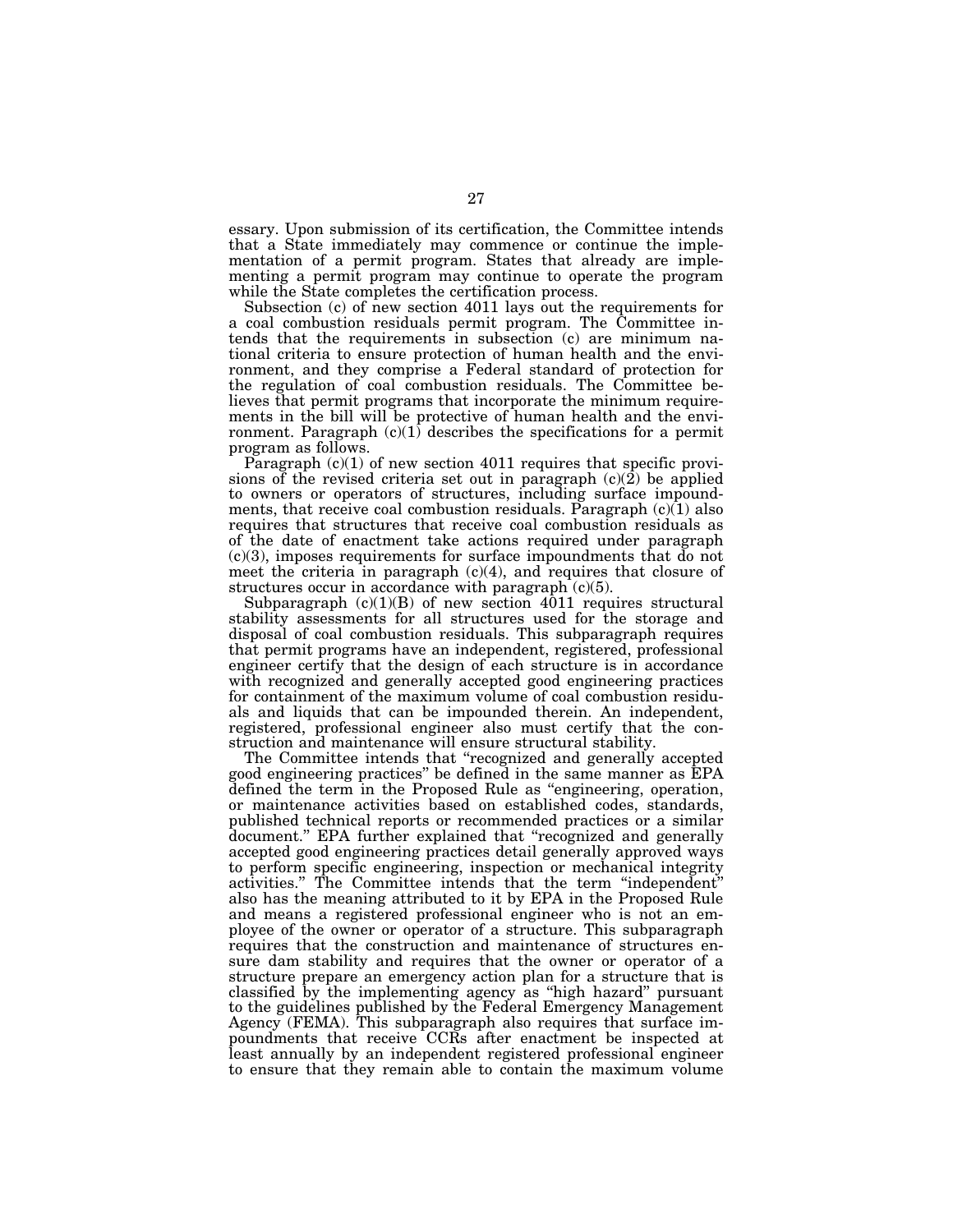of coal combustion residuals and liquids, and be evaluated periodically for appearances of structural weakness. This subparagraph also provides authority to require that action be taken to remedy identified deficiencies and authorizes the implementing agency to require closure if deficiencies are not corrected. The Committee acknowledges that most States have dam safety personnel with expertise in making determinations regarding the structural deficiency of a surface impoundment. Therefore, this subparagraph requires that the implementing agency consult with State dam safety officials when making a determination under this subparagraph.

Subparagraph  $(c)(1)(C)$  of new section 4011 provides that new structures that first receive coal combustion residuals after the date of enactment must be constructed with a minimum base of 2 feet above the upper limit of the water table unless it is demonstrated to the satisfaction of the agency implementing a permit program that the hydrogeologic characteristics of the structure preclude the requirement and that the liner system will not be impacted by contact with the water table.

Subparagraph  $(D)$  of paragraph  $(c)(1)$  of new section 4011 provides that a permit program address wind dispersal of dust by requiring cover or wetting of coal combustion residuals to a moisture content that prevents wind dispersal and facilitates compaction, but does not result in free liquids. The owner or operator of a structure may suggest alternative methods to address wind dispersal, but the agency implementing a permit program must review and approve the alternate method.

Subparagraph  $(E)$  of paragraph  $(c)(1)$  of new section 4011 requires the agency responsible for implementing a permit program to require the owner or operator of any structure that receives CCRs after enactment to apply for and obtain a permit that incorporates the requirements set out in subsection (c).

Subparagraph  $(F)$  of paragraph  $(c)(1)$  of new section 4011 requires that, with the exception of information that is protected under section 1905 of Title 18, United States Code, documents for permit determinations be made available for public review and comment pursuant to the State's public notice and comment process described in the certification under subparagraph  $(b)(\overline{2})(B)$ . This subparagraph also requires that final determinations on permit applications and groundwater monitoring data be made publicly available.

Subparagraph  $(G)$  of paragraph  $(c)(1)$  of new section 4011 provides the agency implementing a permit program with authority to obtain information and to conduct monitoring and testing to make sure that structures are in compliance with the requirements of subsection (c). This subparagraph also provides the implementing agency authority to enter, at reasonable times, any site or premise subject to a permit program to review records relevant to the operation and maintenance of structures or to inspect structures. This subparagraph provides that an agency implementing a permit program that conducts monitoring or testing, must (if requested) provide to the owner or operator a written description of the monitoring or testing completed and at the time of sampling, provide a portion of each sample equal in volume or weight to that retained by or for the agency, and the results of sample analysis.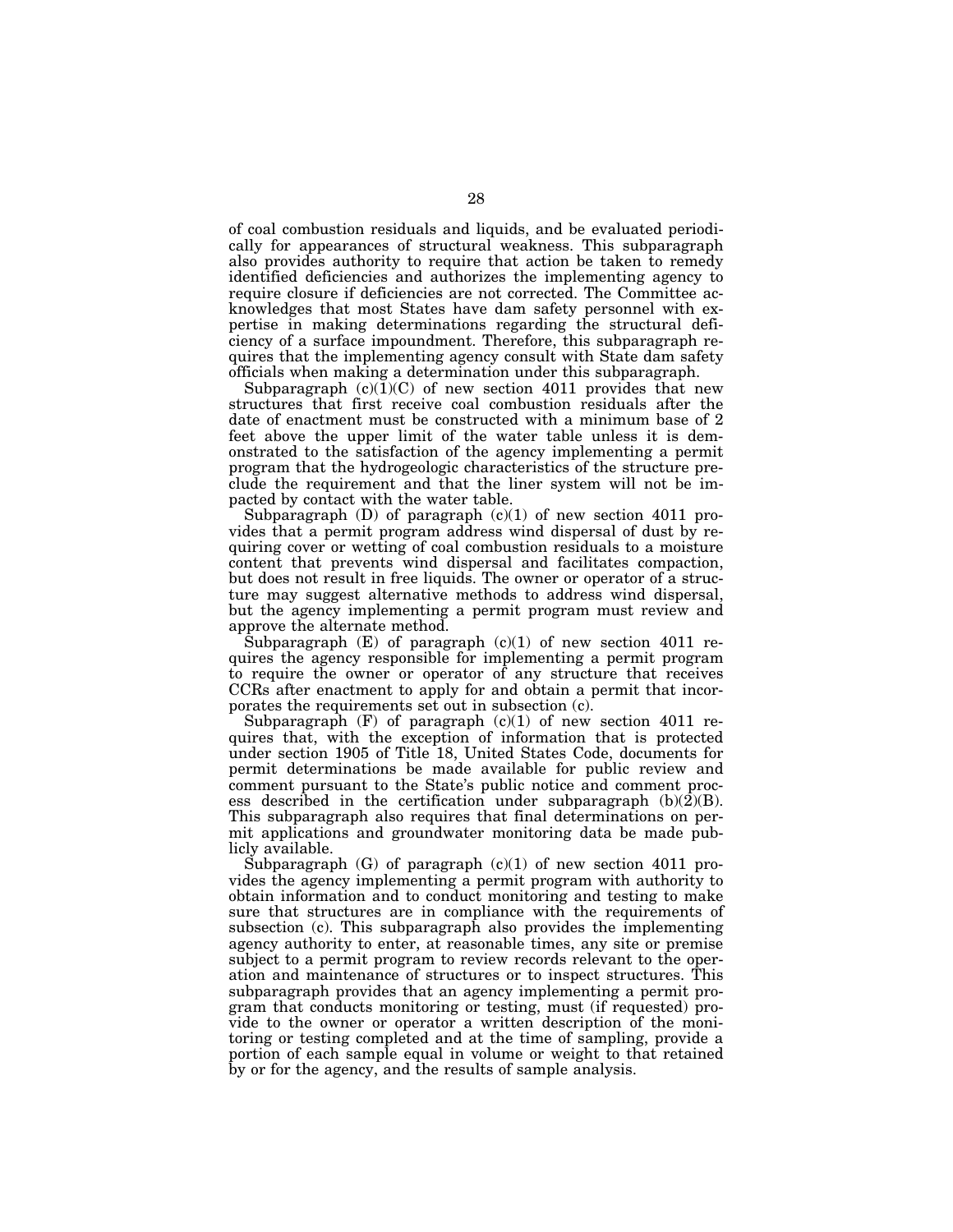Paragraph  $(c)(2)$  of new section 4011 specifies a subset of the criteria set out in Title 40, Part 258 of the Code of Federal Regulations that are required to be part of a coal combustion residuals permit program. Part 258 was promulgated by EPA pursuant to direction from Congress (in sections  $4010(c)$  and  $4004(a)$  of RCRA) that the criteria be necessary ''to protect human health and the environment.'' Further, EPA stated in the Proposed Rule as follows:

[I]n developing the proposed RCRA subtitle D option for CCRs, EPA considered a number of existing requirements as relevant models for minimum national standards for the safe disposal of CCRs. The primary source was the existing requirements under 40 CFR part 258, applicable to municipal solid waste landfills, which provide a comprehensive framework for all aspects of disposal in landbased units, such as CCR landfills. Based on the Agency's substantial experience with these requirements, EPA believes that the part 258 criteria represent a reasonable balance between ensuring the protection of human health and the environment from the risks of these wastes and the practical realities of facilities' ability to implement the criteria.

The Committee believes that by incorporating the revised criteria in Part 258—which were promulgated by EPA as those necessary to protect human health and the environment—the minimum requirements set out in H.R. 2218 fully protect human health and the environment.

Subparagraph  $(A)$  of paragraph  $(c)(2)$  of new section 4011 specifically includes the revised criteria from 40 CFR Part 258 regarding design requirements. A permit program must include design criteria in 40 CFR 258.40 for new structures and lateral expansions of structures that begin receiving coal combustion residuals after the date of enactment, except that the leachate collection system requirements in section  $258.\overline{40(a)(2)}$  do not apply to structures that are surface impoundments.

Subparagraph  $(B)$  of paragraph  $(c)(2)$  of new section 4011 requires that all structures that receive coal combustion residuals on or after the date of enactment have groundwater monitoring as described in 40 CFR 258 subpart E. This subparagraph also incorporates additional groundwater monitoring constituents specific to coal combustion residuals. Specifically included in the minimum requirements for detection monitoring are: boron, chloride, conductivity, fluoride, mercury, pH, sulfate, and total dissolved solids. For assessment monitoring establishing a groundwater protection standard, and assessment of corrective measures, the minimum requirements include: aluminum, boron, chloride, fluoride, iron, manganese, molybdenum, pH, sulfate, and total dissolved solids.

Subparagraph (C) of paragraph (c)(2) of new section 4011 specifies the applicable requirements in 40 CFR 258.60 for closure. The Committee recognizes that certain requirements in 40 CFR 258.60 are not applicable and therefore, are excluded.

Subparagraph (D) of paragraph (c)(2) of new section 4011 requires a permit program to include the requirements in 40 CFR 258.61 for post-closure care.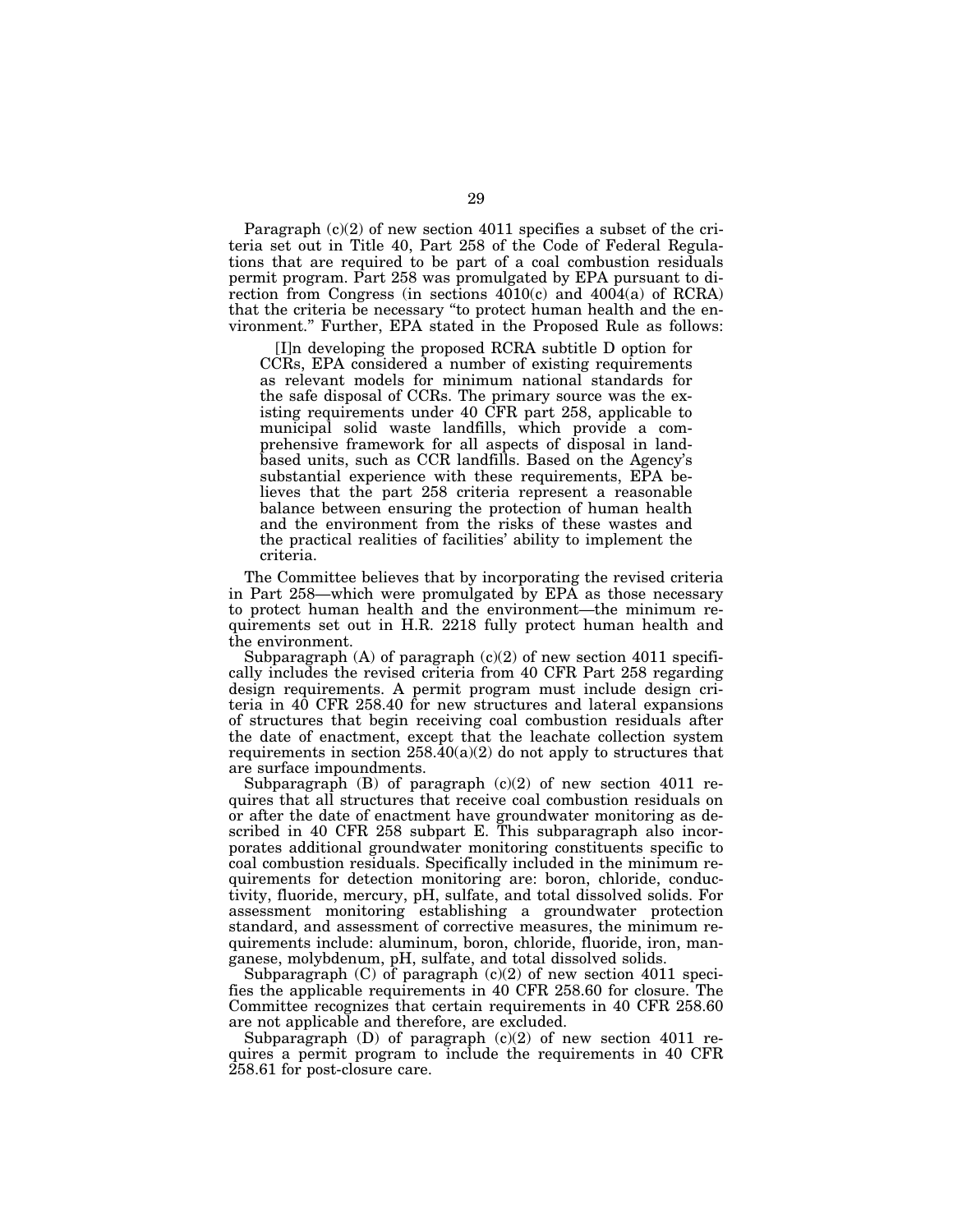Subparagraph  $(E)$  of paragraph  $(c)(2)$  of new section 4011 requires a permit program to have location restrictions appropriate to the type of structure. The Committee recognizes that new structures and lateral expansions of existing structures require different siting restrictions from those applicable for existing structures. New structures and lateral expansions of existing structures that begin receiving coal combustion residuals after the date of enactment must comply with the location restrictions in 40 CFR 258.11 through 258.15. Permitting of existing structures need only include the location restrictions in 40 CFR 258.11 and 258.15.

Subparagraph  $(F)$  of paragraph  $(c)(2)$  of new section 4011 requires a permit program to include the requirements in 40 CFR Part 258.24. The Committee considers the applicable Clean Air Act provisions and individual State fugitive dust requirements adequate to address any potential dust issues with coal combustion residuals structures, but this Title requires that structures that receive coal combustion residuals after enactment also comply with the revised criteria for air quality described in section 40 CFR 258.24.

Subparagraph  $(G)$  of paragraph  $(c)(2)$  of new section 4011 requires a permit program to include the financial assurance requirements in 40 CFR 258 subpart G.

Subparagraph (H) of paragraph (c)(2) of new section 4011 requires a permit program to include the surface water requirements in section 40 CFR 258.27.

Subparagraph  $(I)$  of paragraph  $(c)(2)$  of new section 4011 requires a permit program to include the recordkeeping requirements in section 40 CFR 258.29.

Subparagraph  $(J)$  of paragraph  $(c)(2)$  of new section 4011 requires a permit program to apply the revised criteria for run-on and run-off control systems described in 40 CFR 258.26 to landfills and other land-based units, other than surface impoundments, that receive coal combustion residuals after the date of enactment.

Subparagraph  $(K)$  of paragraph  $(c)(2)$  of new section 4011 requires a permit program to apply only the revised criteria for runoff control systems described in 40 CFR  $258.26(a)(2)$  to surface impoundments that receive coal combustion residuals after the date of enactment.

Paragraph (c)(3) of new section 4011 sets a schedule for permit program implementation for structures that receive CCR on or after the date of enactment. Not later than when a State submits its permit program certification to the Administrator, 30 months after a State notifies the Administrator of EPA that it does not intend to develop a CCR permit program, or 36 months after the date of enactment when the Administrator is implementing a permit program under subsection  $(e)(3)$ , the implementing agency must notify owners of structures receiving CCRs, as of the date of enactment, of the obligation to obtain a permit and of the requirements (in subparagraph  $(c)(3)(B)$ ) that the owners or operators will be required to comply with during the period of interim operation. The Committee intends that not later than 3 years after the date of enactment, all owners or operators of structures will be notified of the applicable coal combustion residual permit program requirements.

Subparagraph  $(c)(3)(B)$  of new section 4011 establishes a schedule by which owners or operators of structures that are receiving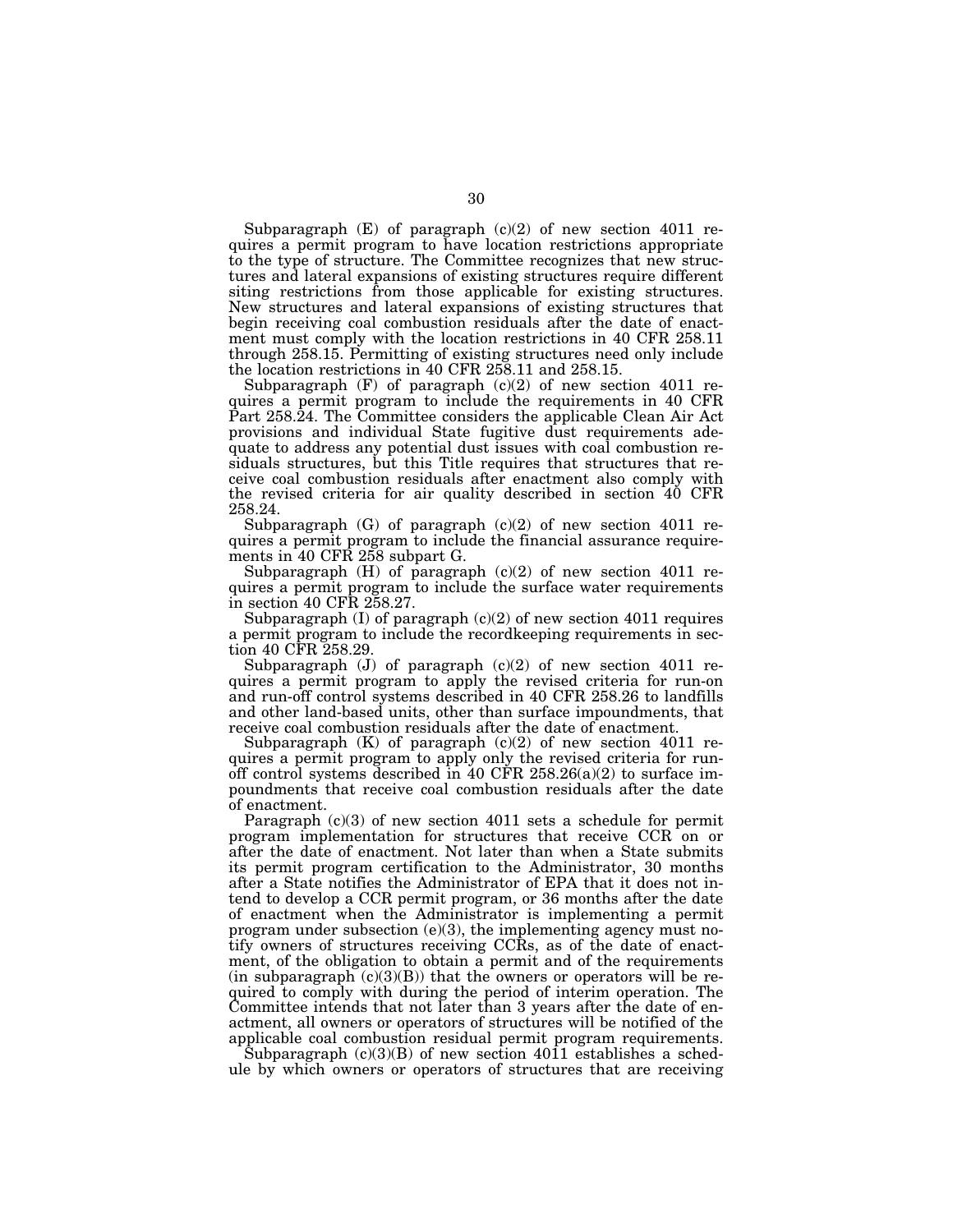CCRs as of the date of enactment must comply with certain requirements from subsections  $(c)(1)$  and  $(c)(2)$ ; in particular, the  $(c)(1)$  requirements regarding creation of an emergency action plan, annual inspection regarding the design, construction, and maintenance of surface impoundments, and the  $(c)(2)$  requirements for groundwater monitoring and corrective action, air quality, surface water, run-on and run-off for land-based units, run-off for surface impoundments, and specific groundwater record keeping requirements. Compliance with these requirements must begin no later than 12 months after a State submits its certification, 42 months after the Administrator receives notice that a State will not operate its own permit program, or 48 months after enactment for a program to be implemented by the Administrator under (e)(3). The Committee intends that no later than 4 years after the date of enactment, owners or operators of structures will comply with the specified requirements.

Subparagraph  $(c)(3)(C)$  of new section 4011 provides that the implementing agency must issue a permit or deny an application within 48 months after the State submits its certification, 78 months after the Administrator receives notice from a State that it does not intend to operate its own permit program, or 84 months after enactment for programs implemented by the Administrator. The implementing agency must collaborate with the structure's owner or operator to identify a deadline by which a permit application must be submitted. The Committee intends that permits will be issued within seven years from the date of enactment.

Subparagraph  $(c)(3)(D)$  of new section 4011 provides that structures receiving CCRs on or after the date of enactment may continue to operate under existing authority between the date of enactment and the deadlines by which they must comply with the requirements in Subparagraph  $(c)(3)(B)$ . After the applicable deadlines and before receiving a permit that meets the minimum requirements, a structure in compliance with the requirements in subparagraph  $(c)(3)(B)$  may continue to operate unless it is required by the implementing agency to close under Paragraph (5). The purpose of this provision is to ensure that owners or operators may continue to operate from the date of enactment through the interim period of operation and to ensure that owners and operators that are in compliance with the requirements in subparagraph  $(c)(3)(B)$  may continue to operate even in the absence of a permit until such time as the implementing agency issues a final permit that incorporates the minimum requirements for a coal combustion residuals permit program or issues a permit denial.

Paragraph  $(c)(4)$  of new section 4011 applies, in addition to the groundwater monitoring and corrective action requirements in  $(c)(2)(B)$ , to surface impoundments that do not have a liner system described in 40 CFR 258.40(b) and that do not meet the design criteria described in 40 CFR  $258.40(a)(1)$ .

Subparagraph  $(c)(4)(A)$  of new section 4011 provides that surface impoundments that, within 10 years of the date of enactment, are required to undergo an assessment of corrective measures for any constituent identified in paragraph  $(2)(B)$  for which assessment groundwater monitoring is required, must meet the groundwater protection standard established by the agency implementing the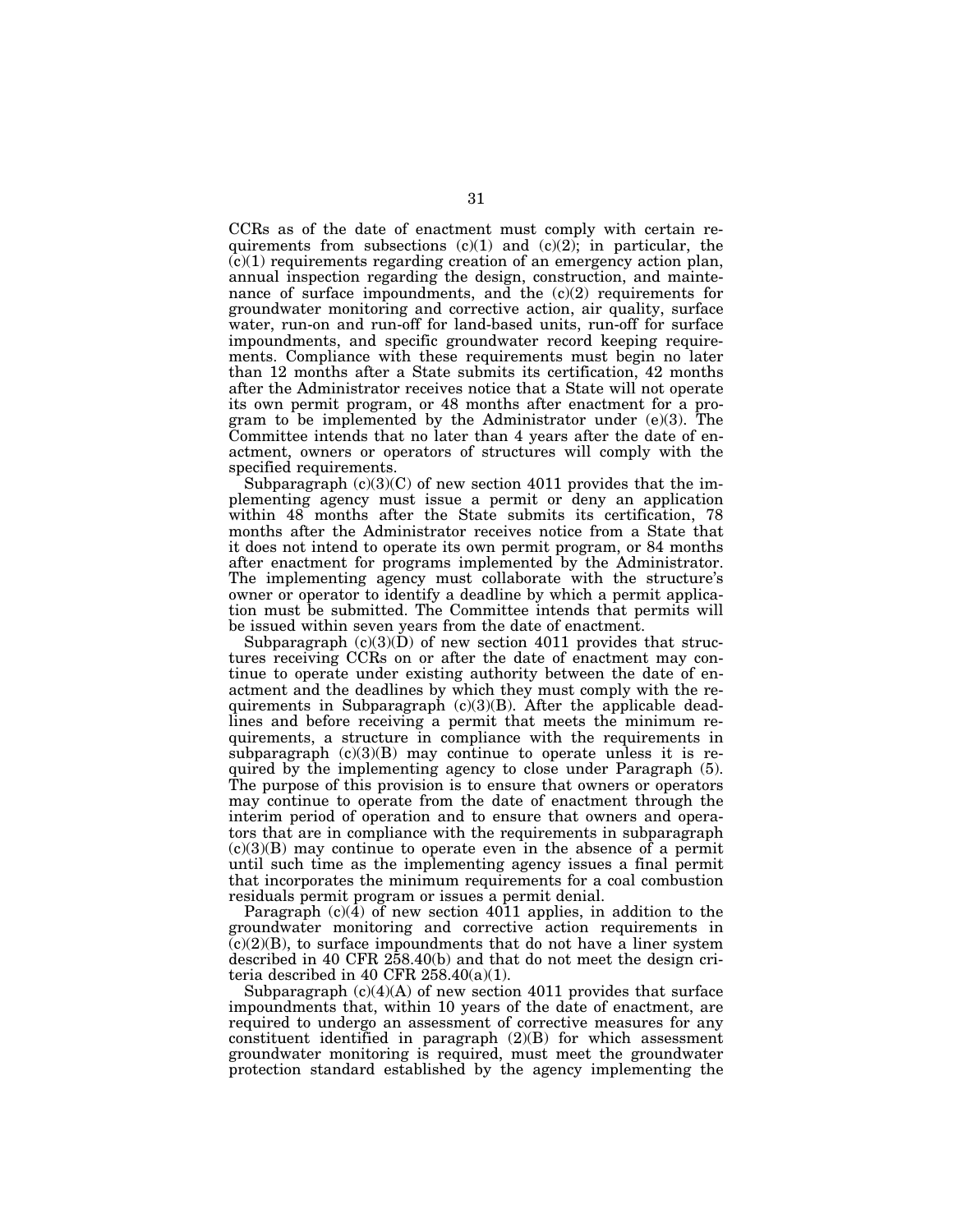permit program at the relevant point of compliance as soon as practicable, but not later than 10 years from the date of enactment.

Subparagraph  $(c)(4)(B)$  of new section 4011 provides that surface impoundments that are subject to a State corrective action requirement as of the date of enactment, must meet the groundwater protection standard established by the agency implementing the permit program at the relevant point of compliance as soon as practicable, but not later than 8 years from the date of enactment.

Subparagraph  $(c)(4)(C)$  of new section 4011 provides that the deadlines for meeting the groundwater protection standard in subparagraphs (B) and (C) may be extended by the agency responsible for implementing the coal combustion residuals permit program, after opportunity for public notice and comment, based on the following factors: (1) consideration of the effectiveness of any interim measures implemented by the owner or operator of the facility under section  $258.58(a)(3)$  of title 40, Code of Federal Regulations; (2) the level of progress demonstrated in meeting the groundwater protection standard; (3) the potential for other adverse human health or environmental exposures attributable to the contamination from the surface impoundment undergoing corrective action; and (4) the lack of available alternative management capacity for the coal combustion residuals and related materials managed in the impoundment at the facility at which the impoundment is located if the owner or operator has used best efforts, as necessary, to design, obtain any necessary permits, finance, construct, and render operational the alternative management capacity during the time period for meeting the groundwater protection standard. The deadlines may not be extended if there has been contamination of public or private drinking water systems attributable to a surface impoundment undergoing corrective action, unless the contamination has been addressed by providing a permanent replacement water system.

Subparagraph  $(c)(4)(D)$  of new section 4011 provides that if the impoundments identified in  $(c)(4)(A)$  and  $(c)(4)(B)$  do not meet the groundwater protection standard, they must cease receiving coal combustion residuals and initiate closure pursuant to subparagraph  $(c)(5)$ . This subparagraph also provides that, within 90 days of the date an assessment of corrective measures is initiated, the owner or operator of a surface impoundment must implement interim measures, as necessary, under the factors in 40 CFR 58.58(a)(3). For surface impoundments subject to a State corrective action requirement on the date of enactment, the owner or operator must implement interim measures, as necessary, if interim measures have not been previously implemented.

Subparagraph  $(c)(4)(E)$  of new section 4011 provides that surface impoundments that more than 10 years after date of enactment are required to undergo an assessment of corrective measures, shall cease receiving coal combustion residuals and initiate closure under subparagraph (c)(5) after alternative management capacity for the coal combustion residuals and related materials managed in the impoundment at the facility is available. The alternative management capacity is required to be developed as soon as practicable with the owner or operator using best efforts, to design, obtain necessary permits, finance, construct, and render operational the alternative management capacity. The owner or operator must, in col-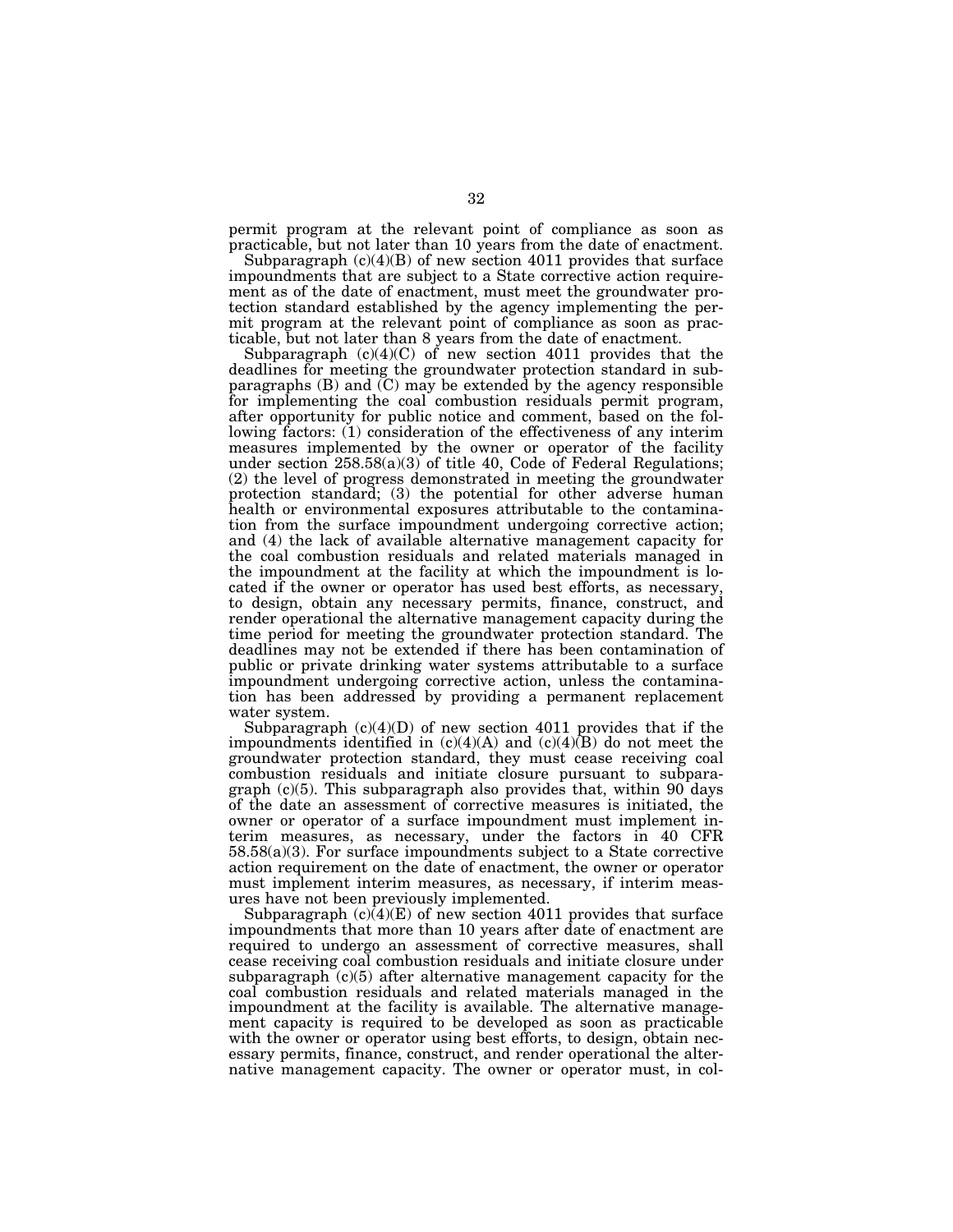laboration with the agency responsible for implementing the coal combustion residuals permit program, prepare a written plan, subject to public notice and comment, which describes the steps necessary to develop the alternative management capacity and includes a schedule for completion.

Paragraph  $(c)(5)$  of new section 4011 provides that if an implementing agency, or the structure's owner or operator, determines that a structure should close, the time period and method for closure must be set forth in a closure plan. The deadline set out in the plan for completing closure must be as soon as practicable taking into account site-specific characteristics. The closure plan for surface impoundments must include removal of liquid and stabilization of remaining waste, as necessary to support the final cover. The Committee intends that closure of structures involve a range of site-specific factors and that the closure timeframes applicable to municipal solid waste landfills under 40 CFR, Part 258 not apply to CCRs. For that reason these time frames were excluded from the revised criteria in subsection  $(c)(2)$ . For example, municipal solid waste landfill closure requirements in Part 258 allow 180 days for closure, but the closure of surface impoundments containing coal combustion residuals may take significantly longer because dewatering and draining the liquid must be done gradually. This subsection ensures that if a permitting authority determines that a coal combustion waste structure must close, closure requirements take into account site-specific factors and the closure plan takes into account the time needed to address the issue of alternate disposal capacity to replace the closed structure. The Committee also understands that coal combustion residual impoundments often serve a wastewater management function by receiving and handling water from other power plant processes, including storm water run-off. The Committee anticipates that a closure plan, issued pursuant to this paragraph, would recognize this ancillary function and provide a reasonable time for alternative wastewater treatment facilities to be permitted and constructed.

Subsection (d) of new section 4011 provides for Federal review of State permit programs and requires the Administrator to provide written notice to a State that fails to take certain actions and allows a State that receives written notice from the Administrator an opportunity to remedy any deficiency identified. The Administrator's notice requirement is triggered if a State fails to: (A) notify the Administrator regarding whether it intends to adopt and implement a permit program within six months of the date of enactment; (B) submit a certification that its permit program meets the minimum specifications within 36 months of the date of enactment; (C) maintain either an approved Municipal Solid Waste permit program under section 4005(c) of the Solid Waste Disposal Act or a hazardous waste permit program under section 3006 of the Solid Waste Disposal Act; (D) implement a permit program that meets the specifications in  $(c)$ ;  $(E)$  implement a permit program that is consistent with the certification under  $(b)(2)$  and for which the State continues to have in effect the statutes or regulations necessary to implement such permit program; or (F) if a State fails, upon written request from the Administrator, to make available information regarding whether the State has complied with the requirements in subparagraphs (A) through (E). The information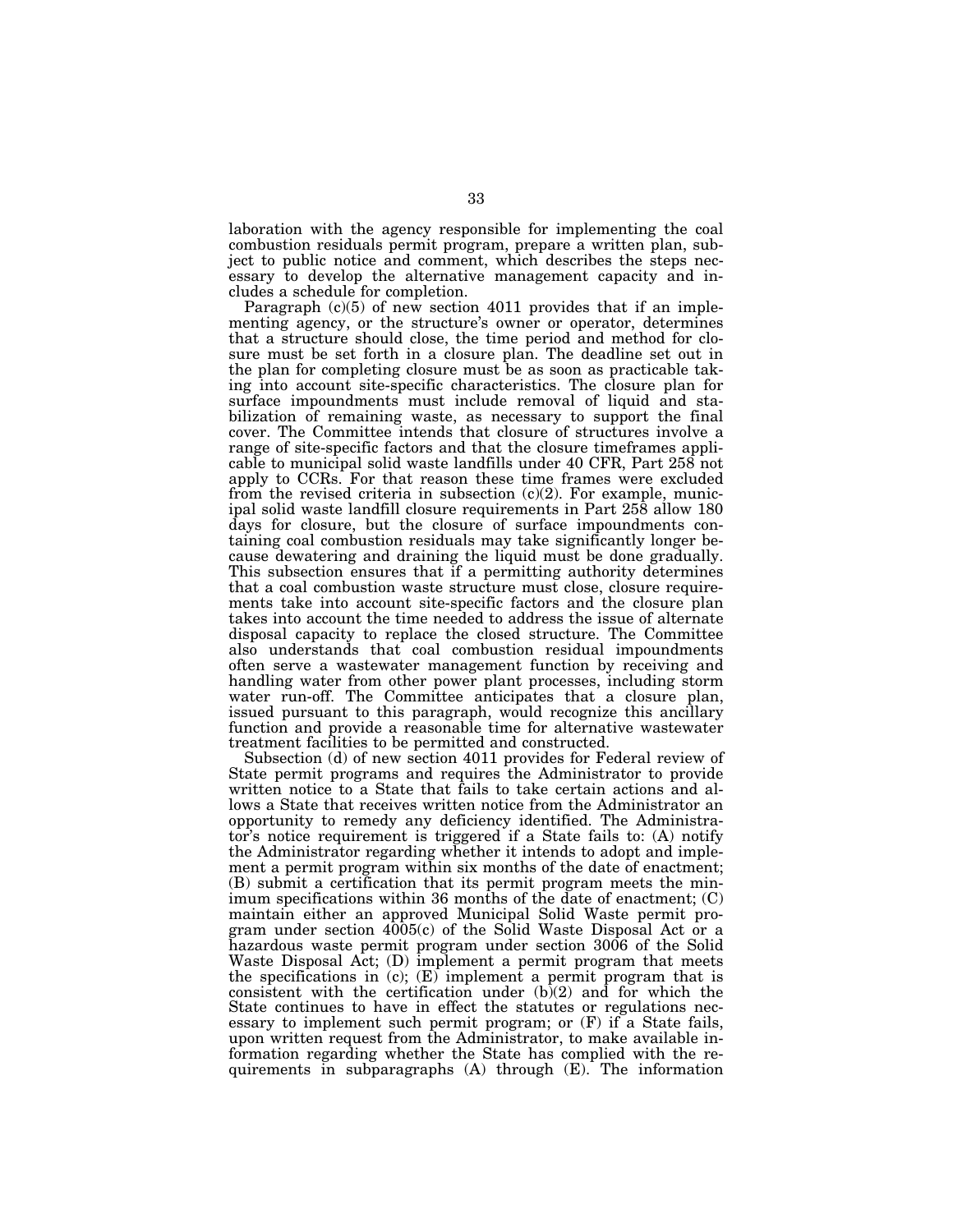must be made available within 90 days of the Administrator's written request. The information request may be made only if the Administrator does not possess the information requested at the time of the request.

Paragraph (d)(3) of new section 4011 details the contents of a written notice provided by the Administrator to a State that fails to take actions identified in paragraph  $(d)(1)$ . The Committee intends that the Administrator include in the written notice the Agency's findings regarding whether a State failed to comply with the requirements in subparagraphs (A) through (F). This paragraph also requires the Administrator to collaborate with a State that receives a written notice to set a reasonable deadline for the State to remedy any deficiencies identified by the Administrator in the notice. The deadline may not be sooner than six months from the date the State receives the written notice except for a deficiency under subparagraph (F) for which the deadline may not be later than 90 days.

Paragraph (d)(4) of new section 4011 sets out deficiency criteria with which the Administrator can determine if a State permit does not meet the requirements of paragraphs  $(A)$  through  $(E)$  of paragraph (d)(1), or to implement a program for a State under subsection (e). These criteria include whether a State's statutes or regulations are not sufficient to meet the minimum requirements in subsection (c); whether a State has failed to promulgate or enact necessary new statutes or regulations; whether actions by a State legislature or court limit such State statutes or regulations; whether a State permit program fails to issue permits required in  $(c)(1)$ or repeatedly issues permits that do not meet the requirements in subsection (c); whether a State fails to comply with public participation requirements of this section; whether a State fails to implement corrective action requirements; or whether enforcement of a State permit does not comply with new section 4011 because of failure to act on violations or failure to inspect. The Committee believes that the specific objective criteria listed in subparagraph (d)(4) provide the necessary parameters for EPA to determine whether a State permit program is deficient.

Subsection (e) of new section 4011 provides that the Administrator must implement and administer a permit program for a State only if: (1) the Governor of a State notifies the Administrator that the State will not adopt and implement its own permit program; (2) the State receives a notice of deficiency under subsection (d) and, after completion of public notice and comment, fails to remedy the deficiency by the date agreed upon by the State and the Administrator; or (3) a State informs the Administrator that such State no longer wishes to implement a permit program. A State may obtain review of this determination by the Administrator as if the determination was a final regulation under section 7006 of the Solid Waste Disposal Act. The Committee intends that the Administrator's authority under subsection (d) to assess—at any time—whether a State permit program is deficient, combined with the authority of the Administrator under subsection (e) to assume implementation of a deficient permit program, provides a legal backstop for State permit programs.

Paragraph (e)(3) provides that the Administrator must implement a permit program for structures that receive CCRs after en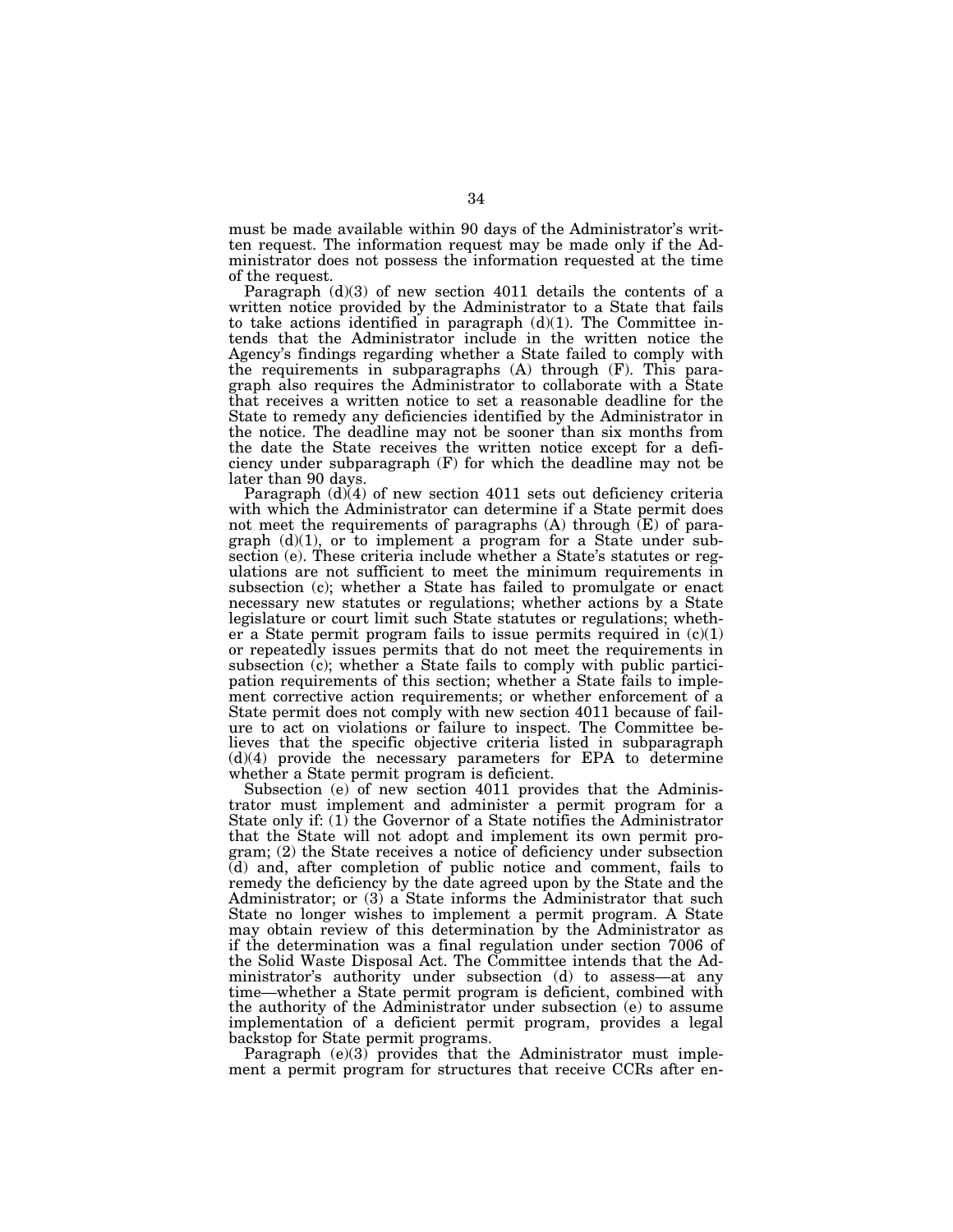actment and that are within exterior boundaries of a State that a State does not have authority to regulate. The Committee intends that this provision only allow the Administrator to regulate structures on property governed by an Indian tribe.

Subsection (e) further requires that in circumstances where the Administrator implements a permit program for a State under subsection (e), such a permit program be confined to the program specifications set forth in subsection (c) and specifically does not authorize a program implemented by the Administrator to include requirements not specifically identified in subsection (c).

Paragraph (e)(5) provides that when implementing a permit program under subsection (e), the Administrator may inspect, gather information, and enforce requirements of this Act using the inspection and enforcement authorities referred to in  $4005(c)(2)(A)$  of the Solid Waste Disposal Act, which references sections 3007 and 3008 of the Solid Waste Disposal Act. Absent an imminent hazard addressed by EPA under section 7003 of the Solid Waste Disposal Act, nothing in new section 4011 grants EPA inspection and enforcement authority in States whose permit programs have not been assumed by the Administrator pursuant to the provisions of subsection (e).

Paragraph (e)(6) provides that if implementing a CCR permit program for a State under subsection (e), the Administrator must provide a 30 day period for public participation for granting an extension under subparagraph  $(c)(4)(C)(i)$  and when developing a plan under  $(c)(4)(E)(ii)(IV)$ .

Subsection (f) of new section 4011 sets out the procedural requirements States must follow to regain control of their permit program. Subparagraph (1)(A) provides that if EPA is implementing a permit program because the State notified the Administrator that it had chosen not to do so, a State may resume control of its permit program by notifying the Administrator that it will adopt and implement a permit program. Within six months of notification, the State must certify to EPA, pursuant to the requirements provided in subsection (b)(2), that its program meets the minimum specifications for a permit program. Before a State may resume authority for implementation, it must receive from the Administrator 1) a determination, after notice and a 30 day period for public comment, that the State's permit program meets the minimum program specifications described in subsection (c) and 2) a timeline for transition of control of the permit program from the Administrator to the State agency responsible for implementing the State's permit program.

Subparagraph  $(f)(1)(B)$  provides that, if the Administrator is implementing a permit program because a State failed to remedy an identified deficiency, a State may take back control of its permit program by (1) correcting only the deficiencies identified by the Administrator in the initial notice under subsection (d) and (2) receiving a determination from the Administrator, after notice and a 30 day period for public comment, that the State has adequately remedied any deficiencies in the permit program and a timeline for transition of control of the permit program from the Administrator to the State official responsible for operating the State's permit program.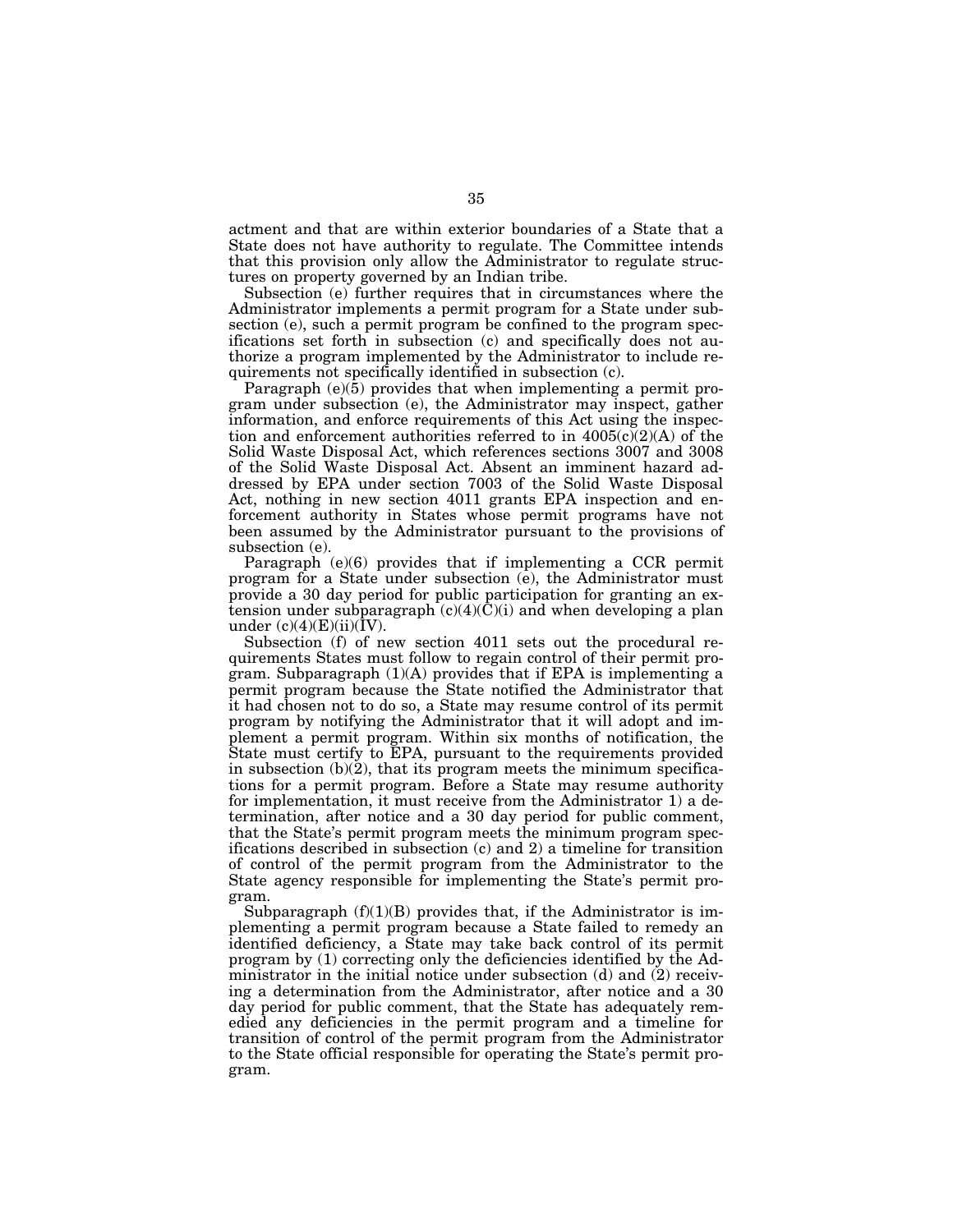Subparagraph  $(f)(2)(A)$  provides that if a State begins the process of taking control of a permit program from the Administrator by submitting a certification, or notifies the Administrator that it has corrected any identified deficiencies with its permit program, the Administrator, within 90 days of the date on which a State initiates the process of taking back its permit program, is required to make a determination as to whether the State has met applicable statutory criteria.

Subparagraph  $(f)(2)(B)$  allows a State to obtain a review of the Administrator's determination of whether a State may take over implementation of its permit program as if such determination was a final regulation subject to judicial review under section 7006 of the Solid Waste Disposal Act.

Paragraph (f)(3) provides that during the transition of control of a permit program between a State and the Administrator, actions taken and orders issued remain in effect. This provision was included to prevent a gap in regulation. Control would remain with the entity transferring the permit program until the entity assuming the program is able to fully implement the permit program. Subparagraphs (A) and (B) require existing actions, orders, or permits issued pursuant to a permit program to remain in effect until the entity assuming control of the permit program (1) changes the requirements of the permit program with respect to the basis for the action or order or (2) certifies the completion of a corrective action that is the subject of the action or order.

Paragraph (f)(4) requires that there be only one permit program pursuant to new section 4011 in each State at any given time and requires that if a State regains control of a permit program from the Administrator, the Administrator cease to implement its permit program.

Subsection (g) prohibits the Administrator from considering the implementation of a permit program in making a determination under section  $4005(c)$  or  $3006$  of this title. The Committee intends that if the Administrator is implementing a permit program under subsection (e) of new section 4011 in a State, the Administrator may not use that fact against a State in approving or withdrawing approval for a Municipal Solid Waste permit program under section 4005(c) of the Solid Waste Disposal Act or issuing or withdrawing authorization under section 3006 of the Solid Waste Disposal Act for a hazardous waste program.

Paragraph (h)(1) provides that nothing in new section 4011 of the Solid Waste Disposal Act precludes or denies any right of any State to adopt or enforce any regulation or requirement, respecting coal combustion residuals, that is more stringent or broader in scope than a regulation or requirement required under new section 4011 of the Solid Waste Disposal Act. This provision is consistent with other subtitles of the Solid Waste Disposal Act that allow States to be more stringent than the Federal baseline established by this legislation.

Paragraph (h)(2) requires that, with respect to the regulation of coal combustion residuals, the Administrator defer regulation to the States unless the Administrator makes a deficiency finding under subsection (d), is regulating coal combustion residuals in a State pursuant to a program authorized under subsection (e), or as part of the Administrator's authorities regarding Federally funded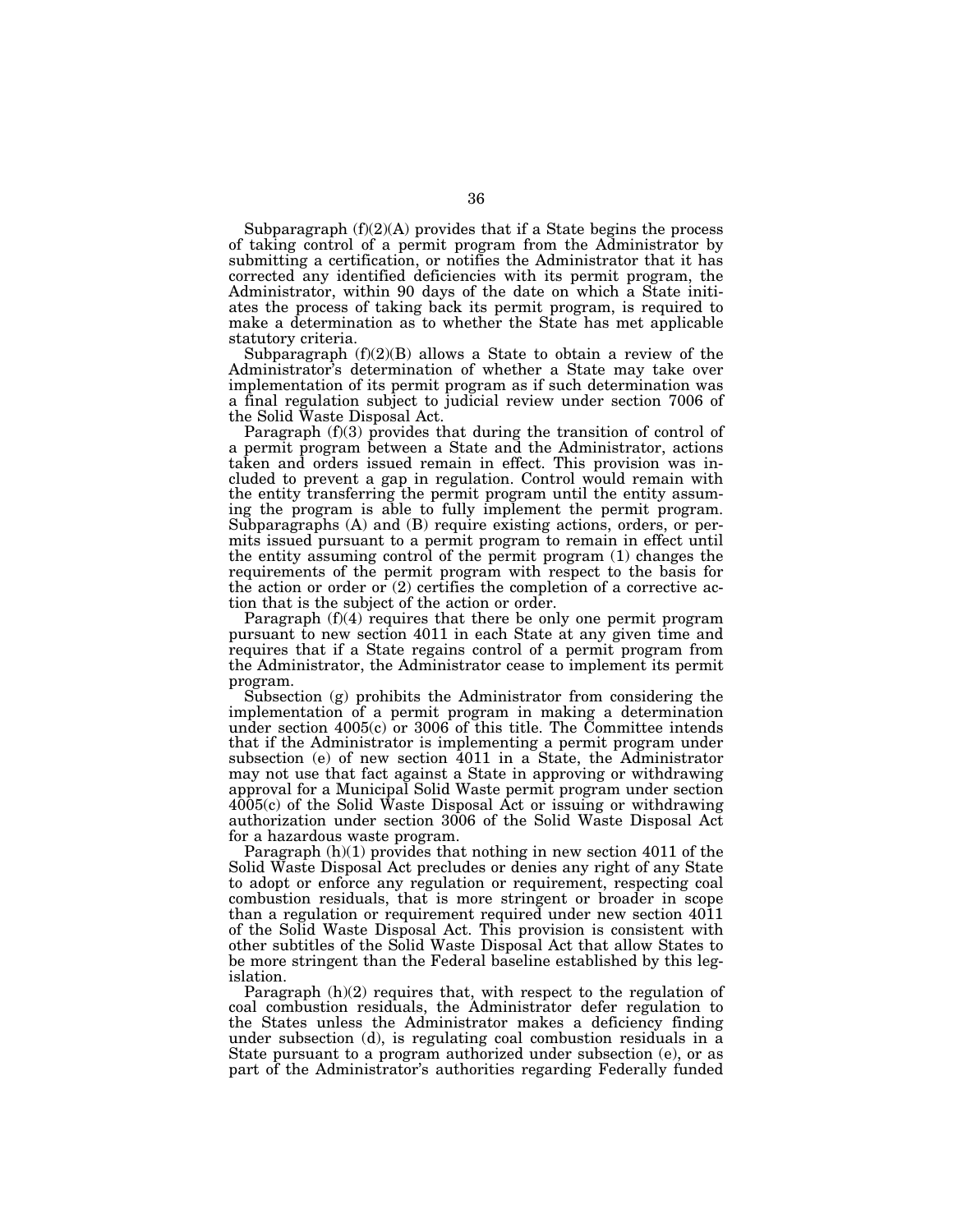projects involving procurement of cement or concrete under section 6005 of the Solid Waste Disposal Act. The Committee understands that a blanket prohibition on the authority of the Administrator to regulate coal combustion residuals under any subtitle of the Solid Waste Disposal Act could have unintended consequences where State laws preclude a State from regulating more stringently than the Administrator. Paragraph  $(h)(2)$  also precludes the Administrator from promulgating additional regulations specifically for the regulation of coal combustion residuals.

Subparagraph  $(h)(2)(B)$  is a savings clause to clarify that nothing in the Coal Residuals Reuse and Management Act of 2013 affects the authority of the Administrator under section 7003 of the Solid Waste Disposal Act to address imminent and substantial endangerments to health or the environment with respect to the disposal of coal combustion residuals.

Subparagraph  $(h)(2)(C)$  allows the Administrator to provide enforcement assistance when requested by a State, but only the specific assistance requested by the State.

Subparagraph  $(\bar{h})(2)(D)$  provides that, unless a State requests enforcement assistance, if a State is implementing a permit program, the Administrator would have no concurrent enforcement authority including during the period of interim operation described in subsection  $(c)(3)(D)$ .

Subparagraph  $(h)(2)(E)$  precludes the Administrator from finalizing the proposed rule published at pages 35138 through 35263 of volume 75 of the Federal Register.

Subparagraph  $(h)(2)(F)$  is a savings clause to clarify that nothing in the Coal Residuals Reuse and Management Act of 2013 affects the authority of the Administrator under the Comprehensive Environmental Response, Compensation, Liability Act of 1980 (42 U.S.C. 9601 et seq.).

Paragraph  $(h)(3)$  is a savings clause clarifying that this legislation does not affect the authority of a person to commence an action under section 7002 of the Solid Waste Disposal Act.

Subsection (i) provides that a permit program implemented by the Administrator under subsection (e) not apply to the utilization, placement, and storage of coal combustion residuals at surface mining and reclamation operations. The Department of the Interior, Office of Surface Mining Reclamation and Enforcement under the Surface Mining Control and Reclamation Act (SMCRA) (30 U.S.C. 1234 et seq.) governs the utilization, placement, and storage of coal combustion residuals at surface mining and reclamation operations. In addition, several States utilize their solid waste laws and regulations to govern the utilization, placement, and storage of coal combustion residuals at surface mining and reclamation operations, and this Title does not affect such State authorities.

Subsection (j) includes the following definitions:

• "Coal combustion residuals" includes those solid wastes identified in Section 3001(b)(3)(A)(i) of the Solid Waste Disposal Act, including recoverable materials from such wastes. Section 3001(b)(3)(A)(I) defines these wastes to be fly ash waste, bottom ash waste, slag waste, and flue gas emissions control waste generated primarily from the combustion of coal or other fossil fuels. The Committee intends that permit programs created pursuant to new section 4011 regulate ash waste generated primarily from the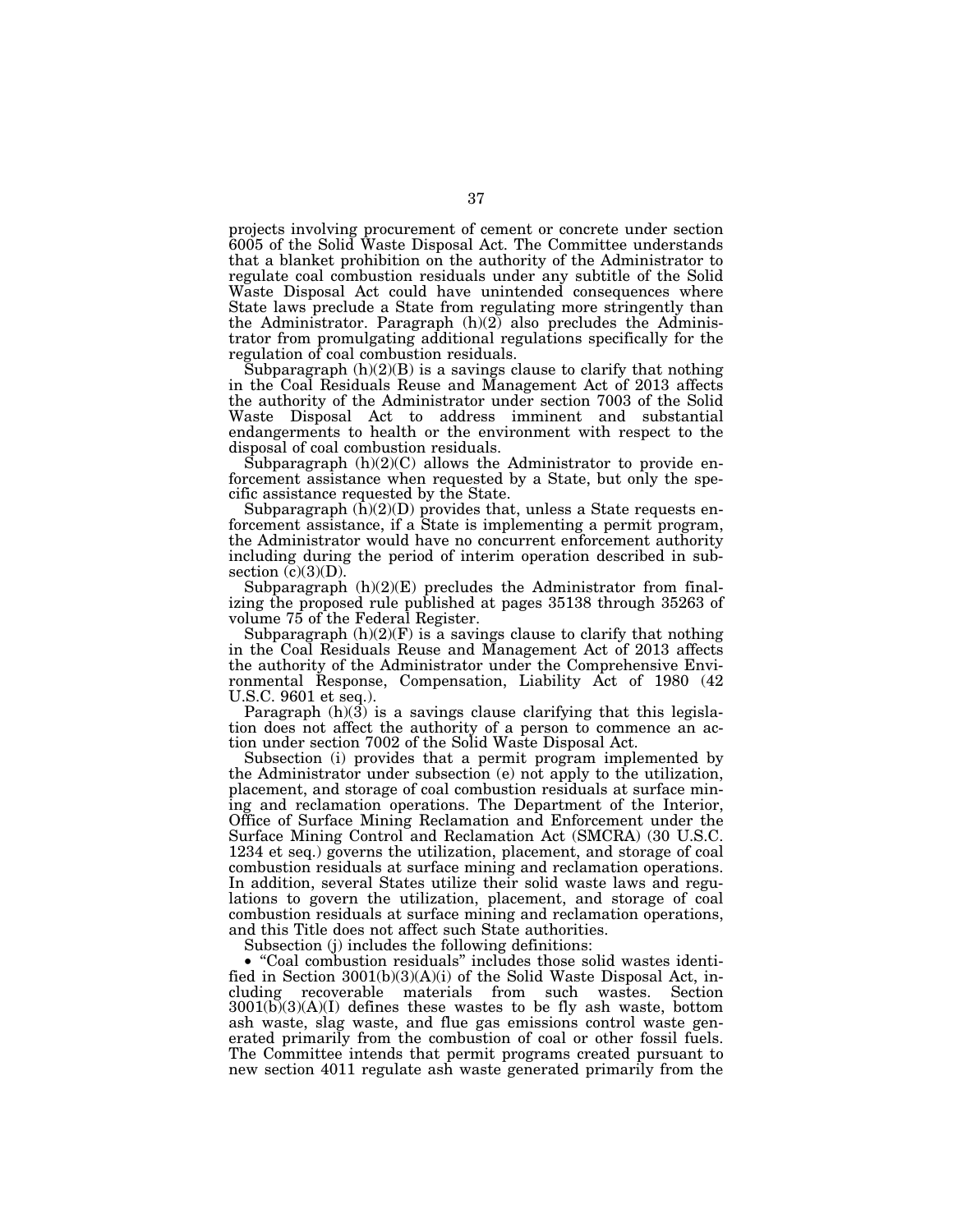combustion of coal. ''Coal combustion residuals'' also includes other non-hazardous wastes: (1) coal combustion waste when co-managed with certain other wastes produced in conjunction with the combustion of coal, provided that such wastes are not segregated and disposed of separately from the coal combustion wastes and comprise a relatively small proportion of the total wastes being disposed of in the structure;  $(2)$  fluidized bed combustion wastes;  $(3)$  wastes from co-burning coal with non-hazardous secondary materials provided that coal makes up at least 50% of the total fuel burned; and (4) wastes that are recovered from monofills, which consist of wastes from co-burning coal with fly ash waste, bottom ash waste, slag waste, and flue gas emissions control waste generated primarily from the combustion of coal or other fossil fuels.

• "Coal combustion residuals permit program" means all of the authorities, activities, and procedures that comprise the system of prior approval and conditions implemented by or for a State to regulate the management and disposal of coal combustion residuals or, as conditioned in this Title, by the Administrator for a State.

• ''Code of Federal Regulations'' means the Code of Federal Regulations (as in effect on the date of enactment of this section) or any successor regulations.

• ''Implementing agency'' means the lead State implementing agency in clause  $(b)(\tilde{2})(B)(i)$  or the Administrator acting pursuant to subsection (e).

• "Permit; prior approval and conditions" means any authorization, license, or equivalent control document that incorporates the requirements and revised criteria in subsection (c).

• "Revised Criteria" means the criteria promulgated for municipal solid waste landfill units under section 4004(a) and under section  $1008(a)(3)$ , as revised under section  $4010(c)$ . The "revised criteria'' that serve as the baseline for permit programs consist of criteria that the Administrator promulgated pursuant to sections  $1008(a)(3)$ ,  $4004(a)$ , and  $4010(c)$  of the Solid Waste Disposal Act. These applicable provisions require that the Agency's promulgated regulations provide:

 $\circ$  ". . . for the protection of public health and the environment. . . . "  $[1008(a)]$ ;

 $\circ$  ". . . no reasonable probability of adverse effects on health or the environment"  $[4004(a)]$ ; and

 $\circ$  "the criteria . . . necessary to protect human health and the environment.  $\ldots$  " [4010(c)].

Accordingly, the Committee expects that the Federal standard of protection, which is comprised of the minimum requirements in this legislation, will protect human health and the environment without promulgation of new Federal regulations for coal combustion residuals. As the Environmental Protection Agency acknowledged in its Proposed Rule, the "part 258 criteria represent a reasonable balance between ensuring the protection of human health and the environment from the risks of these wastes and the practical realities of facilities' ability to implement the criteria.''

Finally, while the legislation does not preclude EPA from revising the criteria in Part 258, such future revisions to Part 258 would apply to the entire municipal solid waste landfill program.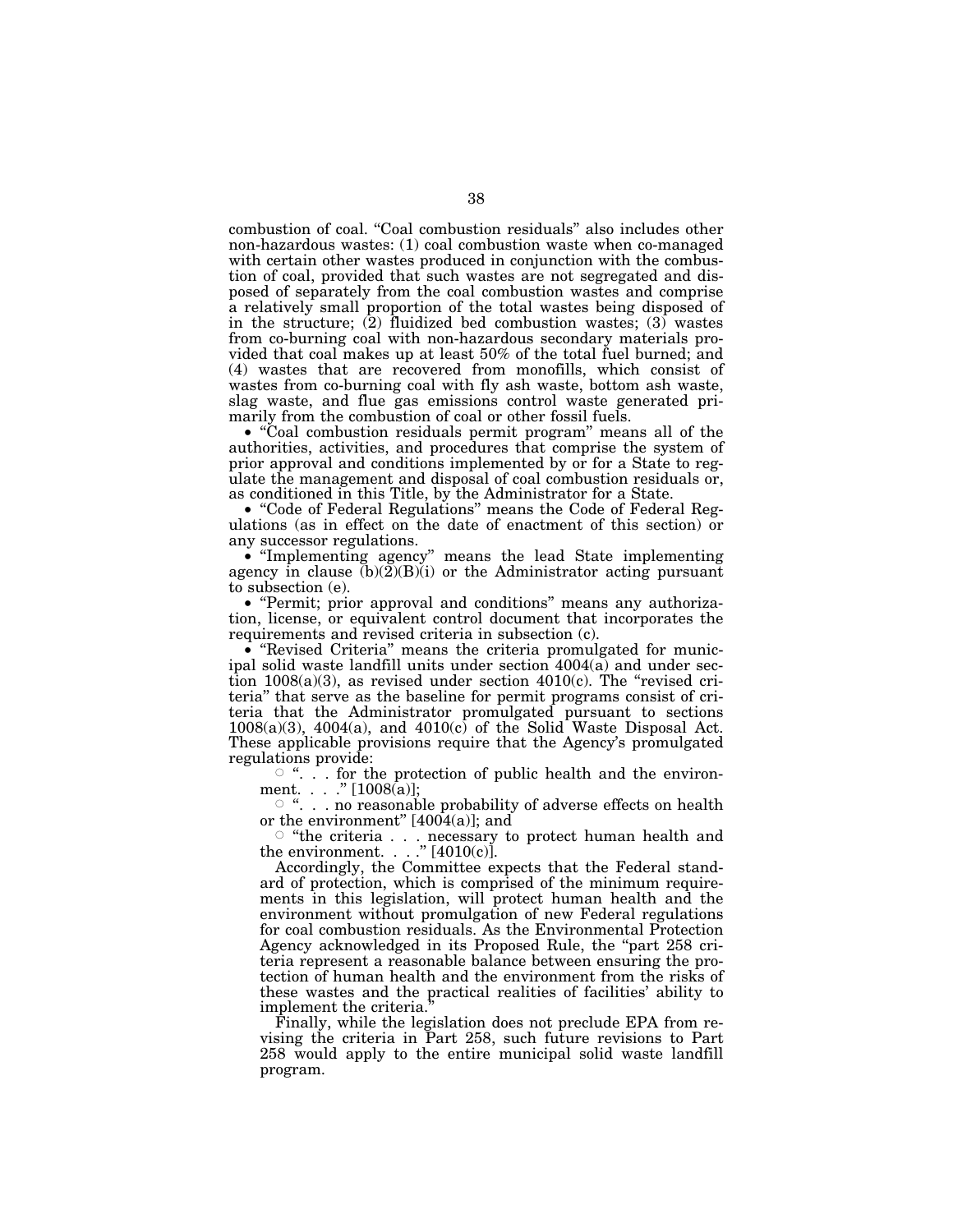• "Structure" includes landfills, surface impoundments, or other land-based units which may receive coal combustion residuals. While the Committee is aware that 40 CFR Part 258 was promulgated to regulate municipal solid waste landfills, the Committee intends this legislation to govern all land-based disposal units for coal combustion residuals and believes that the requirements in 40 CFR Part 258 are adaptable and appropriate for disposal of coal combustion residuals in structures other than solid waste landfills. The Committee believes that this legislation leaves no gaps between the requirements of 40 CFR Part 258 and what is required to regulate land-based disposal units other than solid waste landfills.

''Structure'' does not include any land-based unit that receives only de minimis quantities of coal combustion residuals if the presence of coal combustion residuals is incidental to the material managed in the unit. Nor does the Committee intend ''structure'' to include land-based units at coal-fired electric power plants—such as cooling water, polishing, or storm water ponds—which receive small or incidental amounts of, and are not intended to serve as disposal structures for, coal combustion residuals. The Committee also does not intend that the term "other land-based unit" include temporary piles or other inventories of coal combustion residuals stored by manufacturers for purposes of recycling or beneficial reuse.

## *Section 3. 2000 Regulatory determination*

This section provides that nothing in this Title be construed to alter EPA's regulatory determination entitled ''Notice of Regulatory Determination on Wastes from the Combustion of Fossil Fuels,'' published at 65 Fed. Reg. 32214 (May 22, 2000).

#### *Section 4. Technical assistance*

This section provides that nothing in this Title be construed to affect the authority of a State to request, or the Administrator to provide, technical assistance under the Solid Waste Disposal Act (42 U.S.C. 6901 et seq.).

## *Section 5. Federal Power Act*

This section provides that nothing in this Title be construed to affect the obligations of the owner or operator of a structure under section  $215(b)\overline{(1)}$  of the Federal Power Act (16 U.S.C. 824o(b)(1))."

# CHANGES IN EXISTING LAW MADE BY THE BILL, AS REPORTED

In compliance with clause 3(e) of rule XIII of the Rules of the House of Representatives, changes in existing law made by the bill, as reported, are shown as follows (new matter is printed in italic and existing law in which no change is proposed is shown in roman):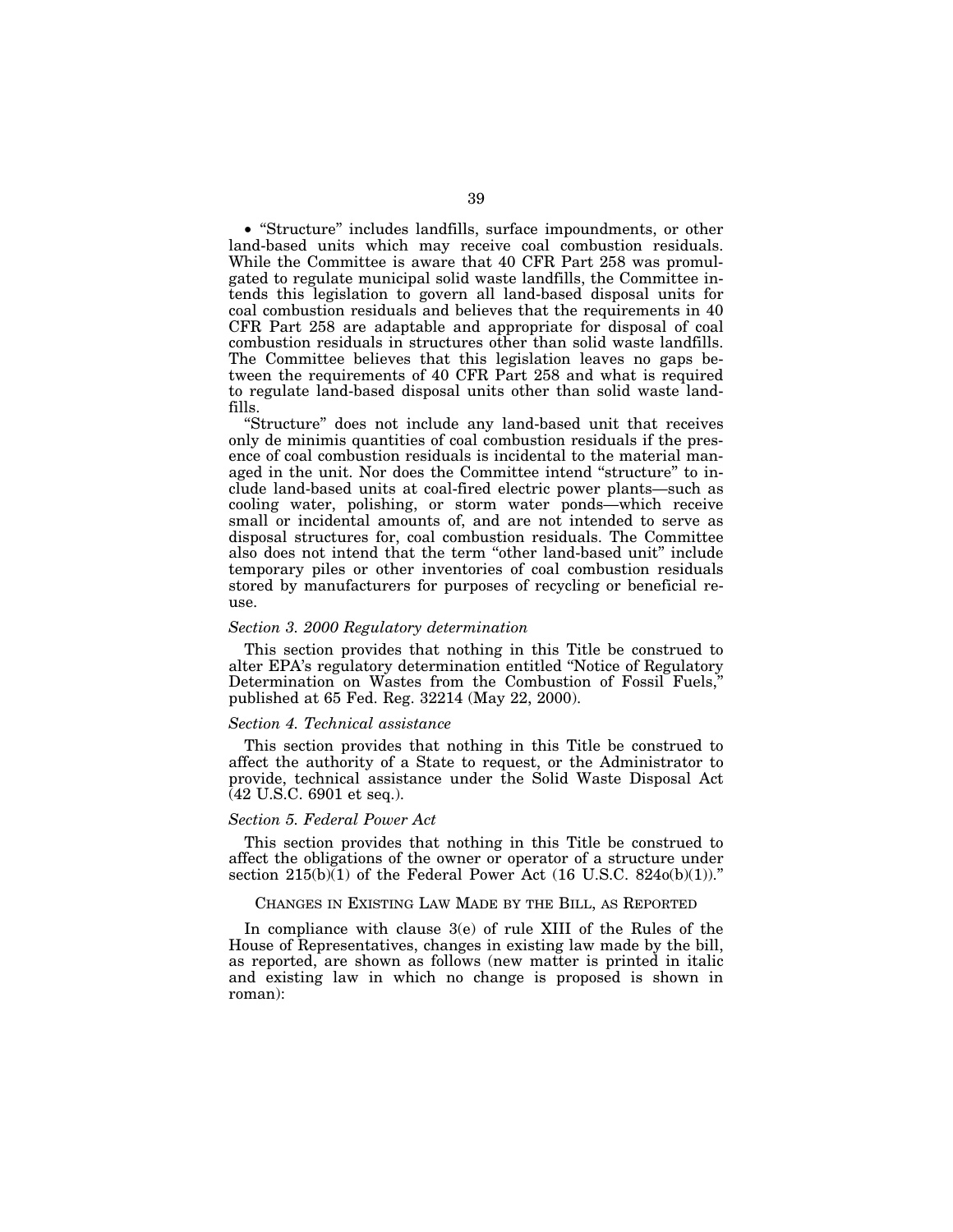# **SOLID WASTE DISPOSAL ACT**

# TITLE II—SOLID WASTE DISPOSAL

## Subtitle A—General Provisions

#### SHORT TITLE AND TABLE OF CONTENTS

SEC. 1001. This title (hereinafter in this title referred to as ''this Act''), together with the following table of contents, may be cited as the ''Solid Waste Disposal Act'':

\* \* \* \* \* \* \* \*

Subtitle D—State or Regional Solid Waste Plans

Sec. 4001. Objectives of subtitle.

\* \* \* \* \* \* \* *Sec. 4011. Management and disposal of coal combustion residuals.* 

\* \* \* \* \* \* \*

Subtitle D—State or Regional Solid Waste Plans

\* \* \* \* \* \* \*

#### *SEC. 4011. MANAGEMENT AND DISPOSAL OF COAL COMBUSTION RE-SIDUALS.*

*(a) STATE PERMIT PROGRAMS FOR COAL COMBUSTION RESIDU- ALS.—Each State may adopt, implement, and enforce a coal combustion residuals permit program if such State provides the notification required under subsection (b)(1), and the certification required under subsection (b)(2).* 

*(b) STATE ACTIONS.—* 

*(1) NOTIFICATION.—Not later than 6 months after the date of enactment of this section (except as provided by the deadline identified under subsection (d)(3)(B)), the Governor of each State shall notify the Administrator, in writing, whether such State will adopt and implement a coal combustion residuals permit program.* 

*(2) CERTIFICATION.—* 

*(A) IN GENERAL.—Not later than 36 months after the date of enactment of this section (except as provided in sub*section  $(f)(1)(A)$ , in the case of a State that has notified the *Administrator that it will implement a coal combustion residuals permit program, the head of the lead State implementing agency shall submit to the Administrator a certification that such coal combustion residuals permit program meets the requirements described in subsection (c).* 

*(B) CONTENTS.—A certification submitted under this paragraph shall include—* 

*(i) a letter identifying the lead State implementing agency, signed by the head of such agency;* 

*(ii) identification of any other State agencies involved with the implementation of the coal combustion residuals permit program;* 

*(iii) an explanation of how the State coal combustion residuals permit program meets the requirements of this section, including a description of the State's—*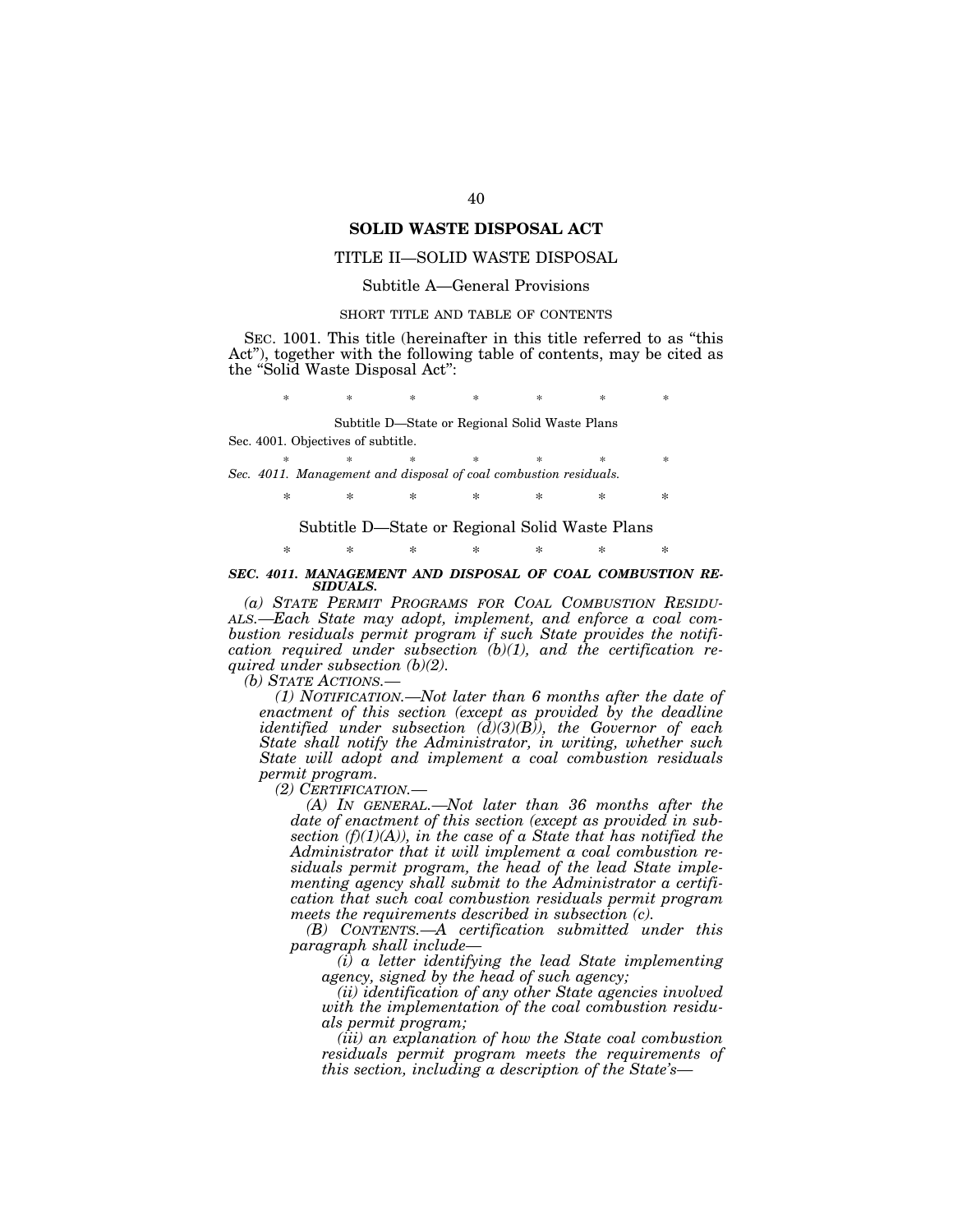*(I) process to inspect or otherwise determine compliance with such permit program;* 

*(II) process to enforce the requirements of such permit program;* 

*(III) public participation process for the promulgation, amendment, or repeal of regulations for, and the issuance of permits under, such permit program;* 

*(IV) statutes, regulations, or policies pertaining to public access to information, such as groundwater monitoring data; and* 

*(V) statutes, regulations, or policies pertaining to structural integrity or dam safety that may be applied to structures through such permit program;* 

*(iv) a certification that the State has in effect, at the time of certification, statutes or regulations necessary to implement a coal combustion residuals permit program that meets the requirements described in subsection (c); and* 

*(v) copies of State statutes and regulations described in clause (iv).* 

*(C) UPDATES.—A State may update the certification as needed to reflect changes to the coal combustion residuals permit program.* 

*(3) MAINTENANCE OF 4005(c) OR 3006 PROGRAM.—In order to adopt or implement a coal combustion residuals permit program under this section (including pursuant to subsection (f)), the State implementing agency shall maintain an approved permit program or other system of prior approval and conditions under section 4005(c) or an authorized program under section 3006.* 

*(c) REQUIREMENTS FOR A COAL COMBUSTION RESIDUALS PERMIT PROGRAM.—A coal combustion residuals permit program shall consist of the following:* 

*(1) GENERAL REQUIREMENTS.—* 

*(A) IN GENERAL.—The implementing agency shall—* 

*(i) apply the subset of the revised criteria described in paragraph (2) to owners or operators of structures, including surface impoundments, that receive coal combustion residuals on or after the date of enactment of this section;* 

*(ii) with respect to structures that are receiving coal combustion residuals as of the date of enactment of this section, take the actions required under paragraph (3);* 

*(iii) impose requirements for surface impoundments that do not meet certain criteria pursuant to paragraph (4); and* 

*(iv) require that closure of structures occur in accordance with paragraph (5).* 

*(B) STRUCTURAL INTEGRITY.—* 

*(i) ENGINEERING CERTIFICATION.—The implementing agency shall require that an independent registered professional engineer certify that—*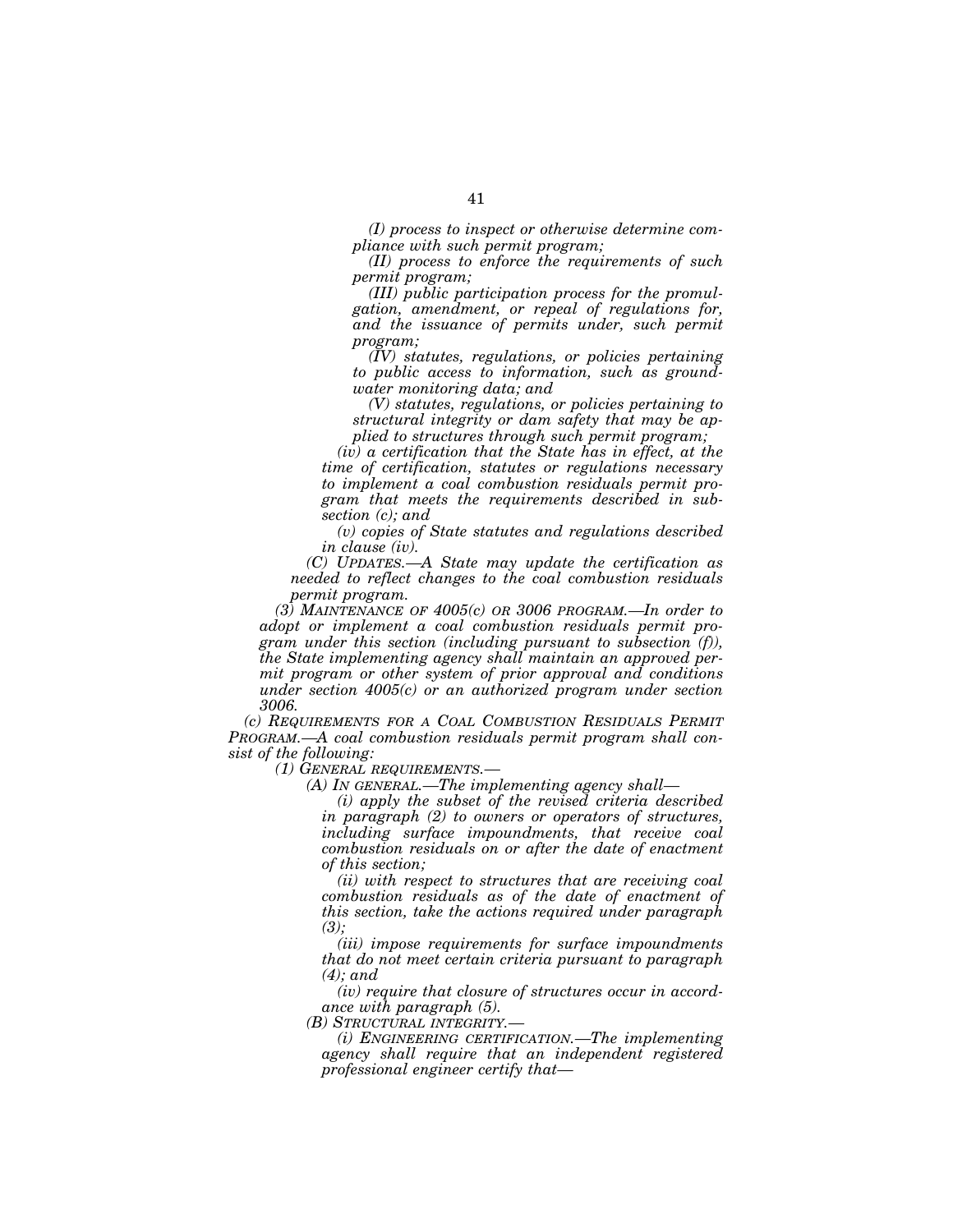*(I) the design of each structure that receives coal combustion residuals on or after the date of enactment of this section is in accordance with recognized and generally accepted good engineering practices for containment of the maximum volume of coal combustion residuals and liquids which can be impounded therein; and* 

*(II) the construction and maintenance of the structure will ensure structural stability.* 

*(ii) EMERGENCY ACTION PLAN.—The implementing agency shall require that the owner or operator of any structure that is a surface impoundment that receives coal combustion residuals on or after the date of enactment of this section and that is classified by the State as posing a high hazard potential pursuant to the guidelines published by the Federal Emergency Management Agency entitled ''Federal Guidelines for Dam Safety: Hazard Potential Classification System for Dams'' (FEMA Publication Number 333) prepare and maintain an emergency action plan that identifies responsible persons and actions to be taken in the event of a dam safety emergency.* 

*(I) IN GENERAL.—The implementing agency shall require that structures that are surface impoundments that receive coal combustion residuals on or after the date of enactment of this section be inspected not less than annually by an independent registered professional engineer to assure that the design, operation, and maintenance of the surface impoundment is in accordance with recognized and generally accepted good engineering practices for containment of the maximum volume of coal combustion residuals and liquids which can be impounded therein, so as to ensure dam stability.* 

*(II) POTENTIALLY HAZARDOUS CONDITIONS.—The implementing agency shall require that if an inspection under subclause (I), or a periodic evaluation under clause (iv), reveals a potentially hazardous condition, the owner or operator of the structure shall immediately take action to mitigate the potentially hazardous condition and notify appropriate State and local first responders.* 

*(iv) PERIODIC EVALUATION.—The implementing agency shall require that structures that are surface impoundments that receive coal combustion residuals on or after the date of enactment of this section be periodically evaluated for appearances of structural weakness.* 

*(v) DEFICIENCY.— (I) IN GENERAL.—If the head of the implementing agency determines that a structure is deficient with respect to the requirements in clause (i), (iii), or (iv), the head of the agency has the authority to require action to correct the deficiency according to a schedule determined by the agency.*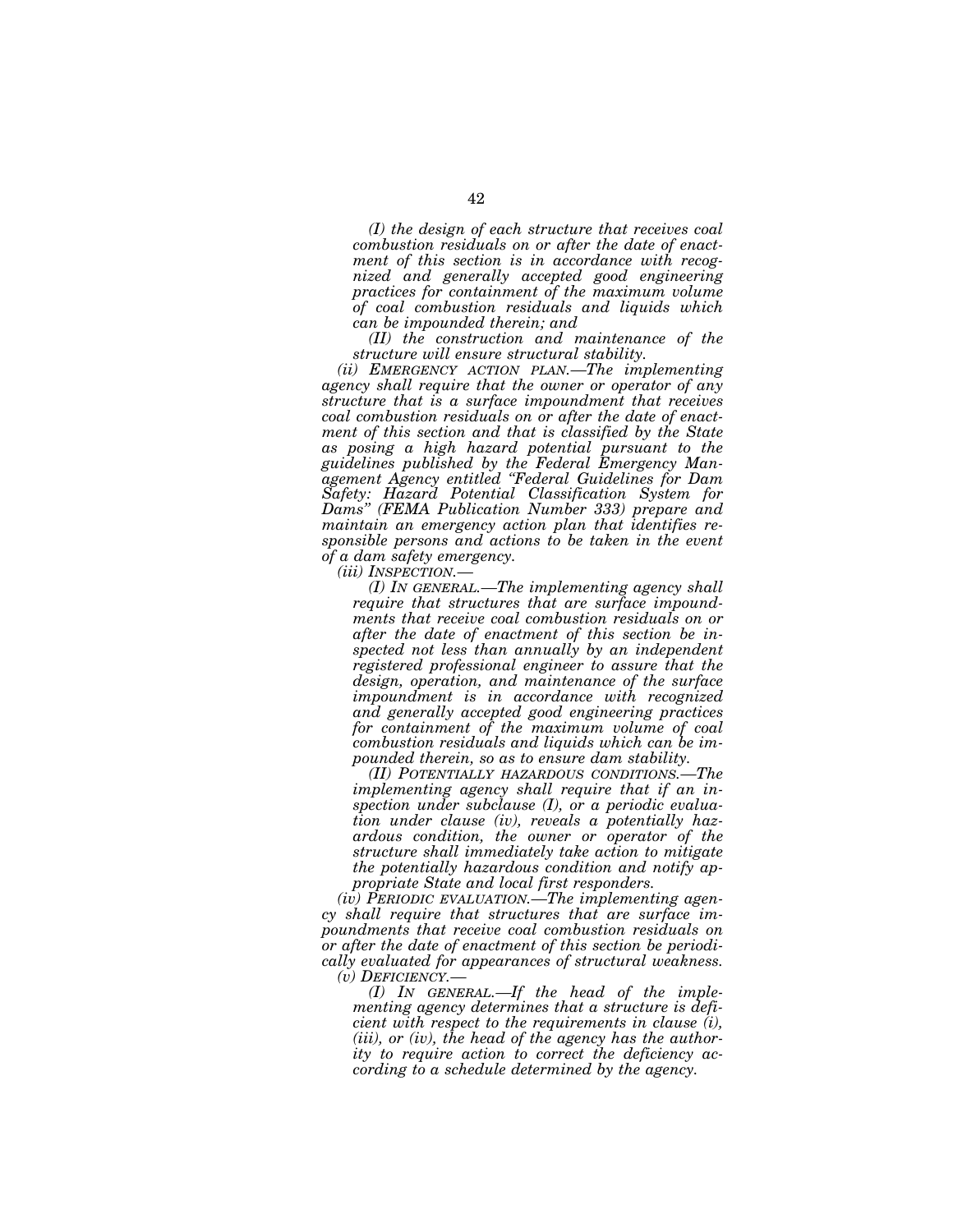*(II) UNCORRECTED DEFICIENCIES.—If a deficiency is not corrected according to the schedule, the head of the implementing agency has the authority to require that the structure close in accordance with paragraph (5).* 

*(III) DAM SAFETY CONSULTATION.—In the case of a structure that is a surface impoundment, the head of the implementing agency shall, in making a determination under subclause (I), consult with appropriate State dam safety officials.* 

*(C) LOCATION.—The implementing agency shall require that structures that first receive coal combustion residuals on or after the date of enactment of this section shall be constructed with a base located a minimum of 2 feet above the upper limit of the water table, unless it is demonstrated to the satisfaction of the implementing agency that—* 

*(i) the hydrogeologic characteristics of a structure and surrounding land would preclude such a requirement; and* 

*(ii) the function and integrity of the liner system will not be adversely impacted by contact with the water table.* 

*(D) WIND DISPERSAL.—* 

*(i) IN GENERAL.—The implementing agency shall require that owners or operators of structures that receive coal combustion residuals on or after the date of enactment of this section address wind dispersal of dust by requiring cover, or by wetting coal combustion residuals with water to a moisture content that prevents wind dispersal, facilitates compaction, and does not result in free liquids.* 

*(ii) ALTERNATIVE METHODS.—Subject to the review and approval by the implementing agency, owners or operators of structures that receive coal combustion residuals on or after the date of enactment of this section may propose alternative methods to address wind dispersal of dust that will provide comparable or more effective control of dust.* 

*(E) PERMITS.—The implementing agency shall require that owners or operators of structures that receive coal combustion residuals on or after the date of enactment of this section apply for and obtain permits incorporating the requirements of the coal combustion residuals permit program.* 

*(F) PUBLIC AVAILABILITY OF INFORMATION.—Except for information with respect to which disclosure is prohibited under section 1905 of title 18, United States Code, the implementing agency shall ensure that—* 

*(i) documents for permit determinations are made available for public review and comment under the public participation process described in subsection*   $(b)(2)(B)(iii)(III)$  or in subsection (e)(6), as applicable;

*(ii) final determinations on permit applications are made known to the public; and*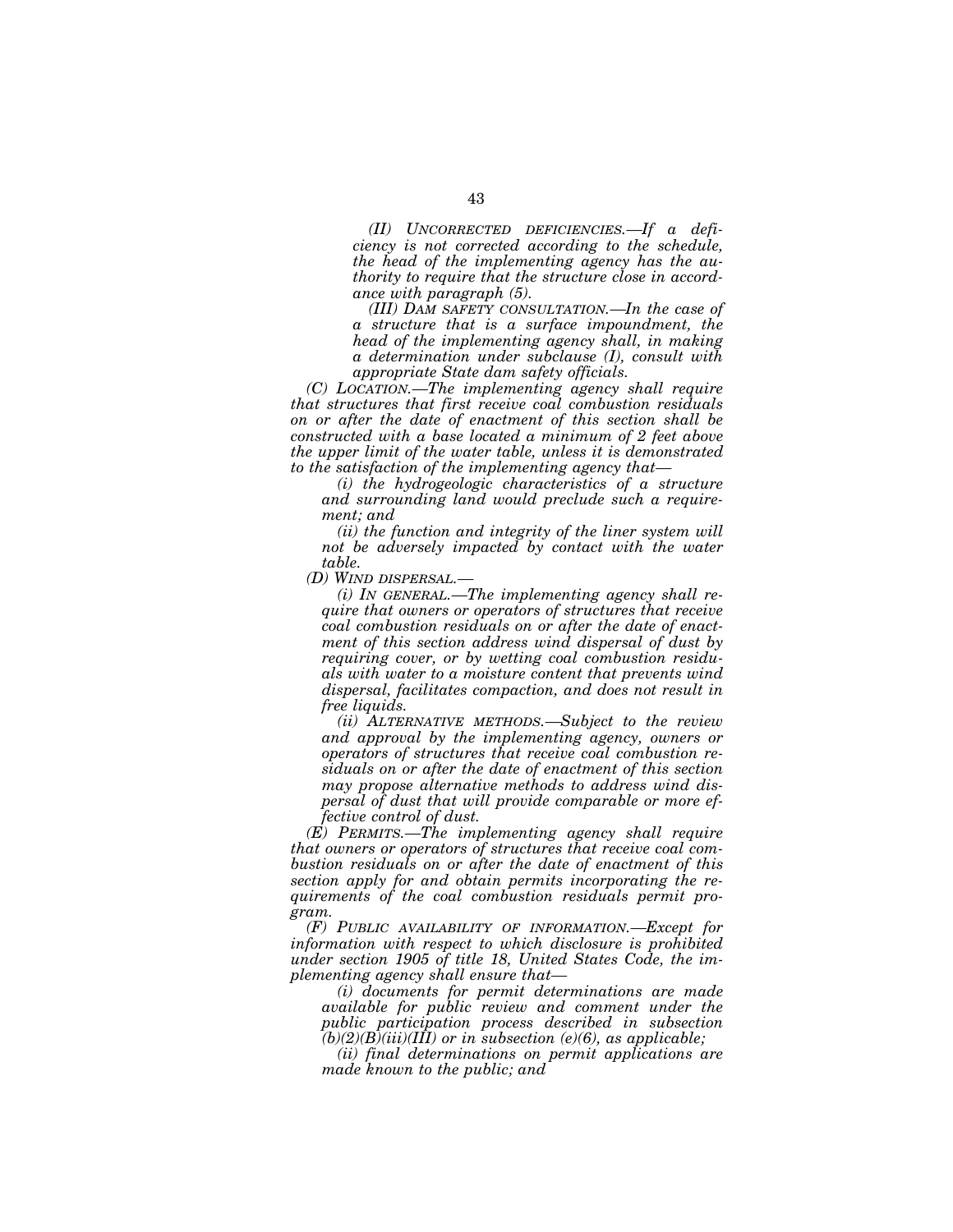*(iii) groundwater monitoring data collected under paragraph (2) is publicly available.* 

*(G) AGENCY AUTHORITY.—* 

*(i) IN GENERAL.—The implementing agency has the authority to—* 

*(I) obtain information necessary to determine whether the owner or operator of a structure is in compliance with the requirements of this subsection;* 

*(II) conduct or require monitoring and testing to ensure that structures are in compliance with the requirements of this subsection; and* 

*(III) enter, at reasonable times, any site or premise subject to the coal combustion residuals permit program for the purpose of inspecting structures and reviewing records relevant to the design, operation, and maintenance of structures.* 

*(ii) MONITORING AND TESTING.—If monitoring or testing is conducted under clause (i)(II) by or for the implementing agency, the implementing agency shall, if requested, provide to the owner or operator—* 

*(I) a written description of the monitoring or testing completed;* 

*(II) at the time of sampling, a portion of each sample equal in volume or weight to the portion retained by or for the implementing agency; and* 

*(III) a copy of the results of any analysis of samples collected by or for the implementing agency.* 

*(2) REVISED CRITERIA.—The subset of the revised criteria referred to in paragraph (1)(A)(i) are as follows:* 

*(A) DESIGN REQUIREMENTS.—For new structures, and lateral expansions of existing structures, that first receive coal combustion residuals on or after the date of enactment of this section, the revised criteria regarding design requirements described in section 258.40 of title 40, Code of Federal Regulations, except that the leachate collection system requirements described in section 258.40(a)(2) of title 40, Code of Federal Regulations, do not apply to structures that are surface impoundments.* 

*(B) GROUNDWATER MONITORING AND CORRECTIVE AC-TION.—For all structures that receive coal combustion residuals on or after the date of enactment of this section, the revised criteria regarding groundwater monitoring and corrective action requirements described in subpart E of part 258 of title 40, Code of Federal Regulations, except that, for the purposes of this subparagraph, the revised criteria shall also include—* 

*(i) for the purposes of detection monitoring, the constituents boron, chloride, conductivity, fluoride, mercury, pH, sulfate, sulfide, and total dissolved solids; and* 

*(ii) for the purposes of assessment monitoring, establishing a groundwater protection standard, and assessment of corrective measures, the constituents alu-*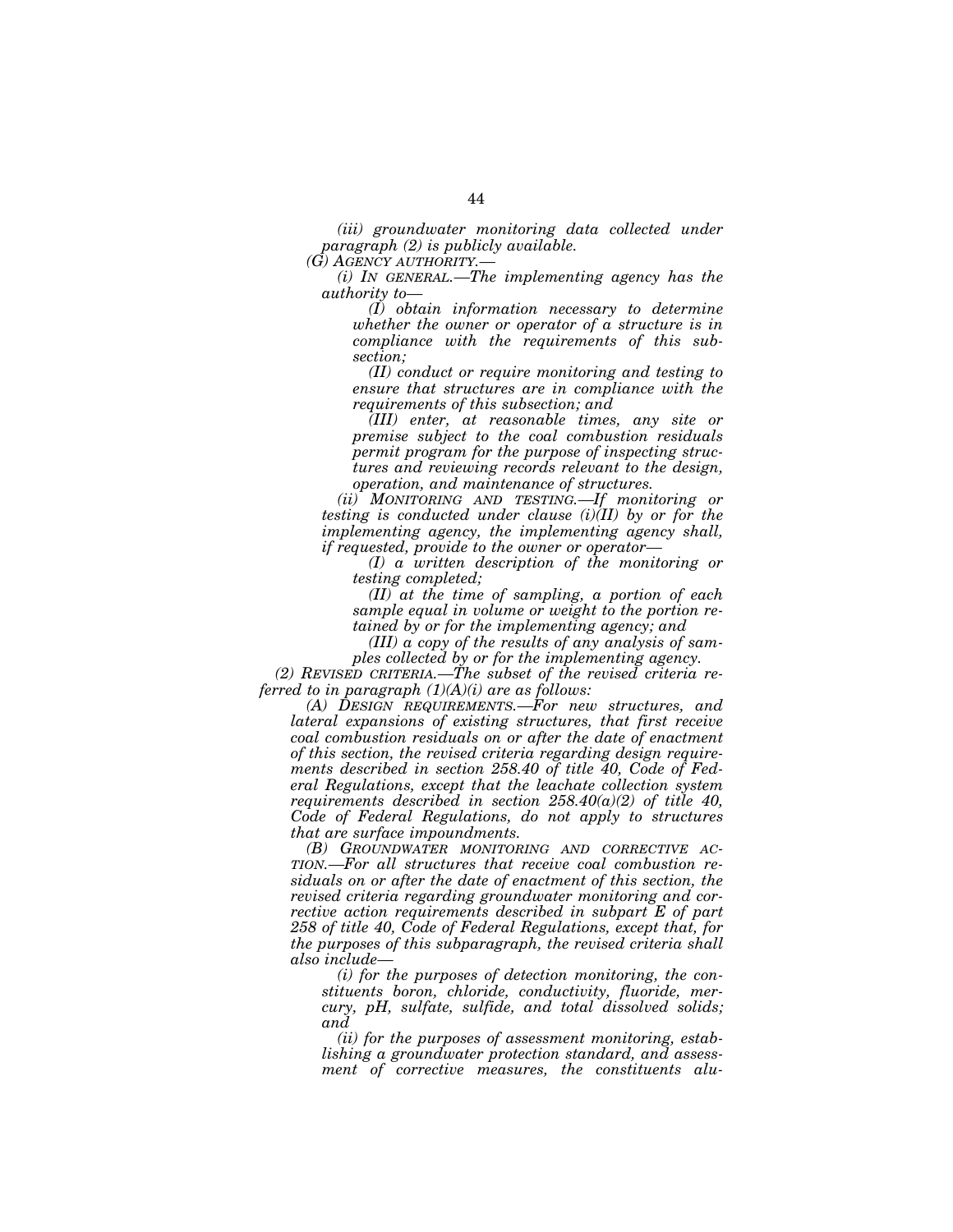*minum, boron, chloride, fluoride, iron, manganese, molybdenum, pH, sulfate, and total dissolved solids.* 

*(C) CLOSURE.—For all structures that receive coal combustion residuals on or after the date of enactment of this section, in a manner consistent with paragraph (5), the revised criteria for closure described in subsections (a) through (c) and (h) through (j) of section 258.60 of title 40, Code of Federal Regulations.* 

*(D) POST-CLOSURE.—For all structures that receive coal combustion residuals on or after the date of enactment of this section, the revised criteria for post-closure care described in section 258.61 of title 40, Code of Federal Regulations, except for the requirement described in subsection (a)(4) of that section.* 

*(E) LOCATION RESTRICTIONS.—The revised criteria for location restrictions described in—* 

*(i) for new structures, and lateral expansions of existing structures, that first receive coal combustion residuals on or after the date of enactment of this section, sections 258.11 through 258.15 of title 40, Code of Federal Regulations; and* 

*(ii) for existing structures that receive coal combustion residuals on or after the date of enactment of this section, sections 258.11 and 258.15 of title 40, Code of Federal Regulations.* 

*(F) AIR QUALITY.—For all structures that receive coal combustion residuals on or after the date of enactment of this section, the revised criteria for air quality described in section 258.24 of title 40, Code of Federal Regulations.* 

*(G) FINANCIAL ASSURANCE.—For all structures that receive coal combustion residuals on or after the date of enactment of this section, the revised criteria for financial assurance described in subpart G of part 258 of title 40, Code of Federal Regulations.* 

*(H) SURFACE WATER.—For all structures that receive coal combustion residuals on or after the date of enactment of this section, the revised criteria for surface water described in section 258.27 of title 40, Code of Federal Regulations.* 

*(I) RECORDKEEPING.—For all structures that receive coal combustion residuals on or after the date of enactment of this section, the revised criteria for recordkeeping described in section 258.29 of title 40, Code of Federal Regulations.* 

*(J) RUN-ON AND RUN-OFF CONTROL SYSTEMS FOR LAND-BASED UNITS.—For all landfills and other land-based units, other than surface impoundments, that receive coal combustion residuals on or after the date of enactment of this section, the revised criteria for run-on and run-off control systems described in section 258.26 of title 40, Code of Federal Regulations.* 

*(K) RUN-OFF CONTROL SYSTEMS FOR SURFACE IMPOUND- MENTS.—For all surface impoundments that receive coal combustion residuals on or after the date of enactment of this section, the revised criteria for run-off control systems described in section 258.26(a)(2) of title 40, Code of Federal Regulations.*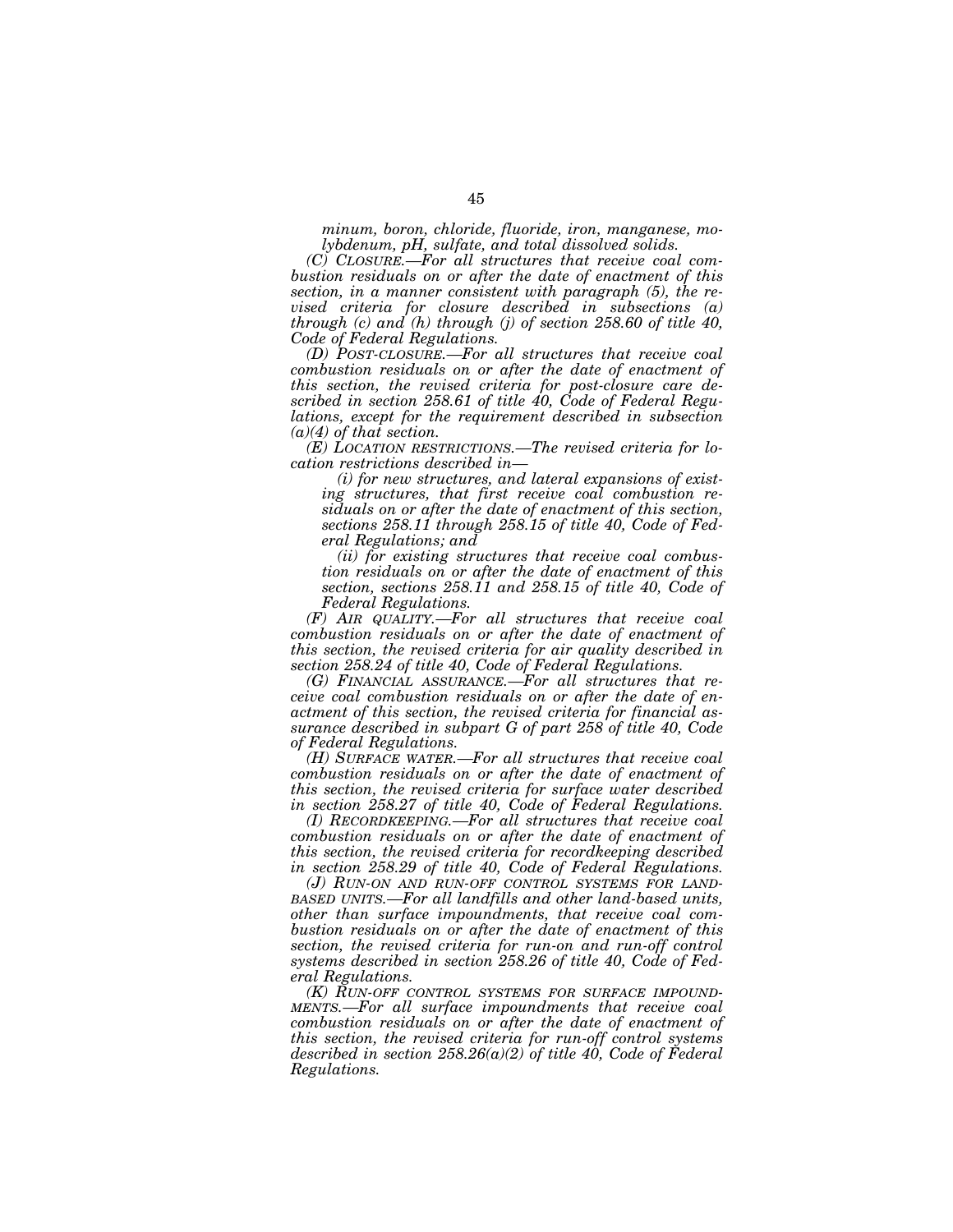*(3) PERMIT PROGRAM IMPLEMENTATION FOR EXISTING STRUC-TURES.—* 

*(A) NOTIFICATION.—Not later than the date on which a State submits a certification under subsection (b)(2), not later than 30 months after the Administrator receives notice under subsection (e)(1)(A), or not later than 36 months after the date of enactment of this section with respect to a coal combustion residuals permit program that is being implemented by the Administrator under subsection (e)(3), as applicable, the implementing agency shall notify owners or operators of structures that are receiving coal combustion residuals as of the date of enactment of this section within the State of—* 

*(i) the obligation to apply for and obtain a permit under subparagraph (C); and* 

*(ii) the requirements referred to in subparagraph (B). (B) COMPLIANCE WITH CERTAIN REQUIREMENTS.—Not later than 12 months after the date on which a State submits a certification under subsection (b)(2), not later than 42 months after the Administrator receives notice under subsection (e)(1)(A), or not later than 48 months after the date of enactment of this section with respect to a coal combustion residuals permit program that is being implemented by the Administrator under subsection (e)(3), as applicable, the implementing agency shall require owners or operators of structures that are receiving coal combustion residuals as of the date of enactment of this section to comply with—* 

*(i) the requirements under paragraphs (1)(B)(ii) and* 

(iii), (1)(D), (2)(B), (2)(F), (2)(H), (2)(J), and (2)(K); and *(ii) the groundwater recordkeeping requirement de-*

*scribed in section 258.29(a)(5) of title 40, Code of Federal Regulations.* 

*(C) PERMITS.—* 

*(i) PERMIT DEADLINE.—Not later than 48 months after the date on which a State submits a certification under subsection (b)(2), not later than 78 months after the Administrator receives notice under subsection*   $(e)(1)(A)$ , or not later than 84 months after the date of *enactment of this section with respect to a coal combustion residuals permit program that is being implemented by the Administrator under subsection (e)(3), as applicable, the implementing agency shall issue, with respect to a structure that is receiving coal combustion residuals as of the date of enactment of this section, a final permit incorporating the requirements of the coal combustion residuals permit program, or a final denial for an application submitted requesting such a permit.* 

*(ii) APPLICATION DEADLINE.—The implementing agency shall identify, in collaboration with the owner or operator of a structure described in clause (i), a reasonable deadline by which the owner or operator shall submit a permit application under such clause.* 

*(D) INTERIM OPERATION.—*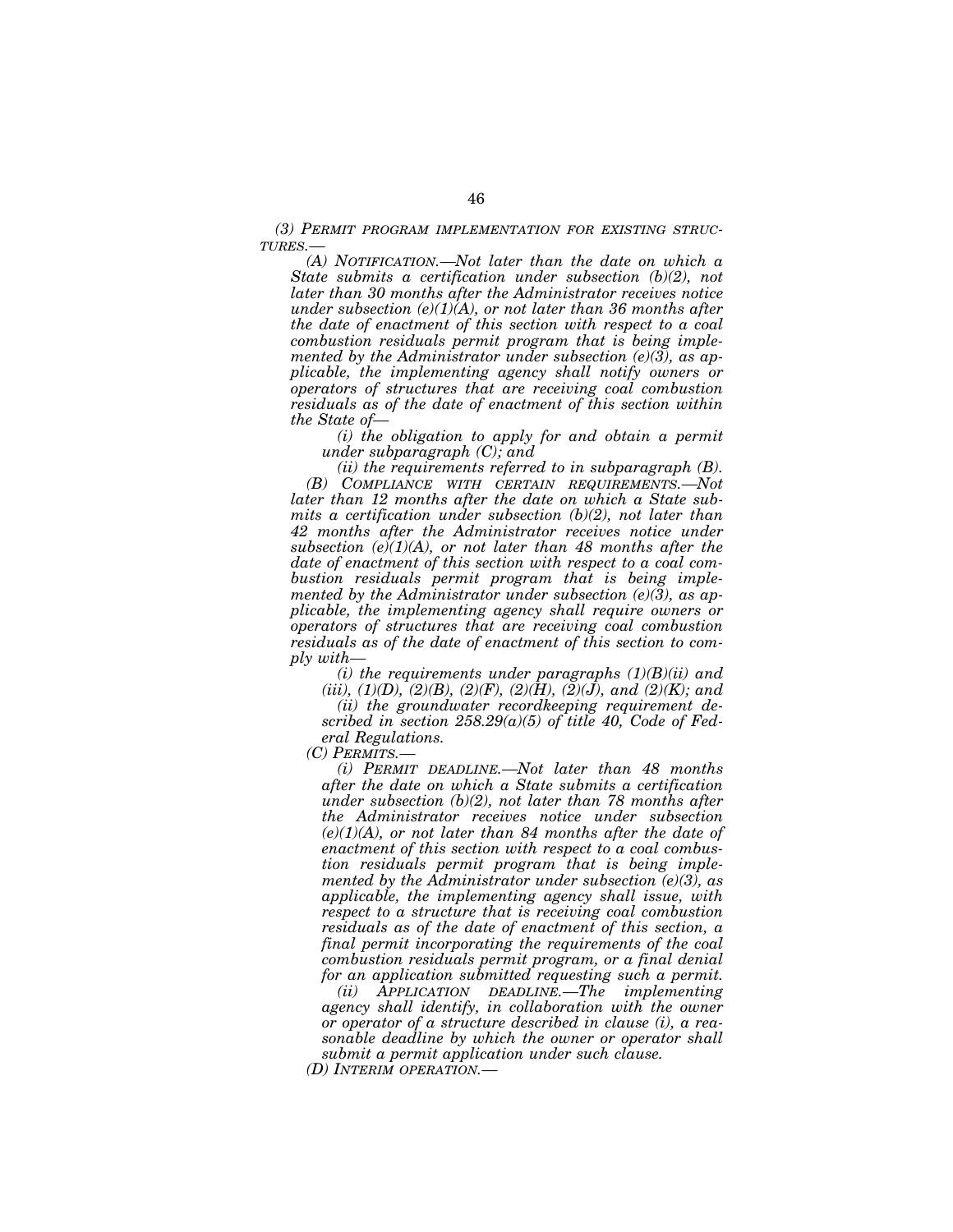*(i) PRIOR TO DEADLINES.—With respect to any period of time on or after the date of enactment of this section but prior to the applicable deadline in subparagraph (B), the owner or operator of a structure that is receiving coal combustion residuals as of the date of enactment of this section may continue to operate such structure until such applicable deadline under the applicable authority in effect.* 

*(ii) PRIOR TO PERMIT.—Unless the implementing agency determines that the structure should close pursuant to paragraph (5), if the owner or operator of a structure that is receiving coal combustion residuals as of the date of enactment of this section meets the requirements referred to in subparagraph (B) by the applicable deadline in such subparagraph, the owner or operator may operate the structure until such time as the implementing agency issues, under subparagraph (C), a final permit incorporating the requirements of the coal combustion residuals permit program, or a final denial for an application submitted requesting such a permit.* 

*(4) REQUIREMENTS FOR SURFACE IMPOUNDMENTS THAT DO*

*(A) SURFACE IMPOUNDMENTS THAT REQUIRE ASSESSMENT OF CORRECTIVE MEASURES WITHIN 10 YEARS OF THE DATE*

*OF ENACTMENT.— (i) IN GENERAL.—In addition to the groundwater monitoring and corrective action requirements described in paragraph (2)(B), the implementing agency shall require a surface impoundment that receives coal combustion residuals on or after the date of enactment of this section to comply with the requirements in clause (ii) of this subparagraph and clauses (i) and (ii) of subparagraph (D) if the surface impoundment—* 

*(I) does not—* 

*(aa) have a liner system described in section 258.40(b) of title 40, Code of Federal Regulations; and* 

*(bb) meet the design criteria described in section 258.40(a)(1) of title 40, Code of Federal Regulations; and* 

*(II) within 10 years after the date of enactment of this section, is required under section 258.56(a) of title 40, Code of Federal Regulations, to undergo an assessment of corrective measures for any constituent covered under subpart E of part 258 of title 40, Code of Federal Regulations, or otherwise identified in paragraph (2)(B)(ii) of this subsection, for which assessment groundwater monitoring is required.* 

*(ii) DEADLINE TO MEET GROUNDWATER PROTECTION STANDARD.—Except as provided in subparagraph (C), the implementing agency shall require that the groundwater protection standard, for surface impoundments identified in clause (i) of this subparagraph, estab-*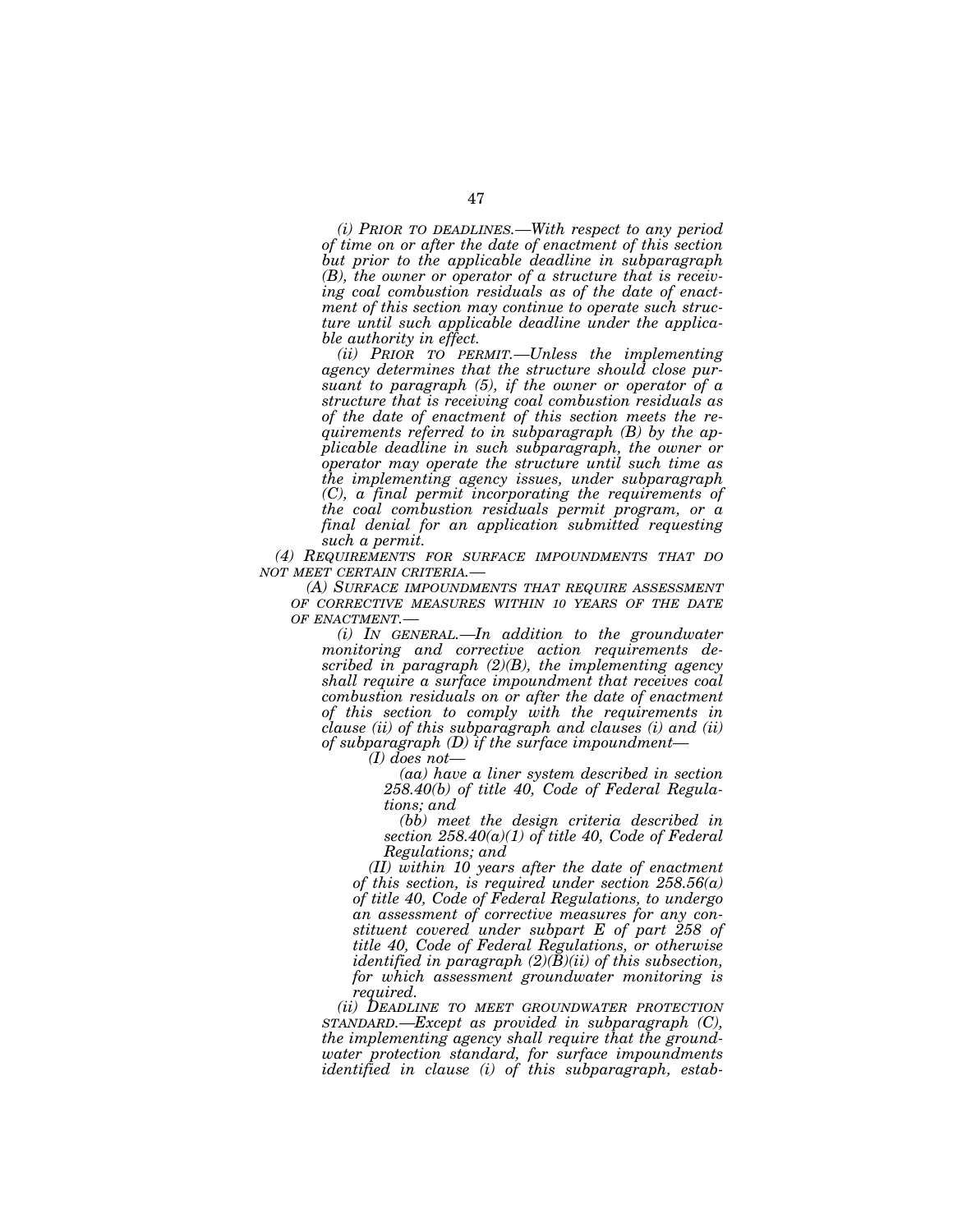*lished by the implementing agency under section 258.55(h) or 258.55(i) of title 40, Code of Federal Regulations, for any constituent for which corrective measures are required shall be met—* 

*(I) as soon as practicable at the relevant point of compliance, as described in section 258.40(d) of title 40, Code of Federal Regulations; and* 

*(II) not later than 10 years after the date of enactment of this section.*<br> **(B)** SURFACE IMPOUNDMENTS SUBJECT TO A STATE COR-

*(B) SURFACE IMPOUNDMENTS SUBJECT TO A STATE COR- RECTIVE ACTION REQUIREMENT AS OF THE DATE OF ENACT- MENT.—* 

*(i) IN GENERAL.—In addition to the groundwater monitoring and corrective action requirements described in paragraph (2)(B), the implementing agency shall require a surface impoundment that receives coal combustion residuals on or after the date of enactment of this section to comply with the requirements in clause (ii) of this subparagraph and clauses (i) and (ii) of subparagraph (D) if the surface impoundment—* 

*(I) does not—* 

*(aa) have a liner system described in section 258.40(b) of title 40, Code of Federal Regulations; and* 

*(bb) meet the design criteria described in section 258.40(a)(1) of title 40, Code of Federal Regulations; and* 

*(II) as of the date of enactment of this section, is subject to a State corrective action requirement.* 

*(ii) DEADLINE TO MEET GROUNDWATER PROTECTION STANDARD.—Except as provided in subparagraph (C), the implementing agency shall require that the groundwater protection standard, for surface impoundments identified in clause (i) of this subparagraph, established by the implementing agency under section 258.55(h) or 258.55(i) of title 40, Code of Federal Regulations, for any constituent for which corrective measures are required shall be met—* 

*(I) as soon as practicable at the relevant point of compliance, as described in section 258.40(d) of title 40, Code of Federal Regulations; and* 

*(II) not later than 8 years after the date of enactment of this section.* 

*(C) EXTENSION OF DEADLINE.—* 

*(i) IN GENERAL.—Except as provided in clause (ii) of this subparagraph, the deadline for meeting a groundwater protection standard under subparagraph (A)(ii) or (B)(ii) may be extended by the implementing agency, after opportunity for public notice and comment under the public participation process described in subsection*   $(b)(2)(B)(iii)(III)$ , or in subsection (e)(6) based on-

*(I) the effectiveness of any interim measures implemented by the owner or operator of the facility under section 258.58(a)(3) of title 40, Code of Federal Regulations;*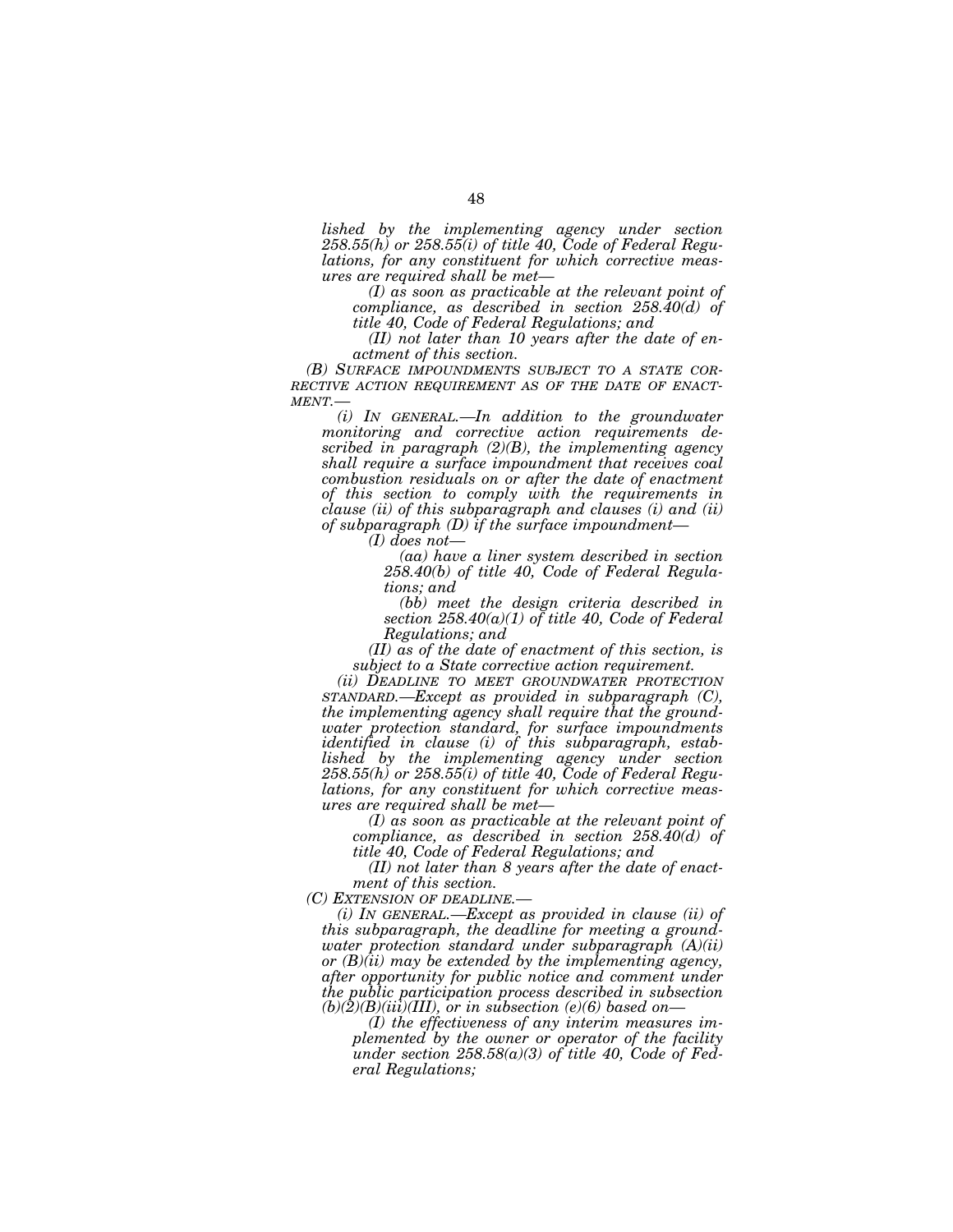*(II) the level of progress demonstrated in meeting the groundwater protection standard;* 

*(III) the potential for other adverse human health or environmental exposures attributable to the contamination from the surface impoundment undergoing corrective action; and* 

*(IV) the lack of available alternative management capacity for the coal combustion residuals and related materials managed in the impoundment at the facility at which the impoundment is located if the owner or operator has used best efforts, as necessary, to design, obtain any necessary permits, finance, construct, and render operational the alternative management capacity during the time period for meeting a groundwater protection standard in subparagraph (A)(ii) or (B)(ii).* 

*(ii) EXCEPTION.—The deadline under subparagraph (A)(ii) or (B)(ii) shall not be extended if there has been contamination of public or private drinking water systems attributable to a surface impoundment undergoing corrective action, unless the contamination has been addressed by providing a permanent replacement water system.* 

*(D) ADDITIONAL REQUIREMENTS.—* 

*(i) CLOSURE.—If the deadline under subparagraph (A)(ii), (B)(ii), or (C) is not satisfied, the surface impoundment shall cease receiving coal combustion residuals and initiate closure under paragraph (5).* 

*(ii) INTERIM MEASURES.—* 

*(I) IN GENERAL.—Except as provided in subclause (II), not later than 90 days after the date on which the assessment of corrective measures is initiated, the owner or operator of a surface impoundment described in subparagraph (A) or (B) shall implement interim measures, as necessary, under the factors in section 258.58(a)(3) of title 40, Code of Federal Regulations.* 

*(II) IMPOUNDMENTS SUBJECT TO STATE CORREC-TIVE ACTION REQUIREMENT AS OF THE DATE OF EN-ACTMENT.—Subclause (I) shall only apply to surface impoundments subject to a State corrective action requirement as of the date of enactment of this section if the owner or operator has not implemented interim measures, as necessary, under the factors in section 258.58(a)(3) of title 40, Code of Federal Regulations.* 

*(E) SURFACE IMPOUNDMENTS THAT REQUIRE ASSESSMENT OF CORRECTIVE MEASURES MORE THAN 10 YEARS AFTER DATE OF ENACTMENT.—* 

*(i) IN GENERAL.—In addition to the groundwater monitoring and corrective action requirements described in paragraph (2)(B), the implementing agency shall require a surface impoundment that receives coal combustion residuals on or after the date of enactment*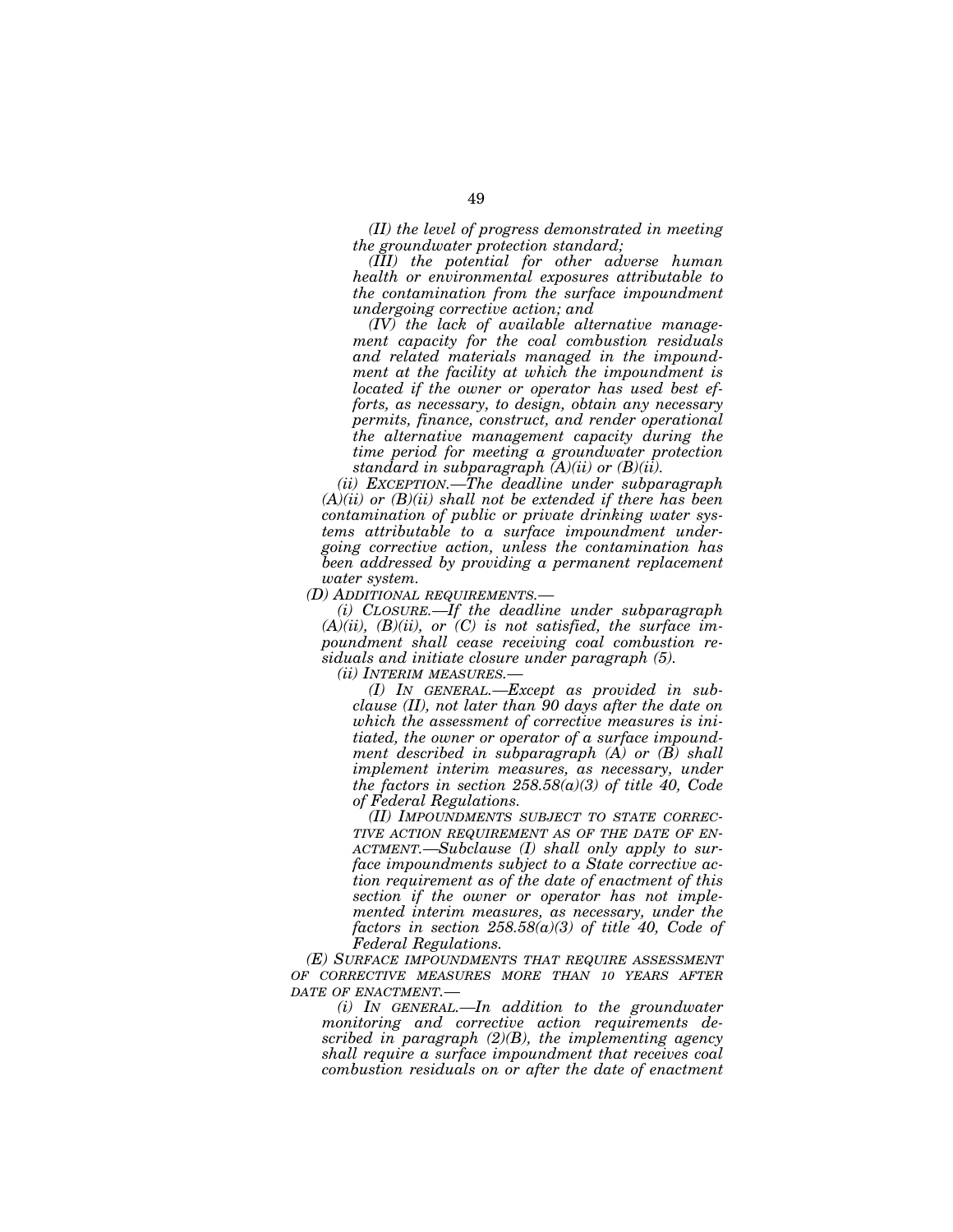*of this section to comply with the requirements in clause (ii) if the surface impoundment—* 

*(I) does not—* 

*(aa) have a liner system described in section 258.40(b) of title 40, Code of Federal Regulations; and* 

*(bb) meet the design criteria described in section 258.40(a)(1) of title 40, Code of Federal Regulations; and* 

*(II) more than 10 years after the date of enactment of this section, is required under section 258.56(a) title 40, Code of Federal Regulations, to undergo an assessment of corrective measures for any constituent covered under subpart E of part 258 of title 40, Code of Federal Regulations, or otherwise identified in paragraph (2)(B)(ii) of this subsection, for which assessment groundwater monitoring is required.* 

*(ii) REQUIREMENTS.—* 

*(I) CLOSURE.—The surface impoundments identified in clause (i) shall cease receiving coal combustion residuals and initiate closure in accordance with paragraph (5) after alternative management capacity at the facility is available for the coal combustion residuals and related materials managed in the impoundment.* 

*(II) BEST EFFORTS.—The alternative management capacity shall be developed as soon as practicable with the owner or operator using best efforts to design, obtain necessary permits for, finance, construct, and render operational the alternative management capacity.* 

*(III) ALTERNATIVE CAPACITY MANAGEMENT PLAN.—The owner or operator shall, in collaboration with the implementing agency, prepare a written plan that describes the steps necessary to develop the alternative management capacity and includes a schedule for completion.* 

*(IV) PUBLIC PARTICIPATION.—The plan described in subclause (III) shall be subject to public notice and comment under the public participation process described in subsection (b)(2)(B)(iii)(III) or in subsection (e)(6), as applicable.* 

*(5) CLOSURE.—* 

*(A) IN GENERAL.—If it is determined by the implementing agency that a structure should close because the requirements of a coal combustion residuals permit program are not being satisfied with respect to such structure, or if it is determined by the owner or operator that a structure should close, the time period and method for the closure of such structure shall be set forth in a closure plan that establishes a deadline for completion of closure as soon as practicable and that takes into account the nature and the site-specific characteristics of the structure to be closed.*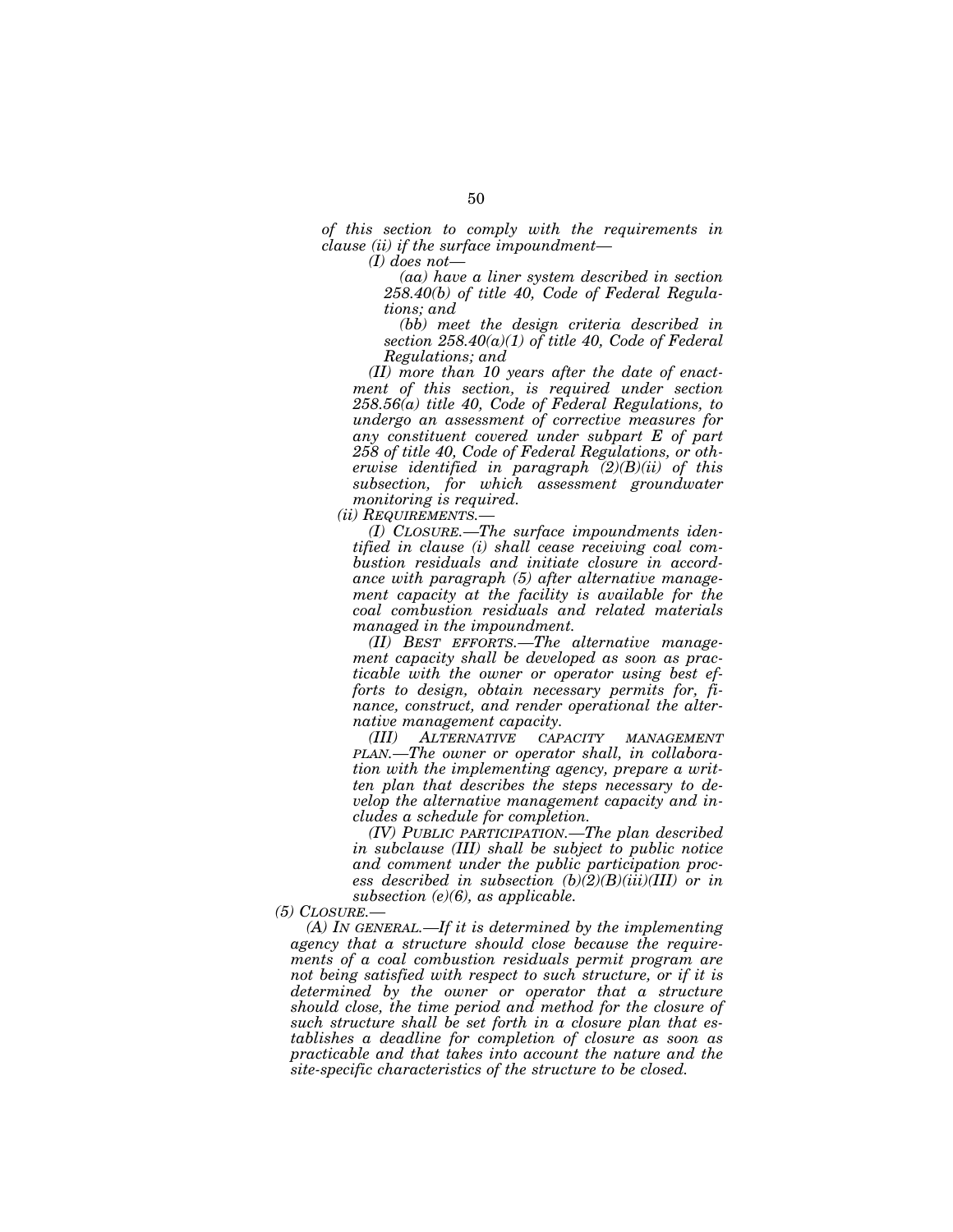*(B) SURFACE IMPOUNDMENT.—In the case of a surface impoundment, the closure plan under subparagraph (A) shall require, at a minimum, the removal of liquid and the stabilization of remaining waste, as necessary to support the final cover.* 

*(1) IN GENERAL.—The Administrator shall provide to a State written notice and an opportunity to remedy deficiencies in accordance with paragraph (3) if at any time the State—* 

*(A) does not satisfy the notification requirement under subsection (b)(1);* 

*(B) has not submitted a certification required under subsection (b)(2);* 

*(C) does not satisfy the maintenance requirement under subsection (b)(3);* 

*(D) is not implementing a coal combustion residuals permit program, with respect to which the State has submitted a certification under subsection (b)(2), that meets the requirements described in subsection (c);* 

*(E) is not implementing a coal combustion residuals permit program, with respect to which the State has submitted a certification under subsection (b)(2)—* 

*(i) that is consistent with such certification; and* 

*(ii) for which the State continues to have in effect statutes or regulations necessary to implement such program; or* 

*(F) does not make available to the Administrator, within 90 days of a written request, specific information necessary for the Administrator to ascertain whether the State has satisfied the requirements described in subparagraphs (A) through (E).* 

*(2) REQUEST.—If a request described in paragraph (1)(F) is proposed pursuant to a petition to the Administrator, the Administrator shall only make the request if the Administrator does not possess the information necessary to ascertain whether the State has satisfied the requirements described in subparagraphs (A) through (E) of such paragraph.* 

*(3) CONTENTS OF NOTICE; DEADLINE FOR RESPONSE.—A notice provided under paragraph (1) shall—* 

*(A) include findings of the Administrator detailing any applicable deficiencies described in subparagraphs (A) through (F) of paragraph (1); and* 

*(B) identify, in collaboration with the State, a reasonable deadline by which the State shall remedy such applicable deficiencies, which shall be—* 

*(i) in the case of a deficiency described in subparagraphs (A) through (E) of paragraph (1), not earlier than 180 days after the date on which the State receives the notice; and* 

*(ii) in the case of a deficiency described in paragraph (1)(F), not later than 90 days after the date on which the State receives the notice.* 

*(4) CRITERIA FOR DETERMINING DEFICIENCY OF STATE PERMIT PROGRAM.—In making a determination whether a State has failed to satisfy the requirements described in subparagraphs*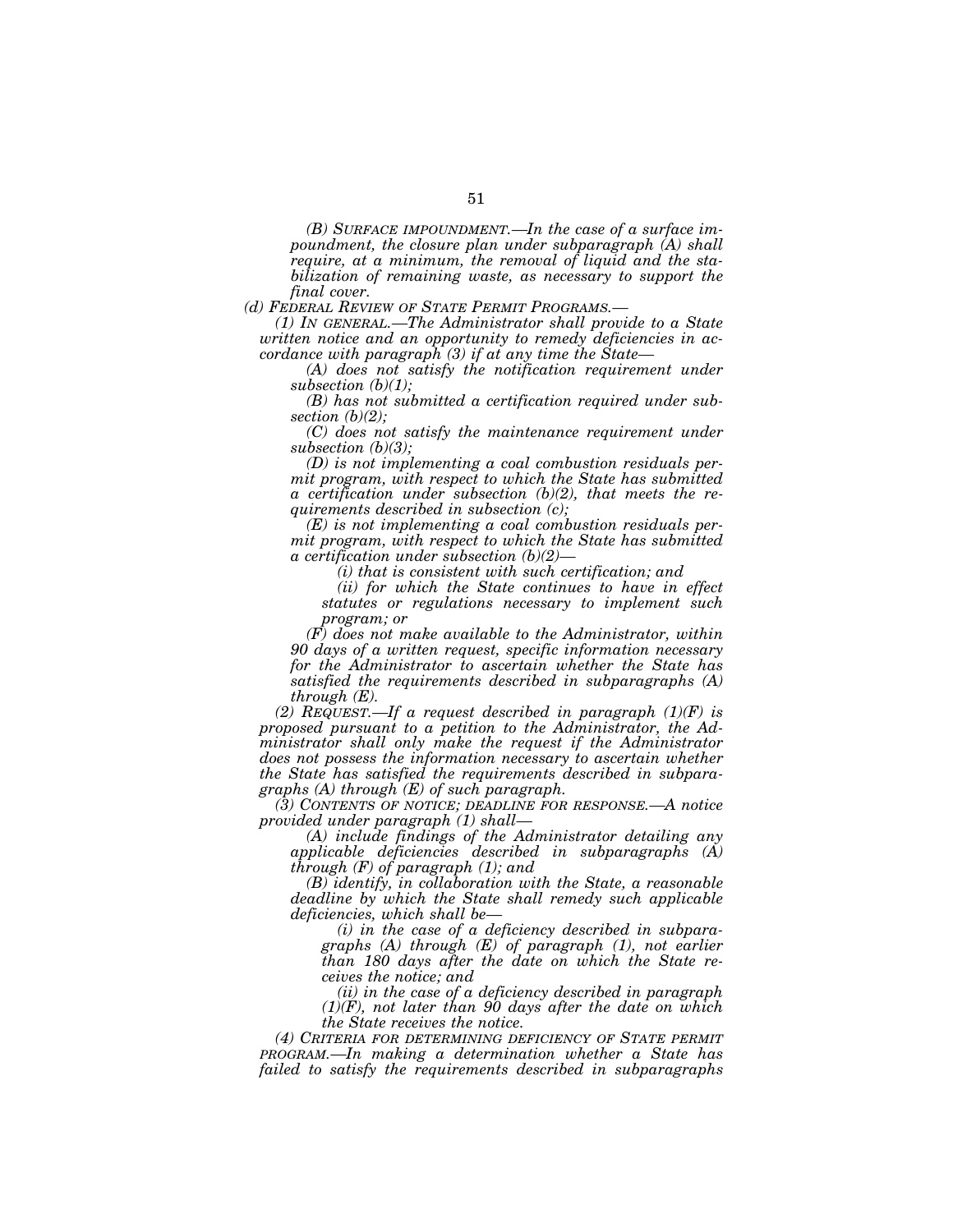*(A) through (E) of paragraph (1), or a determination under subsection (e)(1)(B), the Administrator shall consider, as appropriate—* 

*(A) whether the State's statutes or regulations to implement a coal combustion residuals permit program are not sufficient to meet the requirements described in subsection (c) because of—* 

*(i) failure of the State to promulgate or enact new statutes or regulations when necessary; or* 

*(ii) action by a State legislature or court striking down or limiting such State statutes or regulations;* 

*(B) whether the operation of the State coal combustion residuals permit program fails to comply with the requirements of subsection (c) because of—* 

*(i) failure of the State to issue permits as required in subsection (c)(1)(E);* 

*(ii) repeated issuance of permits by the State which do not meet the requirements of subsection (c);* 

*(iii) failure of the State to comply with the public participation requirements of this section; or* 

*(iv) failure of the State to implement corrective action requirements as described in subsection (c)(2)(B); and* 

*(C) whether the enforcement of a State coal combustion residuals permit program fails to comply with the requirements of this section because of—* 

*(i) failure to act on violations of permits, as identified by the State; or* 

*(ii) repeated failure by the State to inspect or otherwise determine compliance pursuant to the process identified in subsection (b)(2)(B)(iii)(I).* 

*(e) IMPLEMENTATION BY ADMINISTRATOR.— (1) FEDERAL BACKSTOP AUTHORITY.—The Administrator shall implement a coal combustion residuals permit program for a State only if—* 

*(A) the Governor of the State notifies the Administrator under subsection (b)(1) that the State will not adopt and implement a permit program;* 

*(B) the State has received a notice under subsection (d) and the Administrator determines, after providing a 30-day period for notice and public comment, that the State has failed, by the deadline identified in the notice under subsection (d)(3)(B), to remedy the deficiencies detailed in the notice under subsection (d)(3)(A); or* 

*(C) the State informs the Administrator, in writing, that such State will no longer implement such a permit program.* 

*(2) REVIEW.—A State may obtain a review of a determination by the Administrator under this subsection as if the determination was a final regulation for purposes of section 7006.* 

*(3) OTHER STRUCTURES.—For structures that receive coal combustion residuals on or after the date of enactment of this section located on property within the exterior boundaries of a State that the State does not have authority or jurisdiction to regulate, the Administrator shall implement a coal combustion residuals permit program only for those structures.*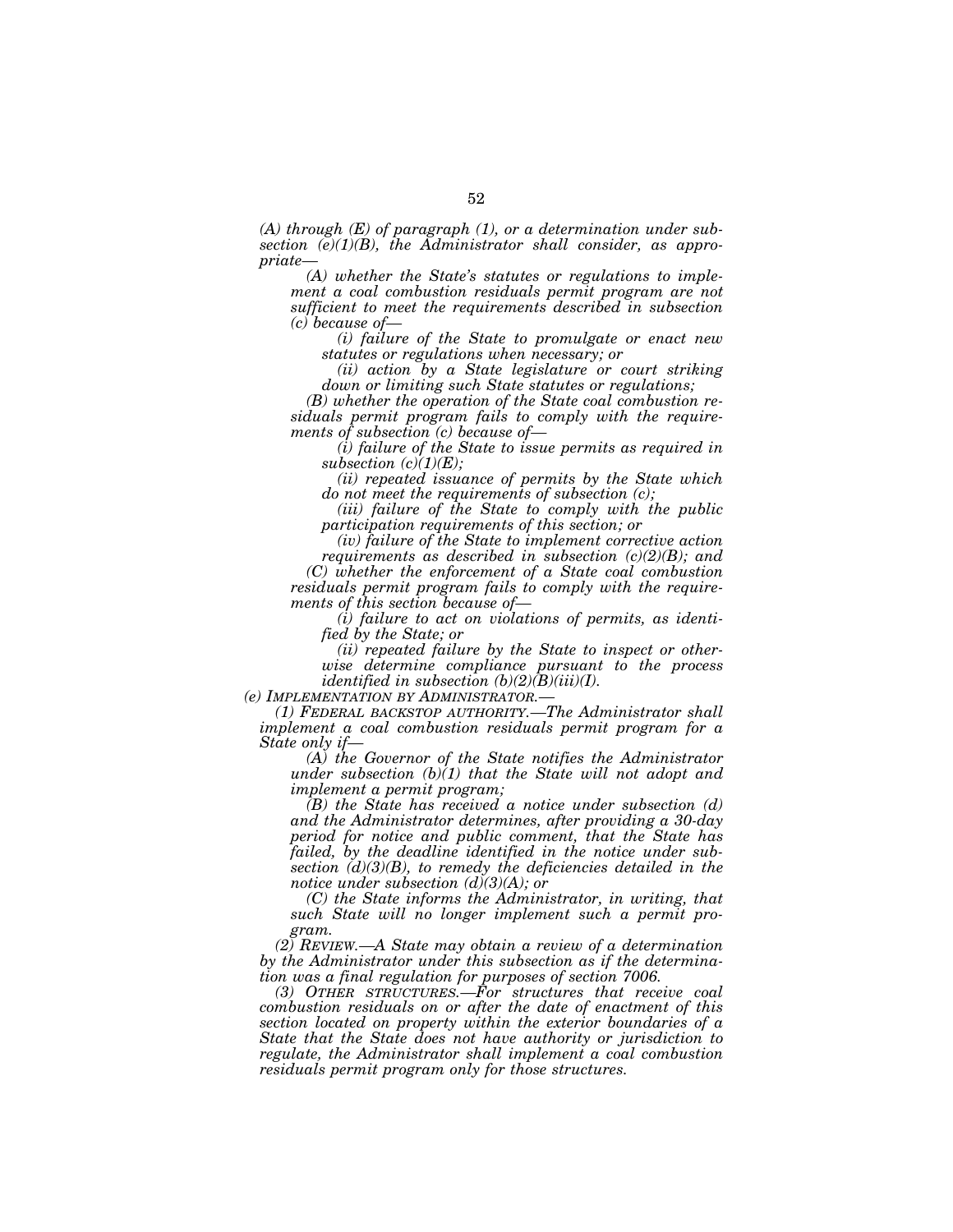*(4) REQUIREMENTS.—If the Administrator implements a coal combustion residuals permit program for a State under paragraph (1) or (3), the permit program shall consist of the requirements described in subsection (c).* 

*(5) ENFORCEMENT.—* 

*(A) IN GENERAL.—If the Administrator implements a coal combustion residuals permit program for a State under paragraph (1)—* 

*(i) the authorities referred to in section 4005(c)(2)(A) shall apply with respect to coal combustion residuals and structures for which the Administrator is implementing the coal combustion residuals permit program; and* 

*(ii) the Administrator may use those authorities to inspect, gather information, and enforce the requirements of this section in the State.* 

*(B) OTHER STRUCTURES.—If the Administrator implements a coal combustion residuals permit program under paragraph (3)—* 

*(i) the authorities referred to in section 4005(c)(2)(A) shall apply with respect to coal combustion residuals and structures for which the Administrator is implementing the coal combustion residuals permit program; and* 

*(ii) the Administrator may use those authorities to inspect, gather information, and enforce the requirements of this section for the structures for which the Administrator is implementing the coal combustion residuals permit program.* 

*(6) PUBLIC PARTICIPATION PROCESS.—If the Administrator implements a coal combustion residuals permit program for a State under this subsection, the Administrator shall provide a 30-day period for the public participation process required in paragraphs (1)(F)(i), (4)(C)(i), and (4)(E)(ii)(IV) of subsection (c).* 

*(f) STATE CONTROL AFTER IMPLEMENTATION BY ADMINIS-TRATOR.—* 

*(1) STATE CONTROL.—* 

*(A) NEW ADOPTION, OR RESUMPTION OF, AND IMPLEMEN-TATION BY STATE.—For a State for which the Administrator is implementing a coal combustion residuals permit program under subsection (e)(1)(A), or subsection (e)(1)(C), the State may adopt and implement such a permit program by—* 

*(i) notifying the Administrator that the State will adopt and implement such a permit program;* 

*(ii) not later than 6 months after the date of such notification, submitting to the Administrator a certification under subsection (b)(2); and* 

*(iii) receiving from the Administrator—* 

*(I) a determination, after providing a 30-day period for notice and public comment, that the State coal combustion residuals permit program meets the requirements described in subsection (c); and*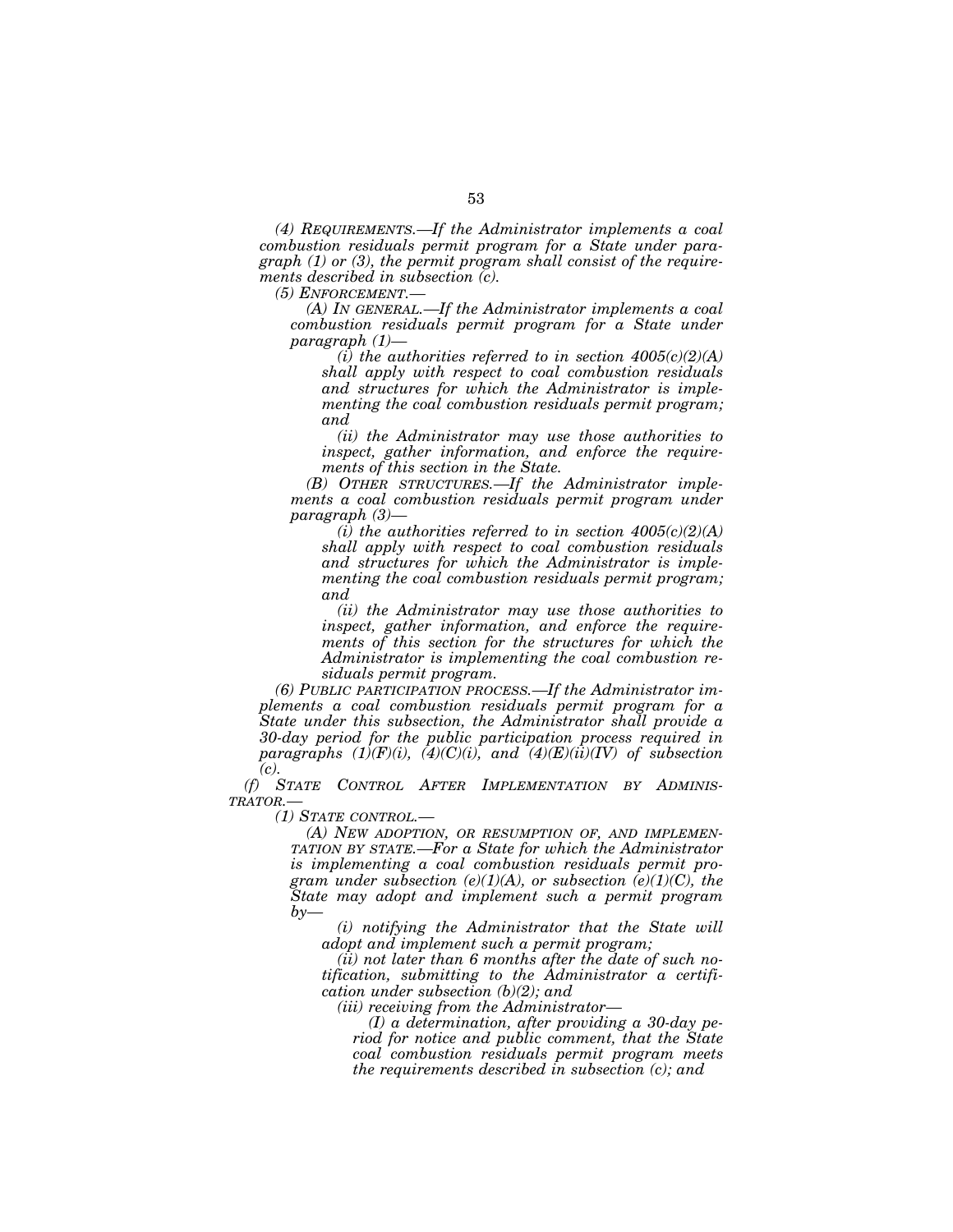*(II) a timeline for transition of control of the coal combustion residuals permit program.* 

*(B) REMEDYING DEFICIENT PERMIT PROGRAM.—For a State for which the Administrator is implementing a coal combustion residuals permit program under subsection (e)(1)(B), the State may adopt and implement such a permit program by—* 

*(i) remedying only the deficiencies detailed in the notice pursuant to subsection (d)(3)(A); and* 

*(ii) receiving from the Administrator—* 

*(I) a determination, after providing a 30-day period for notice and public comment, that the deficiencies detailed in such notice have been remedied; and* 

*(II) a timeline for transition of control of the coal combustion residuals permit program.* 

*(2) REVIEW OF DETERMINATION.— (A) DETERMINATION REQUIRED.—The Administrator shall make a determination under paragraph (1) not later than 90 days after the date on which the State submits a certification under paragraph (1)(A)(ii), or notifies the Administrator that the deficiencies have been remedied pursuant to paragraph (1)(B)(i), as applicable.* 

*(B) REVIEW.—A State may obtain a review of a determination by the Administrator under paragraph (1) as if such determination was a final regulation for purposes of* 

*section 7006.* 

*(A) EFFECT ON ACTIONS AND ORDERS.-Program requirements of, and actions taken or orders issued pursuant to, a coal combustion residuals permit program shall remain in effect if—* 

*(i) a State takes control of its coal combustion residuals permit program from the Administrator under paragraph (1); or* 

*(ii) the Administrator takes control of a coal combustion residuals permit program from a State under subsection (e).* 

*(B) CHANGE IN REQUIREMENTS.—Subparagraph (A) shall apply to such program requirements, actions, and orders until such time as—* 

*(i) the implementing agency changes the requirements of the coal combustion residuals permit program with respect to the basis for the action or order; or* 

*(ii) the State or the Administrator, whichever took the action or issued the order, certifies the completion of a corrective action that is the subject of the action or order.* 

*(4) SINGLE PERMIT PROGRAM.—If a State adopts and implements a coal combustion residuals permit program under this subsection, the Administrator shall cease to implement the permit program implemented under subsection (e)(1) for such State.* 

*(g) EFFECT ON DETERMINATION UNDER 4005(c) OR 3006.—The Administrator shall not consider the implementation of a coal combus-*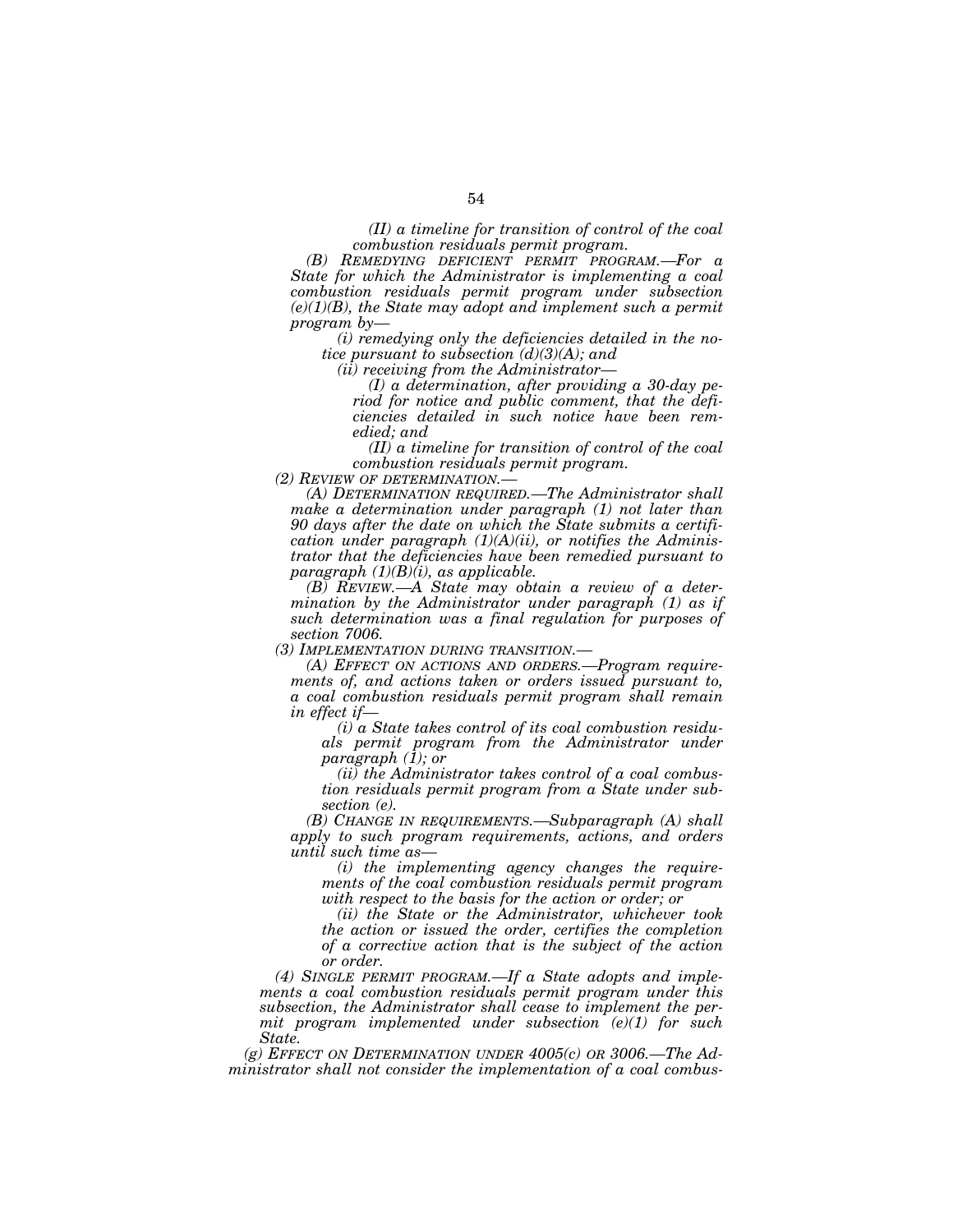*tion residuals permit program by the Administrator under subsection (e) in making a determination of approval for a permit program or other system of prior approval and conditions under section 4005(c) or of authorization for a program under section 3006.* 

*(h) AUTHORITY.— (1) STATE AUTHORITY.—Nothing in this section shall preclude or deny any right of any State to adopt or enforce any regulation or requirement respecting coal combustion residuals that is more stringent or broader in scope than a regulation or requirement under this section.* 

*(A) IN GENERAL.—Except as provided in subsections (d) and (e) and section 6005, the Administrator shall, with respect to the regulation of coal combustion residuals, defer to the States pursuant to this section.* 

*(B) IMMINENT HAZARD.—Nothing in this section shall be construed as affecting the authority of the Administrator under section 7003 with respect to coal combustion residuals.* 

*(C) ENFORCEMENT ASSISTANCE ONLY UPON REQUEST.— Upon request from the head of a lead State agency that is implementing a coal combustion residuals permit program, the Administrator may provide to such State agency only the enforcement assistance requested.* 

*(D) CONCURRENT ENFORCEMENT.—Except as provided in subparagraph (C), the Administrator shall not have concurrent enforcement authority when a State is implementing a coal combustion residuals permit program, including during any period of interim operation described in subsection*   $(c)(3)(D)$ 

*(E) OTHER AUTHORITY.—The Administrator shall not have authority to finalize the proposed rule published at pages 35128 through 35264 of volume 75 of the Federal Register (June 21, 2010).* 

*(F) OTHER RESPONSE AUTHORITY.—Nothing in this section shall be construed as affecting the authority of the Administrator under the Comprehensive Environmental Response, Compensation, and Liability Act of 1980 (42 U.S.C. 9601 et seq.) with respect to coal combustion residuals.* 

*(3) CITIZEN SUITS.—Nothing in this section shall be construed to affect the authority of a person to commence a civil action in accordance with section 7002.* 

*(i) MINE RECLAMATION ACTIVITIES.—A coal combustion residuals permit program implemented by the Administrator under subsection (e) shall not apply to the utilization, placement, and storage of coal combustion residuals at surface mining and reclamation operations. (j) DEFINITIONS.—In this section:* 

*(1) COAL COMBUSTION RESIDUALS.—The term ''coal combustion residuals'' means—* 

*(A) the solid wastes listed in section 3001(b)(3)(A)(i), including recoverable materials from such wastes;* 

*(B) coal combustion wastes that are co-managed with wastes produced in conjunction with the combustion of coal, provided that such wastes are not segregated and disposed of separately from the coal combustion wastes and*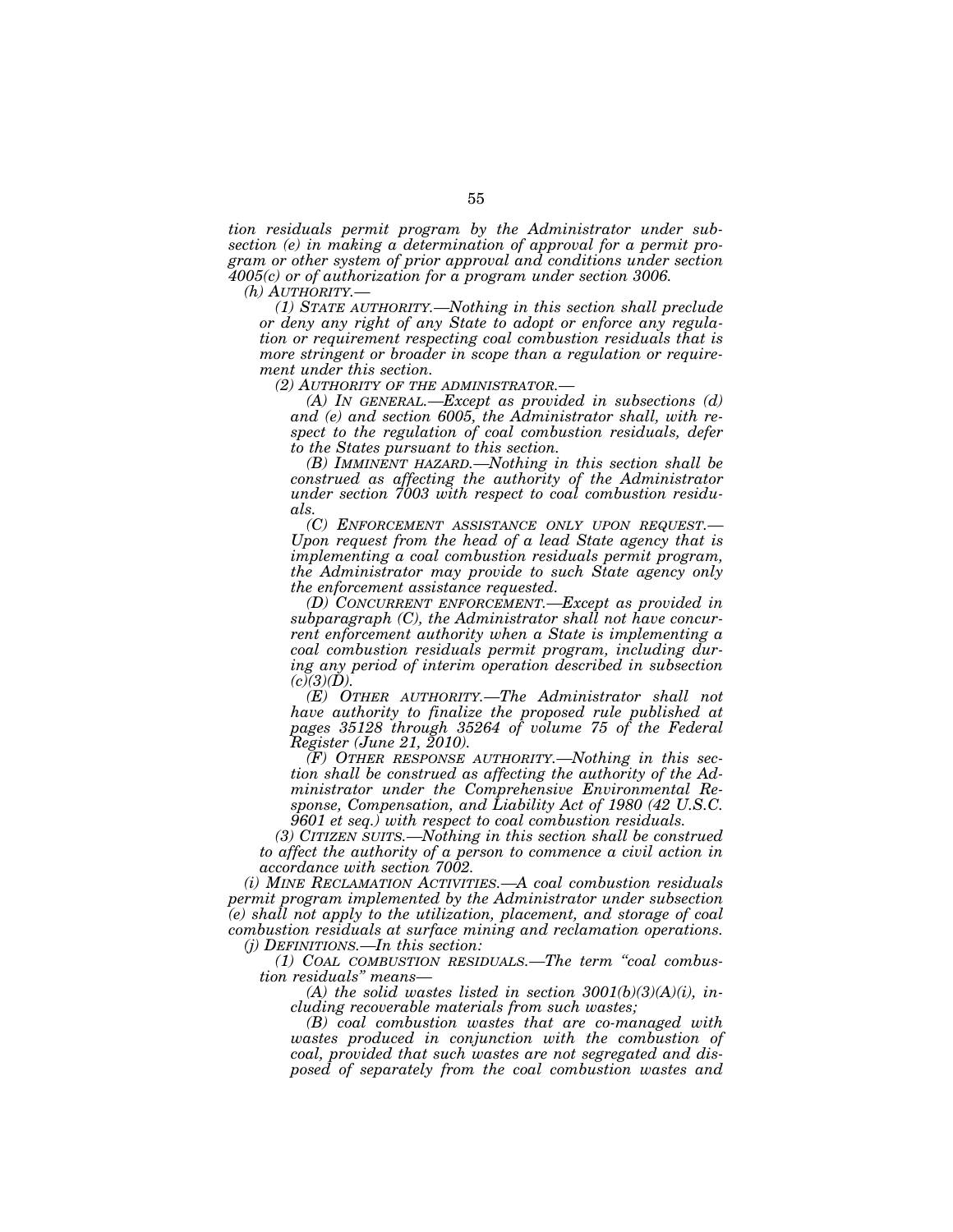*comprise a relatively small proportion of the total wastes being disposed in the structure;* 

*(C) fluidized bed combustion wastes;* 

*(D) wastes from the co-burning of coal with non-hazardous secondary materials, provided that coal makes up at least 50 percent of the total fuel burned; and* 

*(E) wastes from the co-burning of coal with materials described in subparagraph (A) that are recovered from monofills.* 

*(2) COAL COMBUSTION RESIDUALS PERMIT PROGRAM.—The term ''coal combustion residuals permit program'' means all of the authorities, activities, and procedures that comprise the system of prior approval and conditions implemented by or for a State to regulate the management and disposal of coal combustion residuals.* 

*(3) CODE OF FEDERAL REGULATIONS.—The term ''Code of Federal Regulations'' means the Code of Federal Regulations (as in effect on the date of enactment of this section) or any successor regulations.* 

*(4) IMPLEMENTING AGENCY.—The term ''implementing agency'' means the agency responsible for implementing a coal combustion residuals permit program for a State, which shall either be the lead State implementing agency identified under subsection*   $(b)(2)(B)(i)$  or the Administrator pursuant to subsection  $(e)$ .

*(5) PERMIT; PRIOR APPROVAL AND CONDITIONS.—Except as provided in subsections (b)(3) and (g), the terms ''permit'' and ''prior approval and conditions'' mean any authorization, license, or equivalent control document that incorporates the requirements of subsection (c).* 

*(6) REVISED CRITERIA.—The term ''revised criteria'' means the criteria promulgated for municipal solid waste landfill units under section 4004(a) and under section 1008(a)(3), as revised under section 4010(c).* 

*(7) STRUCTURE.—* 

*(A) IN GENERAL.—Except as provided in subparagraph (B), the term ''structure'' means a landfill, surface impoundment, or other land-based unit which receives, or is intended to receive, coal combustion residuals.* 

*(B) DE MINIMIS RECEIPT.—The term ''structure'' does not include any land-based unit that receives only de minimis quantities of coal combustion residuals if the presence of coal combustion residuals is incidental to the material managed in the unit.* 

\* \* \* \* \* \* \*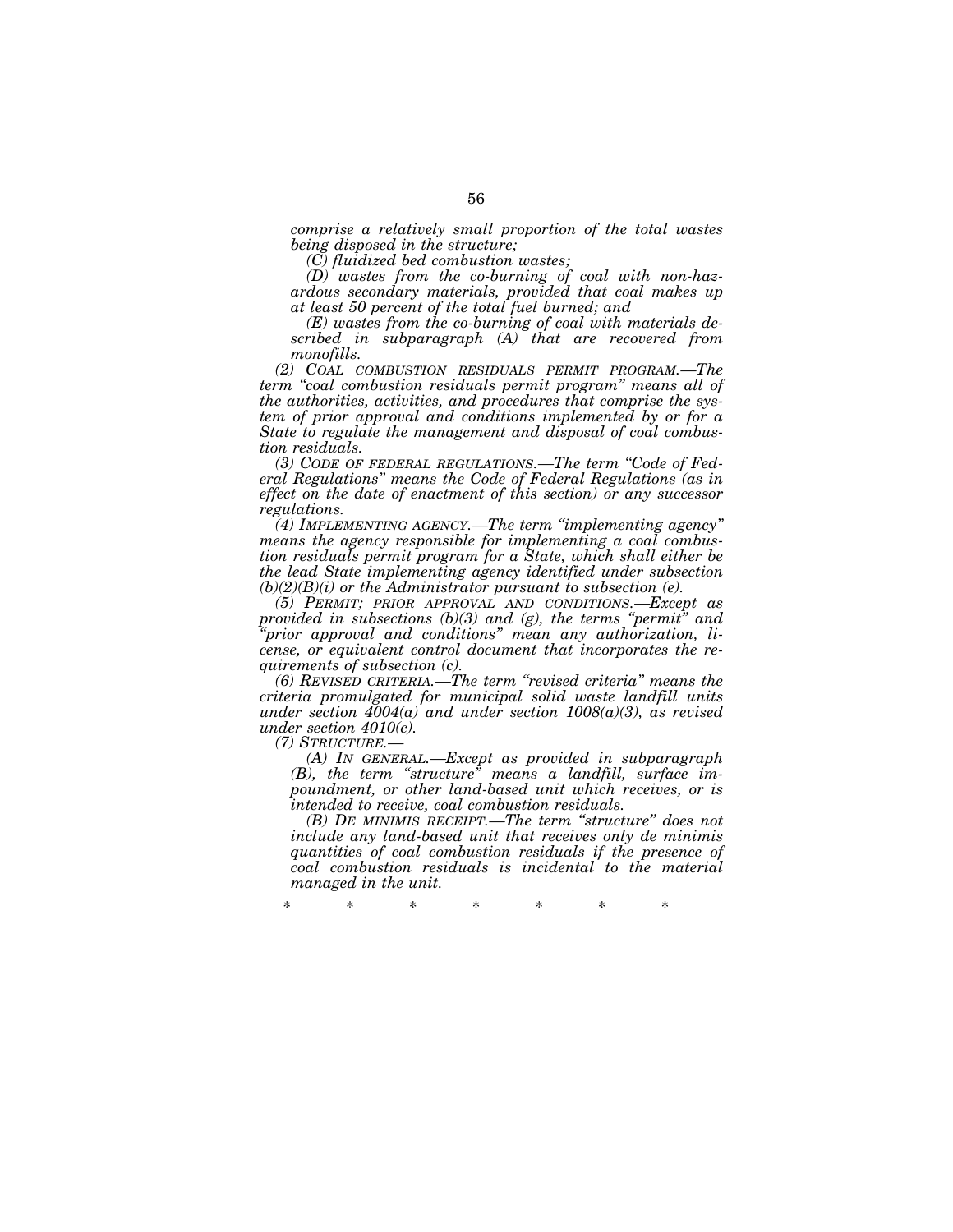# DISSENTING VIEWS BY REPRESENTATIVE JOHN D. DINGELL

This is a poor piece of legislation that does nothing to address the underlying issue of coal combustion residual disposal or beneficial reuse through recycling. It is not ready for primetime and stands the traditional way in which we have dealt with the affairs of EPA on its ear. The minority side is prepared to work with our Republican friends to write a good bill. It is easily possible for this committee to write such a piece of legislation. However, the majority has decided to recycle language from the Senate that the Senate admits needs significant revisions.

By allowing states to each create their own program, what we're doing is setting up so we'll have some more fine spills of this nasty stuff. The spill in Wisconsin into Lake Michigan demonstrated that a spill in one state has the potential to affect neighboring state. This legislation does nothing to address the issue of legacy coal ash retention ponds that would not be covered by this bill nor does it provide adequate protections to sources of ground or surface water. Like other environmental laws and regulations that have been in effect for decades, we need a national standard to ensure that treasures such as the Great Lakes and our scenic waters are safe from these spills.

I understand this is an issue that must be addressed. The regulations proposed by EPA may prevent the beneficial use and recycling of coal ash and would hinder not only utilities but also the construction industry. However, as much as I want there to be momentum to move a solution forward, I do not believe this legislation does enough to address the above concerns. The minority would be glad to work and we're glad to help the majority, but we certainly don't want to be embarrassed by putting anything like this on the House floor and then telling people how it's going to help because I know, as sure as God made green apples, that we're going to see very shortly that people are going to be denouncing this legislation.

JOHN D. DINGELL.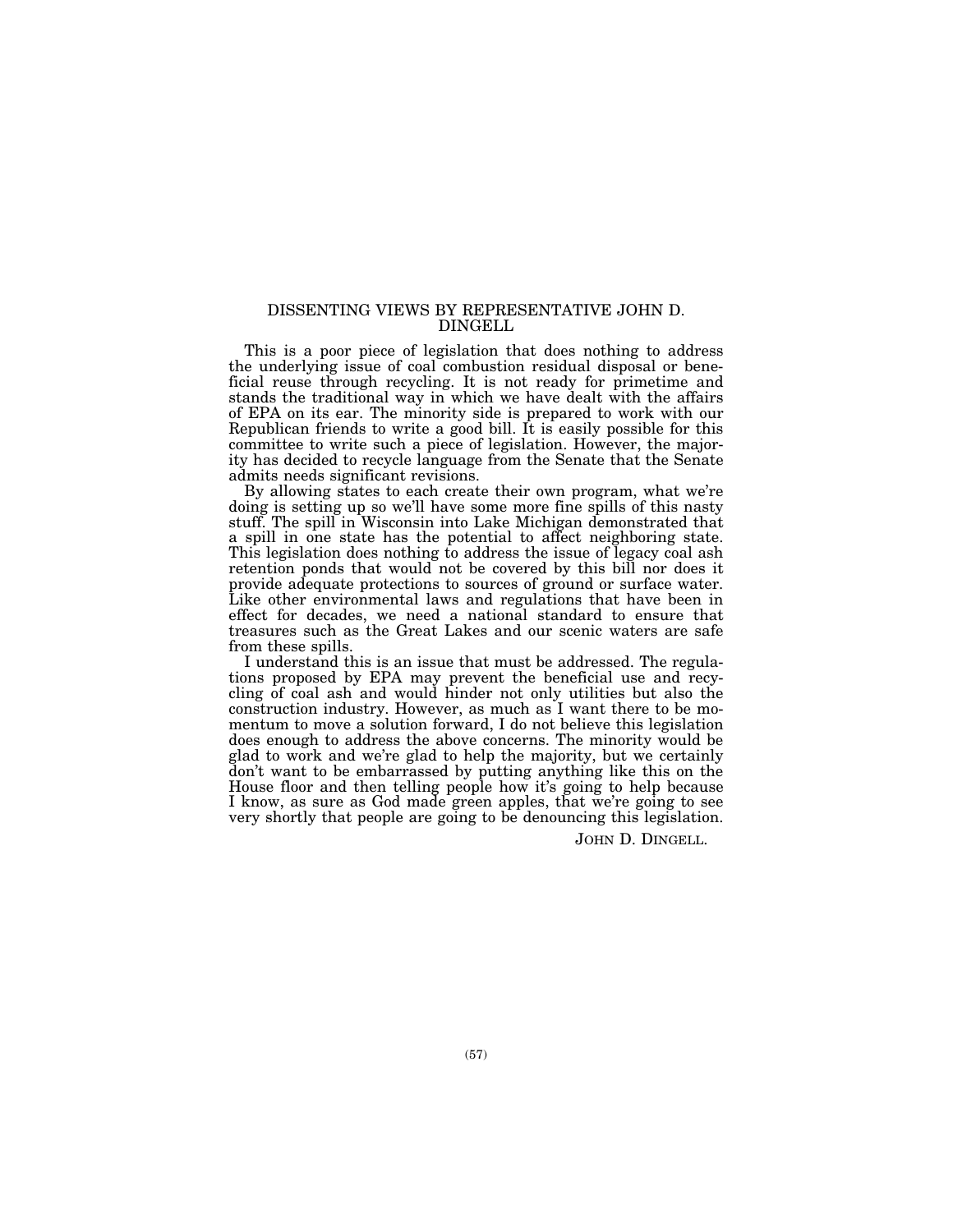# DISSENTING VIEWS BY REPRESENTATIVES HENRY A. WAXMAN AND PAUL D. TONKO

The Coal Residuals Reuse and Management Act of 2013 would abandon the proven models of environmental protection and adopt an approach that we have every reason to believe would fail to protect human health and the environment if enacted. This proposal will not ensure that coal ash is disposed of safely, that groundwater is protected from contamination, that air pollution is adequately controlled, or that catastrophic dam failures are prevented.

## THE BILL DOES NOT INCLUDE A STANDARD OF PROTECTION

The Resource Conservation and Recovery Act (RCRA) was enacted to protect public health and the environment from unsafe disposal of solid waste. It created duties reserved to the EPA and programs that could be delegated to the states.

Like other environmental statutes, Congress required state delegation under RCRA to be held to a federal standard of protection. For instance, the law requires that state programs governing municipal solid waste ''protect human health and the environment.'' These standards are the yardsticks by which it is determined whether a state's efforts are adequate, and they ensure a consistent level of effort and protection throughout the nation. During the full committee markup of this bill, it was clearly stated by majority counsel that the standard of protection in RCRA would apply to all wastes under RCRA with the exception of coal ash.<sup>1</sup>

Standards of protection are important because they ensure that every American family enjoys a basic level of protection. They prevent a race to the bottom among the states in which a state willing to have the laxest protections becomes the dumping ground for neighboring states. And they prevent the unfairness of one state allowing a facility within its borders to contaminate an adjacent state.

The states have recognized the value of federal standards of protection. According to the Environmental Council of the States, ''EPA provides great value in achieving protection of human health and the environment by fulfilling numerous important functions, including; establishing minimum national standards [and] ensuring state-to-state consistency in the implementation of those national standards."<sup>2</sup>

Although the majority claims in the Committee report that the bill establishes a federal standard of protection by setting some

<sup>&</sup>lt;sup>1</sup>House Committee on Energy and Commerce, Full Committee Markup of H.R. 2218, the "Coal Residuals Reuse and Management Act of 2013;" H.R. 2226, the "Federal and State Partnership for Environmental Protection Act of 2013;

<sup>&</sup>lt;sup>2</sup> Environmental Council of the States, *Resolution 00–1*, *On Environmental Federalism*, Revised Mar. 20, 2012 (online at www.ecos.org/section/policy/resolution).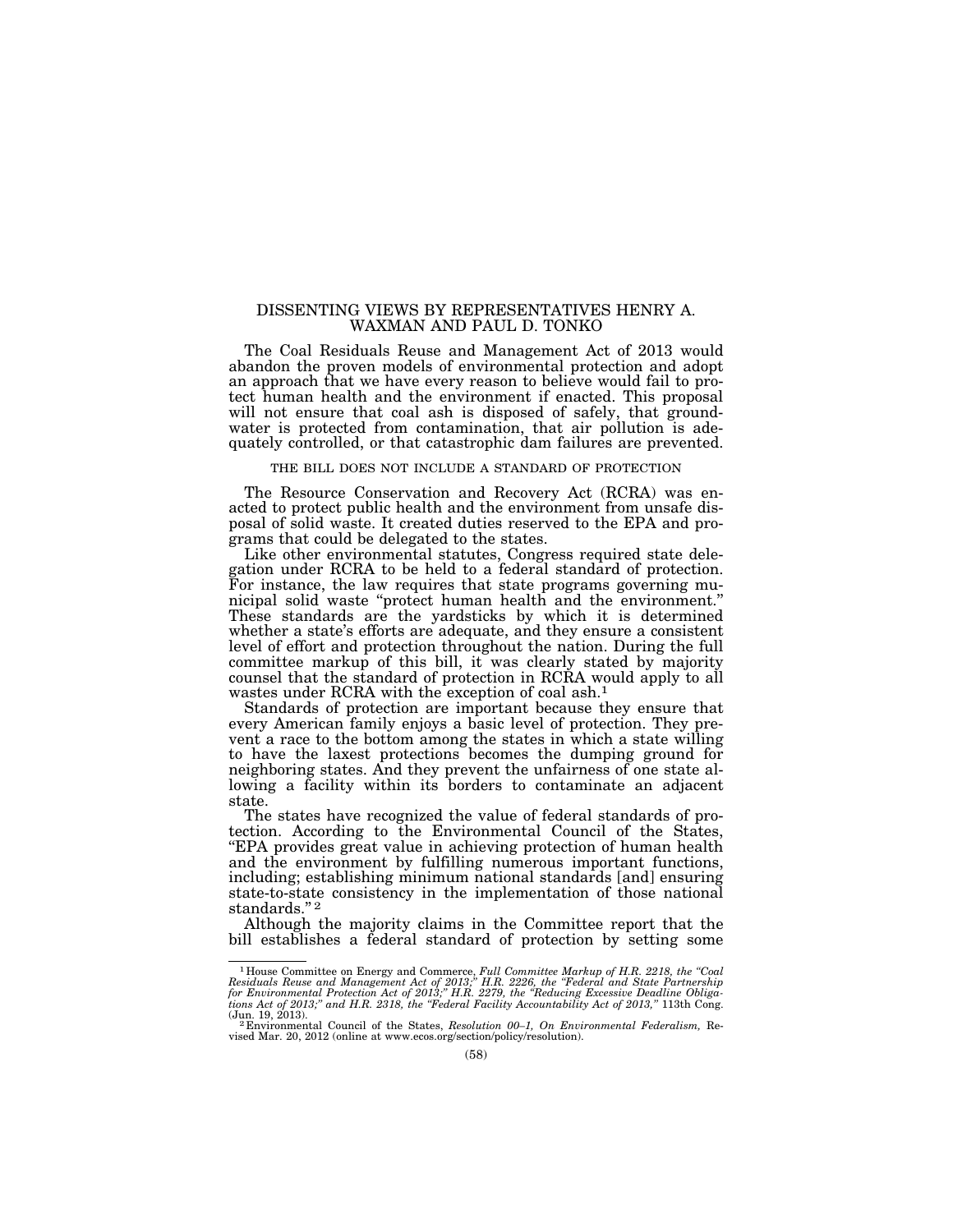"minimum requirements," these minimum requirements do not ensure human health or the environment will be protected. Moreover, this use of the term ''federal standard'' is inconsistent with the historical use of the term in environmental policy and with the commonly understood definition of the term. The nonpartisan Congressional Research Service (CRS) has examined the legislation and found that it does not establish a federal standard of protection in the way that term has ever been used.3 By having a set of minimum requirements that are open to state interpretation, the bill does not create a nationally consistent level of protection.

Specifically, the Congressional Research Service has found that nothing in the bill "requires agencies implementing the permit program to establish criteria applicable to [coal ash] structures that will be those necessary to achieve a specific federal standard of protection."<sup>4</sup>

The proponents of this legislation have been fiercely opposed to ensuring that state programs protect public health and the environment. A democratic amendment offered at the full committee markup to hold state coal ash programs to the same legal standard of protection as other wastes under RCRA was defeated in a party line vote.

If enacted, this legislation will not ensure a consistent national standard to protect against the risks of unsafe coal ash or guarantee that state programs will be protective.

# COAL ASH POSES SERIOUS RISKS TO HUMAN HEALTH AND THE ENVIRONMENT

The Environmental Protection Agency (EPA) has documented groundwater contamination from coal ash disposal in 12 states and documented potential groundwater contamination from coal ash in 17 states.5 These are coal ash disposal sites where poor disposal practices are contaminating ground water, polluting surface water and harming property values.6 In fact, three of those sites are now on the National Priority List for cleanup under Superfund. According to public interest stakeholders, the numbers of damage cases are much higher.

Risks from uncontrolled dust have also been documented. In Gambrills, Maryland, toxic dust from a coal ash disposal site blew into neighboring homes posing threats to the community's respiratory health.

Coal ash impoundments can also catastrophically fail as happened in Kingston, Tennessee. EPA is currently conducting inspections of existing coal ash impoundments for structural integrity issues. At this time, 28% of impoundments inspected have received a "poor" rating. Those receiving poor ratings include 11 dams that have been rated "high-hazard" because their failure will likely lead

<sup>3</sup> Congressional Research Service, *Response to Committee Questions on Coal Ash Recycling and* 

Oversight Act of 2013 (Jun. 4, 2013).<br>
<sup>4</sup> Id.<br>
<sup>5</sup> U.S. Environmental Protection Agency, *Hazardous and Solid Waste Management System;*<br> *Identification and Listing of Special Wastes; Disposal of Coal Combustion Residuals*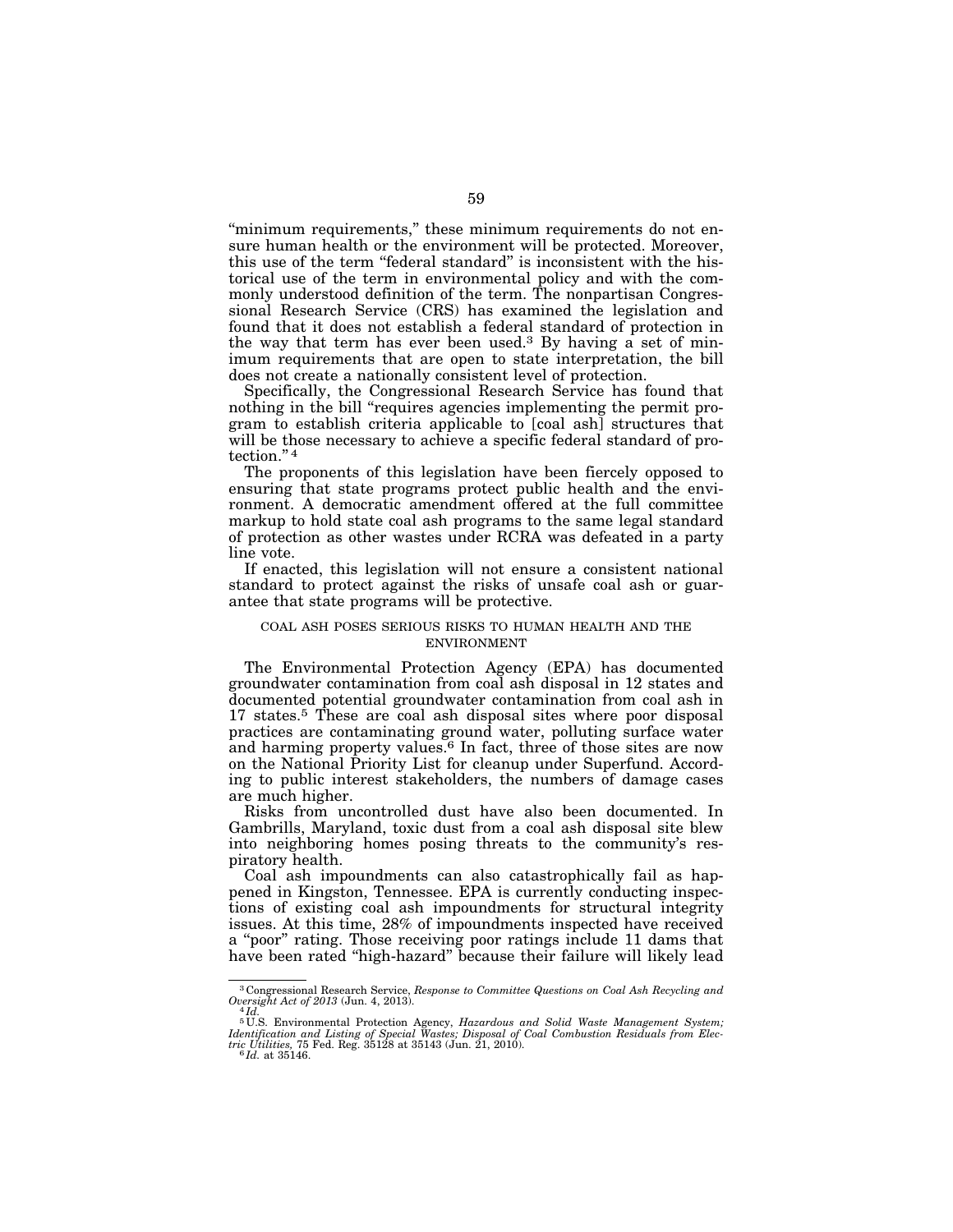to the loss of human life.7 At least one impoundment, Dominion's Chesapeake Energy Center in Chesapeake, Virginia, was required to address ''urgent'' recommendations, which EPA said, ''require immediate attention to ensure the structural integrity of the impoundment in the near term."<sup>8</sup>

These risks are real, but unfortunately H.R. 2218 will not meaningfully address them.

# THE MINIMUM CRITERIA ARE NOT SUFFICIENT TO PROTECT HUMAN HEALTH AND THE ENVIRONMENT

The majority's Committee report states that the minimum requirements set out in the bill will be protective of human health and the environment. However, the requirements do not include the criteria necessary to protect human health and the environment from the risks of coal ash.

For example, the bill does not require existing impoundments that continue receiving coal ash after enactment to be retrofitted with simple liners. Preventing groundwater contamination is more effective and cheaper than cleaning it up, but the bill does not require this simple safeguard to prevent contamination.

Inexplicably, the legislation doesn't require an impoundment to control pollution until 10 years after groundwater contamination has been documented. Even then the legislation allows the impoundment to get additional deadline extensions or to avoid the requirement altogether by closing.

Protecting human health and the environment would require preventing groundwater contamination, not allowing it to continue for ten or more years after it is documented.

According to EPA, its most recent risk assessment for coal ash found "very high potential risks from unlined surface impoundments'' including cancer and noncancer risks to the public and significant risks to the environment.9

Representative Waxman offered an amendment during Committee consideration to require state programs to include measures to prevent groundwater contamination, but the amendment was defeated in a nearly party line vote.

# THE BILL LACKS FEDERAL BACKSTOP ENFORCEMENT AUTHORITY

This legislation lacks provisions to ensure that states enforce the permit programs for disposal of coal ash they put in place. That means that when a state fails to implement their program for coal ash disposal in a way that protects human health and the environment, there is no effective way for the EPA to intervene to ensure the necessary safeguards.

This limitation diverges from the proven model of environmental delegation. According to a recent report by the Congressional Re-

<sup>7</sup> U.S. Environmental Protection Agency, *Coal Combustion Residuals Impoundment Assessment Reports* (online at www.epa.gov/osw/nonhaz/industrial/special/fossil/surveys2/).<br><sup>8</sup>Letter from Suzanne Rudzinski, Director of the Office of Resource Conservation and Recov-

ery, U.S. Environmental Protection Agency to Pamela Faggert, Vice President and Chief Executive Officer, Dominion Resources Services (Jan. 7.2011) (online at www.epa.gov/osw/nonhaz/in-<br>dustrial/special/fossil/surveys2/dom-chesa-power-request.pdf).

dustrial/special/fossil/surveys2/dom-chesa-power-request.pdf).<br><sup>9</sup> U.S. Environmental Protection Agency, *Hazardous and Solid Waste Management System;*<br>Identification and Listing of Special Wastes; Disposal of Coal Combust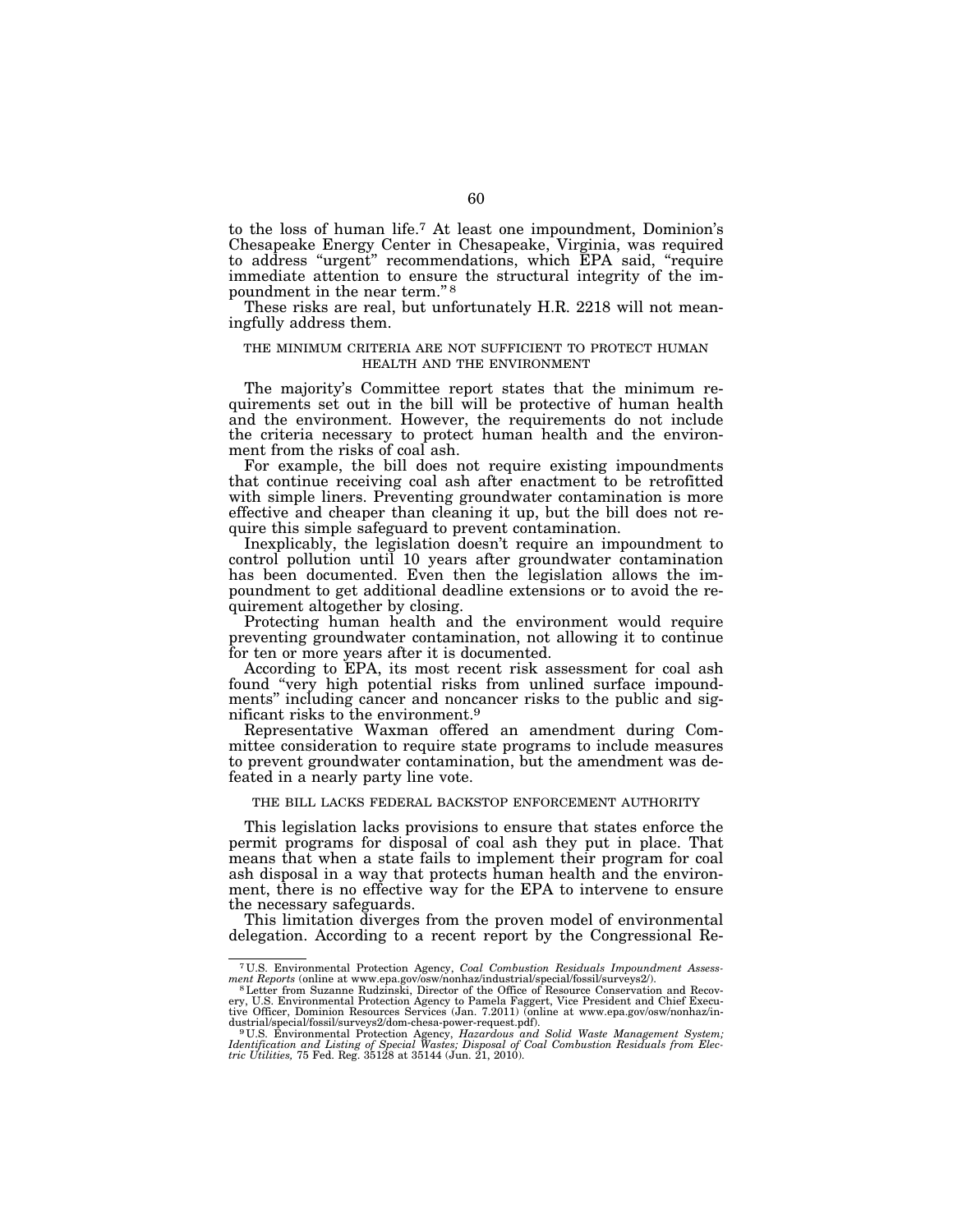search Service, in states that have been delegated implementation of federal pollution control laws, ''EPA retains the authority and responsibility as determined by each statute to take enforcement measures, generally taking action when there is a violation of an EPA order or consent decree, or when the federal government deems a state to have failed to respond to a major violation in a timely and appropriate' manner."<sup>10</sup> CRS concluded that this legislation fails to include these provisions. Instead, under this bill, if a state fails to do an adequate job of enforcing its program, EPA has only one remedy. EPA can take over a state program when the state has failed to remedy deficiencies in its program by a reasonable deadline set in collaboration with the state. However, such a takeover is highly unlikely to be taken in all but the most extreme circumstances and should offer little comfort to a community facing contamination in state where the state refuses to meaningfully act.

There are current examples of states failing to act to protect their citizens from unsafe and unpermitted releases. For example, in Labadie, Missouri, the state has known for over two decades of a leak that has been gushing 50,000 gallons of toxic coal waste a day, and yet nothing has been done about it. In 2011, the EPA Inspector General found that ''state enforcement programs frequently do not meet national goals and states do not always take necessary enforcement actions."<sup>11</sup> Additionally, the IG found that "state enforcement remains inconsistent across the country, providing unequal environmental benefits to the public and an unlevel playing field for regulated industries."<sup>12</sup>

Representative Rush offered an amendment during Committee consideration to allow federal backstop enforcement authority, but the amendment failed on a party line vote.

## THE BILL WILL NOT PROTECT VULNERABLE POPULATIONS

Coal ash contains toxic chemicals, including arsenic, lead, hexavalent chromium, and mercury. These and other chemicals pose a particular risk to certain vulnerable populations, including children, pregnant women, and workers.

Additionally, low-income communities and communities of color shoulder a disproportionate share of the health risks from disposal of coal combustion waste, as with so many environmental issues. Almost 70% of coal ash impoundments in the United States are in areas where household income is lower than the national median. For example, in Louisa, Kentucky, where the Big Sandy coal ash storage site is located, more than 29% of the community lives below the poverty line.

When the Tennessee Valley Authority coal ash impoundment in Kingston, Tennessee, failed, it released 5.4 million cubic yards of toxic sludge, blanketing the Emory River and 300 acres of surrounding land, and creating a Superfund site that could cost up to \$1.2 billion to remediate. The sludge from that spill was removed

<sup>10</sup> Congressional Research Service, *Federal Pollution Control Laws: How are They Enforced?* 

<sup>(</sup>Jun. 18, 2013) (RL34384).<br><sup>11</sup>U.S. Environmental Protection Agency, Office of Inspector General, *EPA Must Improve Oversight of State Enforcement* (Dec. 9, 2011) (12–P–0113) (online at www.epa.gov/oig/reports/<br>2012/201